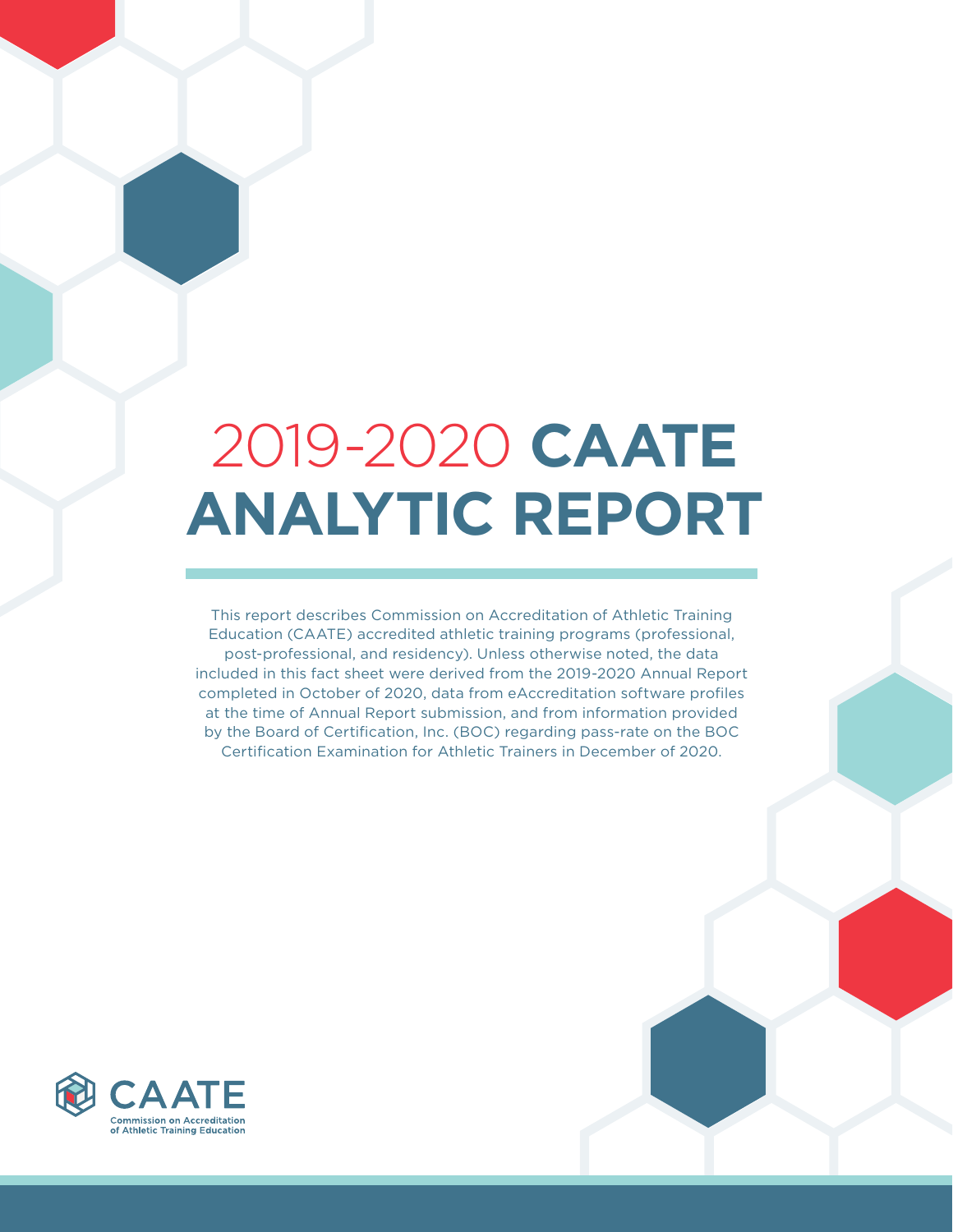#### **[2019-2020 CAATE Analytic Report Overview......3](#page-2-0)**

| Professional Degree Program Information4                                                 |
|------------------------------------------------------------------------------------------|
| Professional Program Overview 4                                                          |
|                                                                                          |
|                                                                                          |
| <b>Institution Type, Carnegie Classification</b>                                         |
| <b>Professional Athletic Training Programs</b>                                           |
| Degree Level and Degree Type9                                                            |
| Program Administrative Structure10                                                       |
|                                                                                          |
| Program Operating Expenditures 13                                                        |
|                                                                                          |
| <b>Admissions Capacity and Enrollment  15</b>                                            |
|                                                                                          |
|                                                                                          |
|                                                                                          |
|                                                                                          |
|                                                                                          |
|                                                                                          |
| Immersive Clinical Experiences 19                                                        |
|                                                                                          |
|                                                                                          |
|                                                                                          |
|                                                                                          |
| <b>Coordinator of Clinical Education Degree  23</b>                                      |
|                                                                                          |
|                                                                                          |
| <b>Aggregate Board of Certification Exam</b>                                             |
| <b>Graduates' Employment in Athletic Training 27</b>                                     |
|                                                                                          |
| Post-Professional Degree Programs29                                                      |
| <b>Post-Professional Degree Program Overview 29</b>                                      |
| <b>Post-Professional Degree Program</b><br>Accreditation, Institution Type and Degree 30 |
| <b>Post-Professional Degree Programs by State 31</b>                                     |
|                                                                                          |
|                                                                                          |

[Admissions Capacity and Enrollment](#page-31-0) ............... 32

| Program Enrollment by Gender 32                                                                       |
|-------------------------------------------------------------------------------------------------------|
| Program Enrollment by Ethnicity 34                                                                    |
| Program Enrollment by Race 35                                                                         |
|                                                                                                       |
| Program Operating Expenditures 37                                                                     |
|                                                                                                       |
|                                                                                                       |
| Coordinator of Clinical Education 38                                                                  |
|                                                                                                       |
|                                                                                                       |
|                                                                                                       |
| <b>Graduates' Employment in</b>                                                                       |
|                                                                                                       |
|                                                                                                       |
| <b>Residency Program Overview 39</b>                                                                  |
|                                                                                                       |
| Residency Locations by State 40                                                                       |
| <b>Sponsoring Organization and Clinical</b>                                                           |
| <b>Residency Length and</b>                                                                           |
|                                                                                                       |
| Admissions Capacity and Enrollment 41                                                                 |
|                                                                                                       |
| Program Enrollment by Gender 42                                                                       |
| Program Enrollment by Ethnicity 43                                                                    |
| Program Enrollment by Race  44                                                                        |
| <b>Resident Status</b><br>$\overline{AB}$ and $\overline{AB}$ and $\overline{AB}$ and $\overline{AB}$ |
|                                                                                                       |
|                                                                                                       |
|                                                                                                       |
|                                                                                                       |
|                                                                                                       |
|                                                                                                       |
|                                                                                                       |
|                                                                                                       |
|                                                                                                       |
|                                                                                                       |
|                                                                                                       |

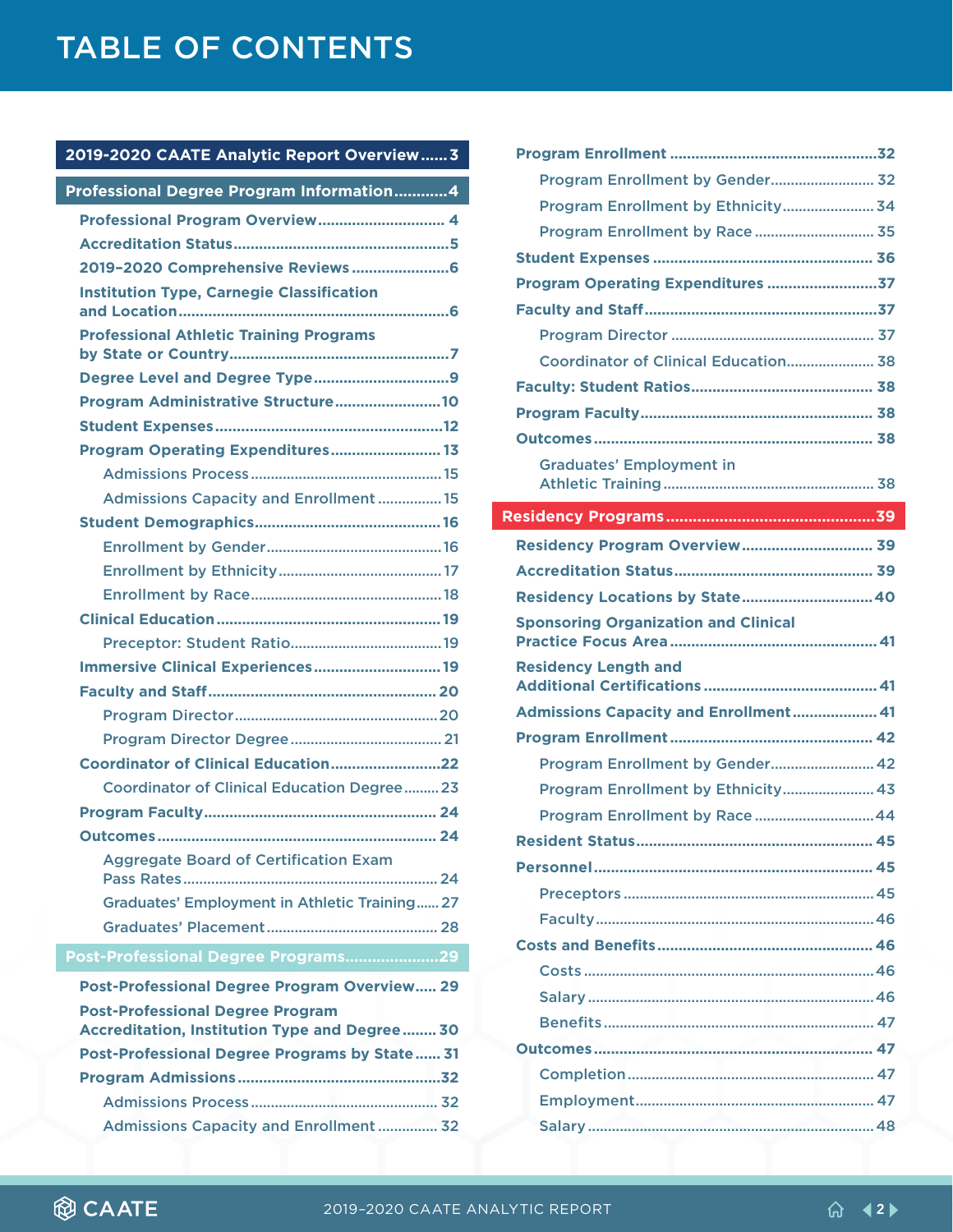### <span id="page-2-0"></span>2019-2020 CAATE Analytic Report Overview

This seventh annual analytics report contains detailed demographic information about the 332 accredited programs at the professional and post-professional degree and residency levels. The eAccreditation software that houses our annual reports supplies the CAATE with detailed information provided by the programs that, in addition to informing the public, allows us to annually view the growth and changes to the landscape of athletic training education. The quality of data contained in this document is reliant on the self-reported data provided by program directors in the Annual Report.

This 2019-2020 CAATE Analytic Report is only available on the **[CAATE website](https://caate.net/resources-and-additional-documents/caate-newsletters-eblasts-and-other-releases/)**.

For questions, please contact **[support@caate.net](mailto:support%40caate.net?subject=)**.

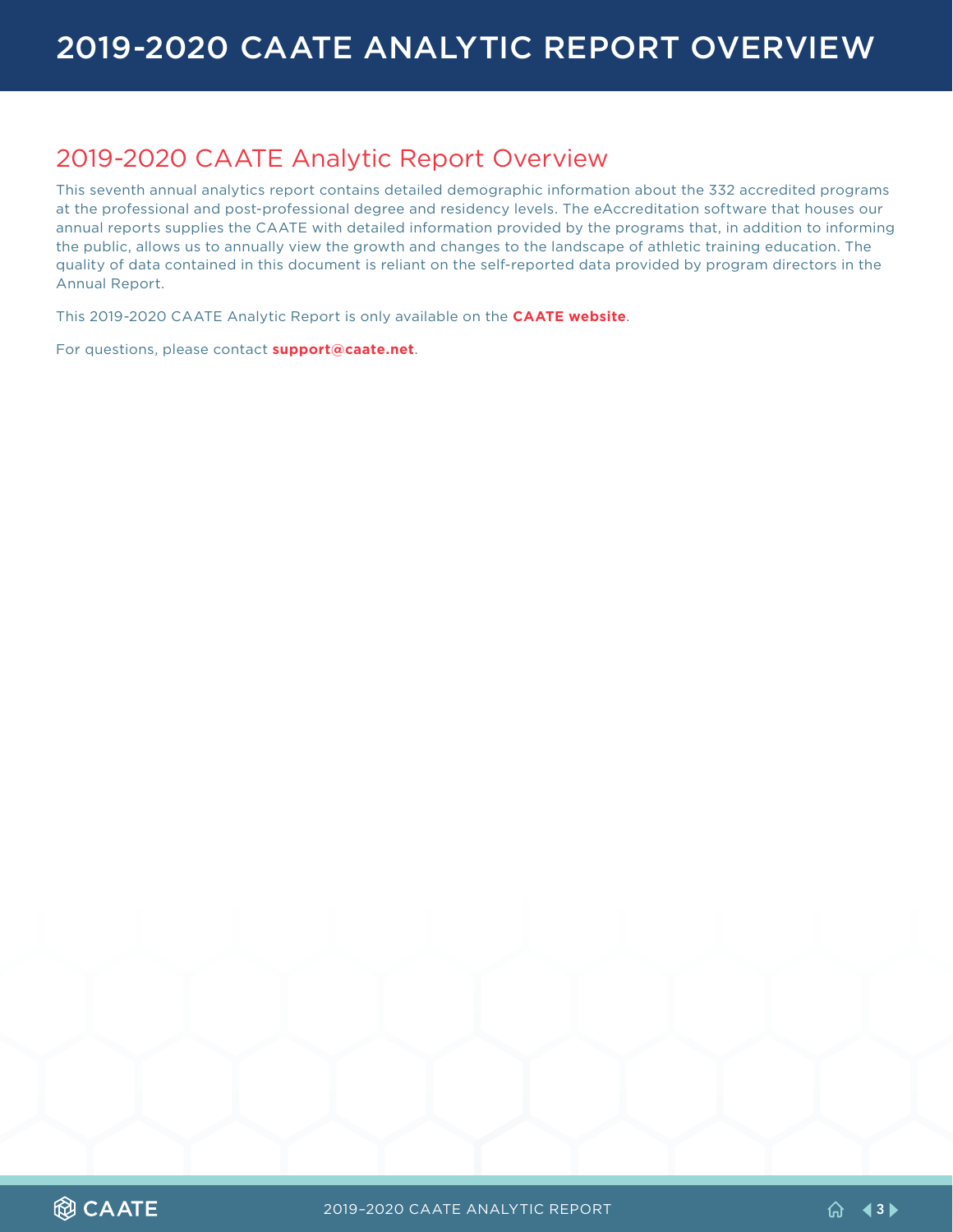<span id="page-3-0"></span>Graduation from a CAATE accredited Athletic Training Professional program leads to eligibility to sit for the Board of Certification, Inc. (BOC) Certification Examination for Athletic Trainers. Successfully passing the BOC certification examination is a necessary step in entering the profession of athletic training. CAATE accredited Athletic Training Professional programs are currently available at either the baccalaureate or master's degree levels. Programs will no longer be able to admit, enroll or matriculate students into baccalaureate level professional programs as of fall 2022.

### Professional Program Overview

| The Typical Professional Athletic Training Program at a Glance: |                                                                              |  |  |  |  |  |
|-----------------------------------------------------------------|------------------------------------------------------------------------------|--|--|--|--|--|
| <b>Institution Type</b>                                         | <b>Public</b>                                                                |  |  |  |  |  |
| <b>Degree Awarded</b>                                           | Bachelor of Science of Athletic Training                                     |  |  |  |  |  |
| <b>Admissions Process</b>                                       | <b>Secondary Admissions</b>                                                  |  |  |  |  |  |
| <b>New Students Admitted</b>                                    | 9 Students                                                                   |  |  |  |  |  |
| <b>Program Enrollment</b>                                       | 25 Students*                                                                 |  |  |  |  |  |
| <b>Student Enrollment by Gender Ratio</b>                       | 2:1 Female to All Other Genders                                              |  |  |  |  |  |
| <b>Student Enrollment by Race Ratio</b>                         | 3:1 White to All Other Races*                                                |  |  |  |  |  |
| <b>Preceptor to Student Ratio (Clinical)</b>                    | 1:2                                                                          |  |  |  |  |  |
| <b>Program Director</b>                                         | Tenure Track Faculty, 10-month Appointment, Academic<br>Doctorate Degree     |  |  |  |  |  |
| <b>Director of Clinical Education</b>                           | Non-Tenure Track Faculty, 10-month Appointment,<br>Academic Doctorate Degree |  |  |  |  |  |

*\*Denotes decrease from last year's 'At a Glance' data*

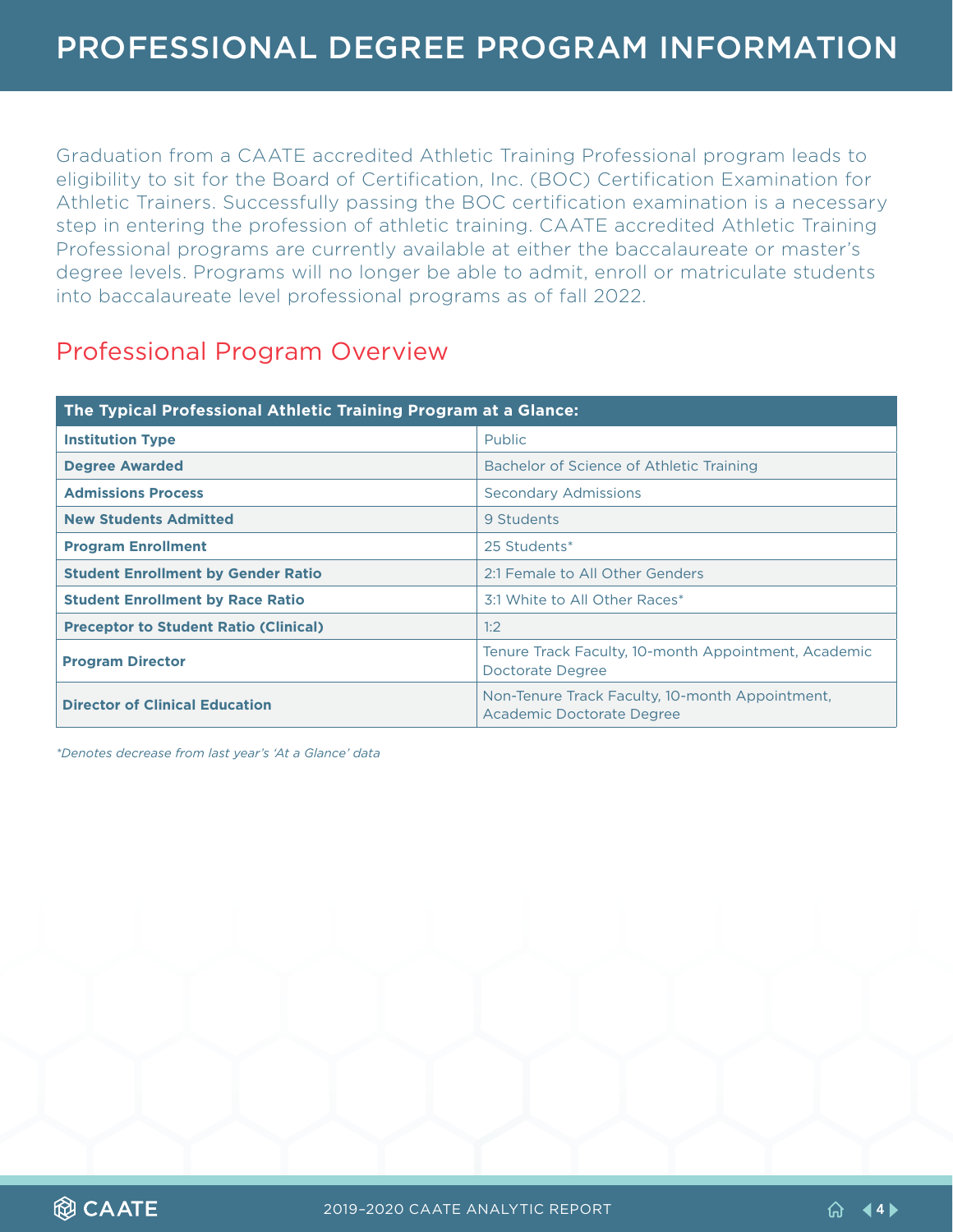### <span id="page-4-0"></span>Accreditation Status

During the 2019-2020 academic year, there were a total of 329 CAATE accredited professional programs (a 9.9% decrease in accredited programs from the previous year), with 9 of those receiving initial accreditation during the year. Of those 329 programs, 15 were in the process of completing a voluntary withdrawal of accreditation and did not submit annual reports for the reporting period. Therefore, for the remainder of this report we will reference only the 314 accredited professional programs that submitted their annual report for the reporting period. An additional 11 institutions have initiated the process of seeking initial accreditation for a professional program (i.e., have paid for access to eAccreditation but have not completed the self-study process). Lastly, during the 2019-2020 academic year, the CAATE received 40 voluntary withdrawals of accreditation, which indicates that a program will no longer be accepting students but will continue to teach out the students they have already accepted. Programs that voluntarily withdraw accreditation will continue to complete annual reports each year until after graduating their final cohort and, as such, will continue to appear as accredited programs in the analytics report until the time at which no more students are enrolled.



#### **Total Accredited Professional Programs: Three-Year Comparison (2018-2020)**

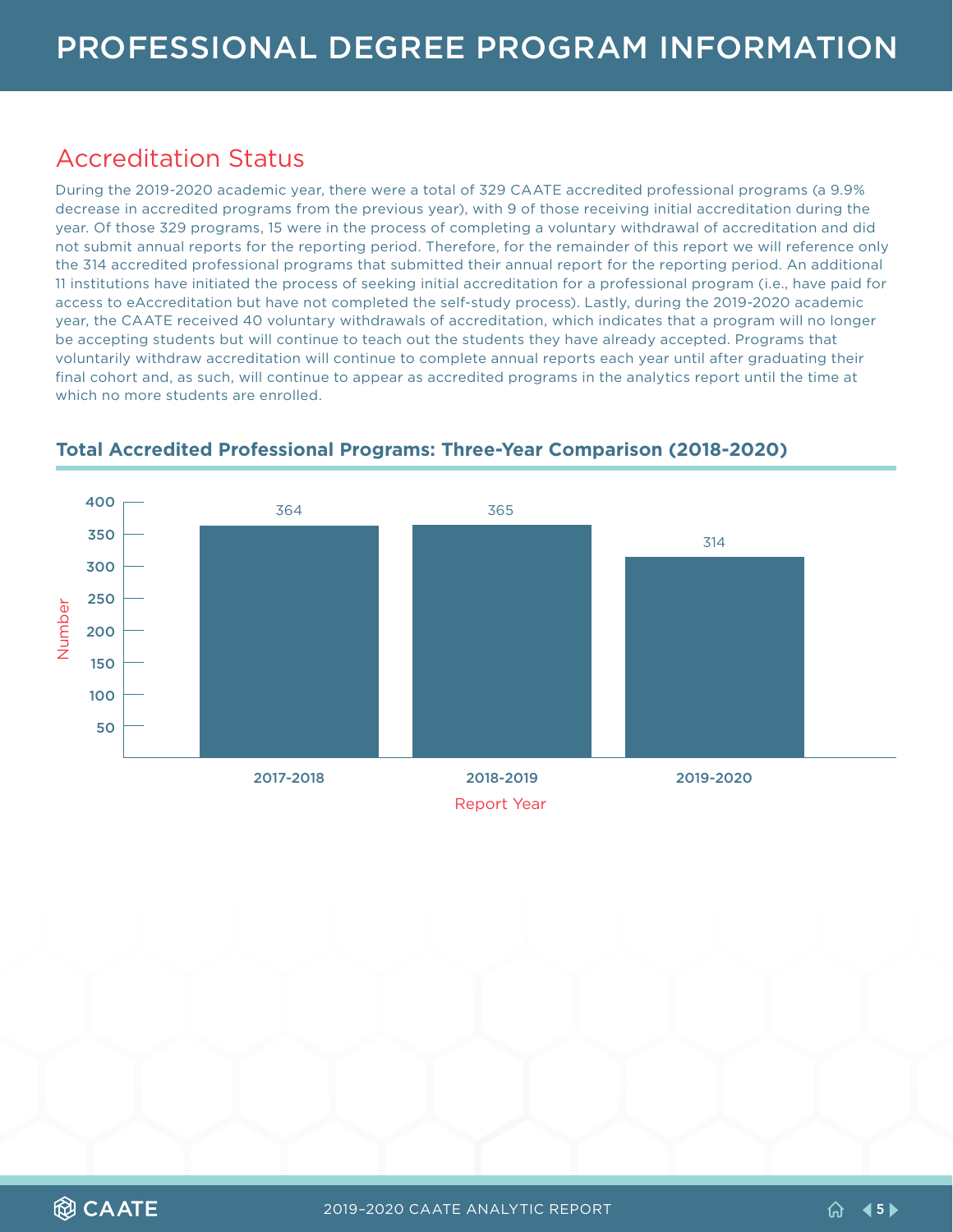### <span id="page-5-0"></span>2019–2020 Comprehensive Reviews

For the 2019-2020 academic year, 33 professional programs completed the comprehensive review process. Twenty-four of these programs sought continuing accreditation. Two comprehensive reviews were moved into the next cycle because of COVID-19 shutdowns. Both programs were reviewed during the 2020-2021 cycle and awarded continuing accreditation.

### Institution Type, Carnegie Classification and Location

Of the accredited professional programs (N=314), one was offered at a proprietary (private for profit) institution. One program is offered outside of the United States and therefore was excluded from the charts demonstrating institution type and Carnegie Classification. Most professional programs were offered at public institutions (56.2%). Most professional programs resulted in a master's degree (65.8%). Last year (2018-2019), 54% of accredited programs were offered at public institutions and 57.3% of those programs resulted in a baccalaureate degree.



**Professional Program Institution Type**

### **Professional Program Institutional Type: Three-Year Comparision (2018-2020)**



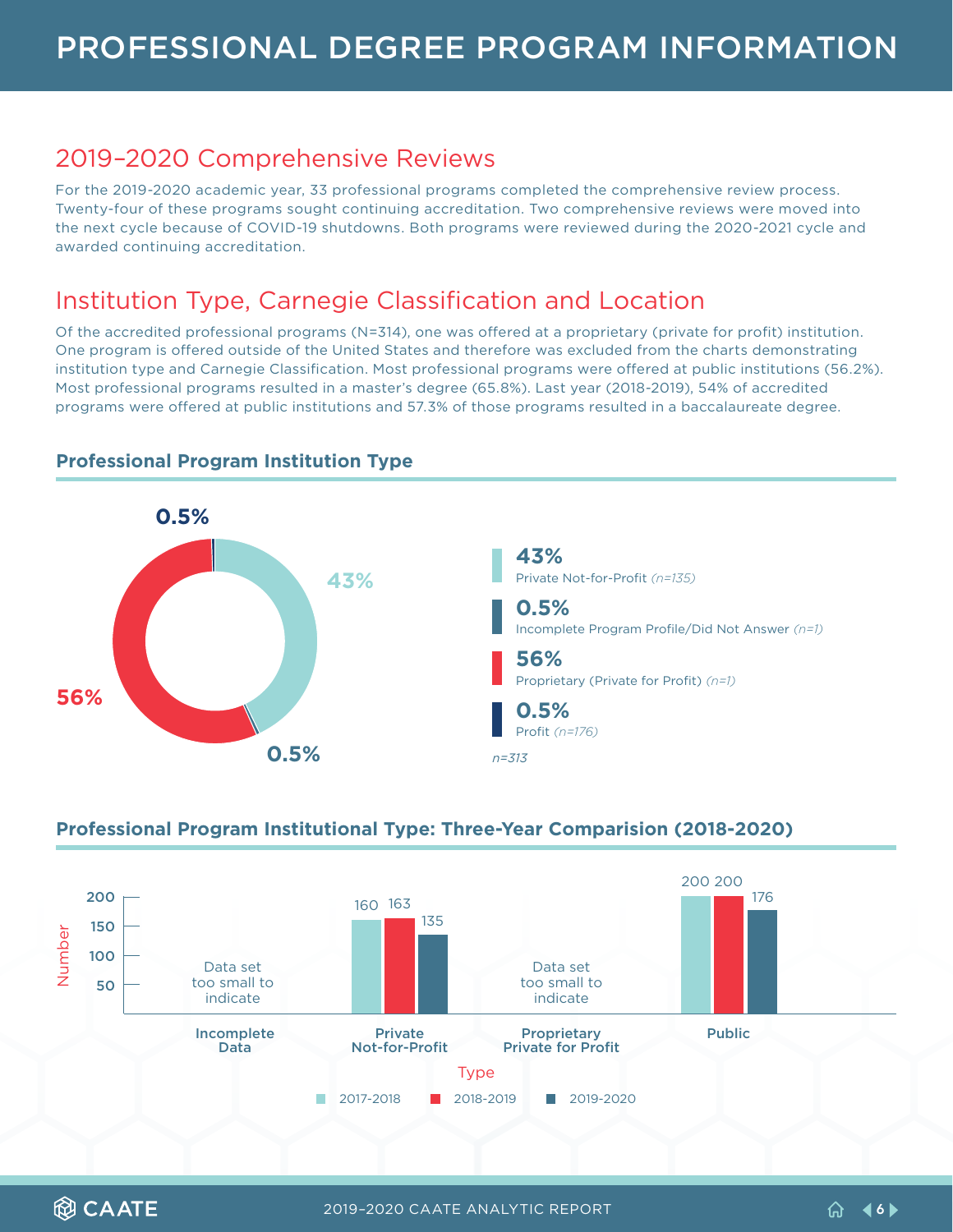#### <span id="page-6-0"></span>**Professional Program Carnegie Classification**



### Professional Athletic Training Programs by State or Country **Professional Programs by State**



**@CAATE**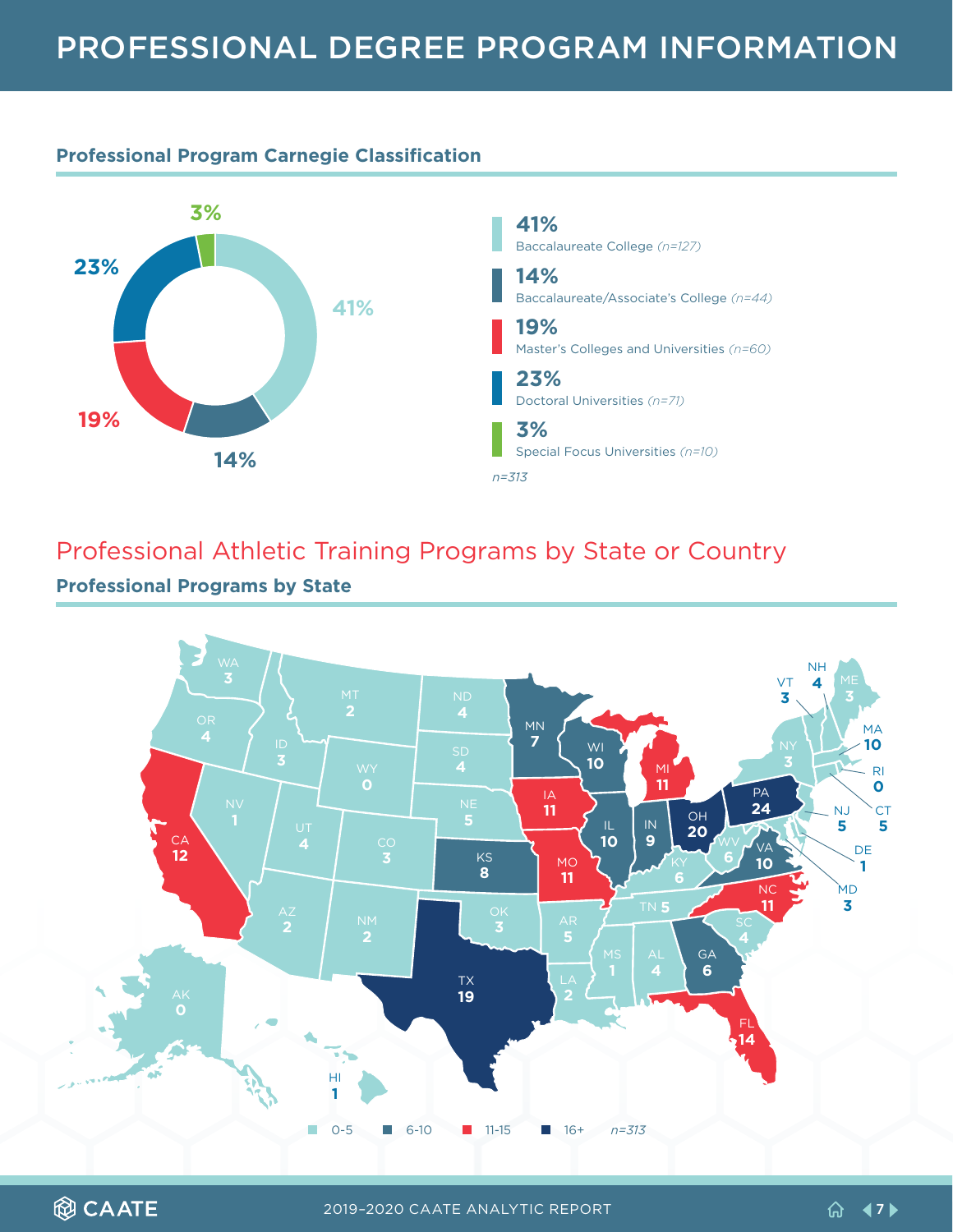#### **Professional Programs in Spain**



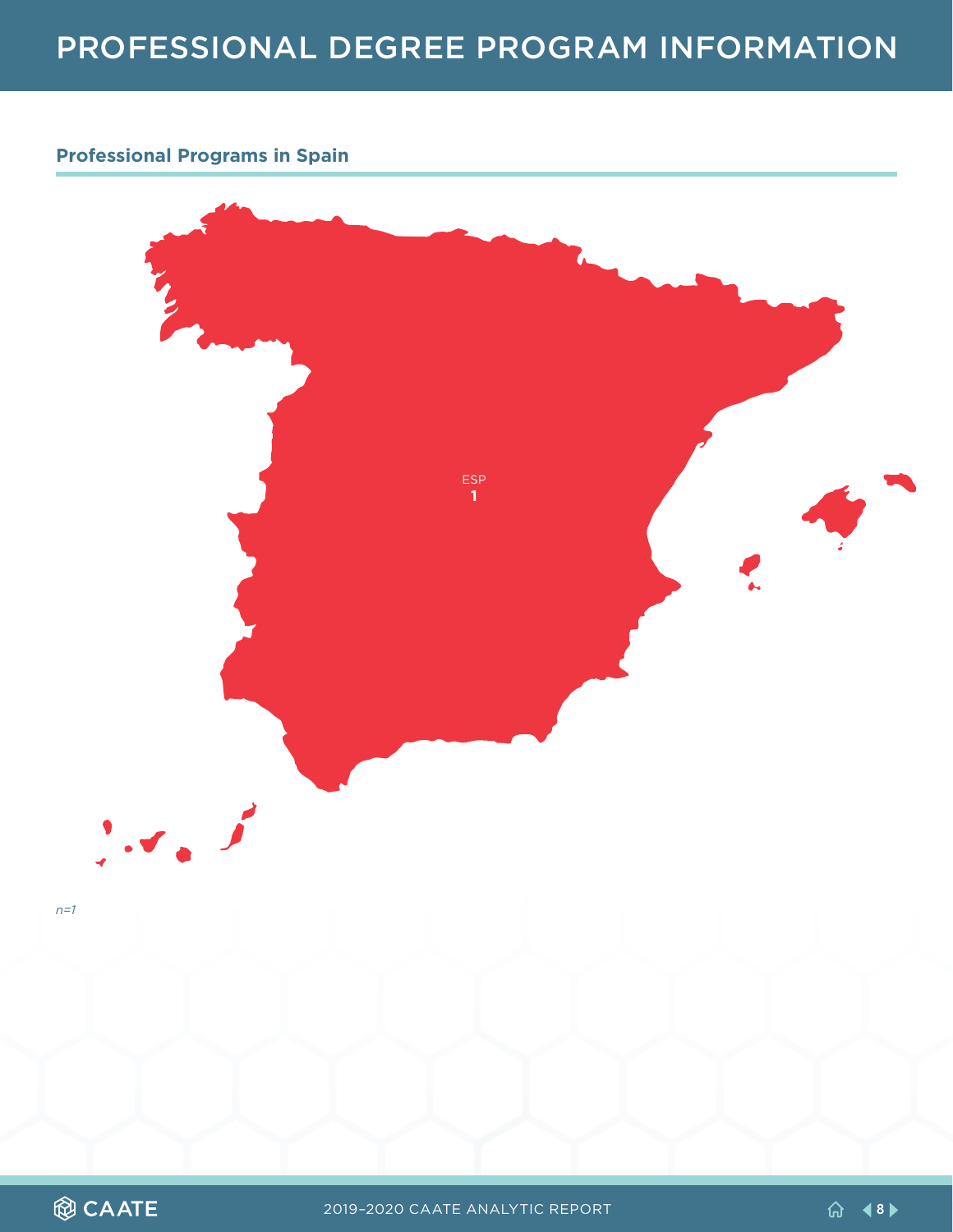### <span id="page-8-0"></span>Degree Level and Degree Type

Of the 314 accredited professional programs, 107 (34.1%) programs result in a bachelor's degree (down from 209 in 2017-2018 and 297 in 2016-2017), and 207 (65.8%) programs result in a master's degree (up from 156 in 2017-2018 and 76 in 2016-2016). This pattern of change is an expected result of the professional degree transition announced in 2015.

Programs were asked to identify which athletic training degree(s) are offered. Programs are given the option to select all that apply, and, therefore, if a program were still teaching out undergraduate cohorts while simultaneously offering a master's degree, both the undergraduate and graduate degrees were reported. Most programs that still offer a bachelor's degree award a Bachelor of Science of Athletic Training (n=124), while master's programs lean toward a Master of Science with a major in Athletic Training (n=85), followed by a Master of Athletic Training (MAT, n=41), and a Master of Science of Athletic Training (MSAT, n=27).



#### **Professional Program Degree(s) Offered**

#### **Professional Degree Level: Three-Year Comparison (2018-2020)**

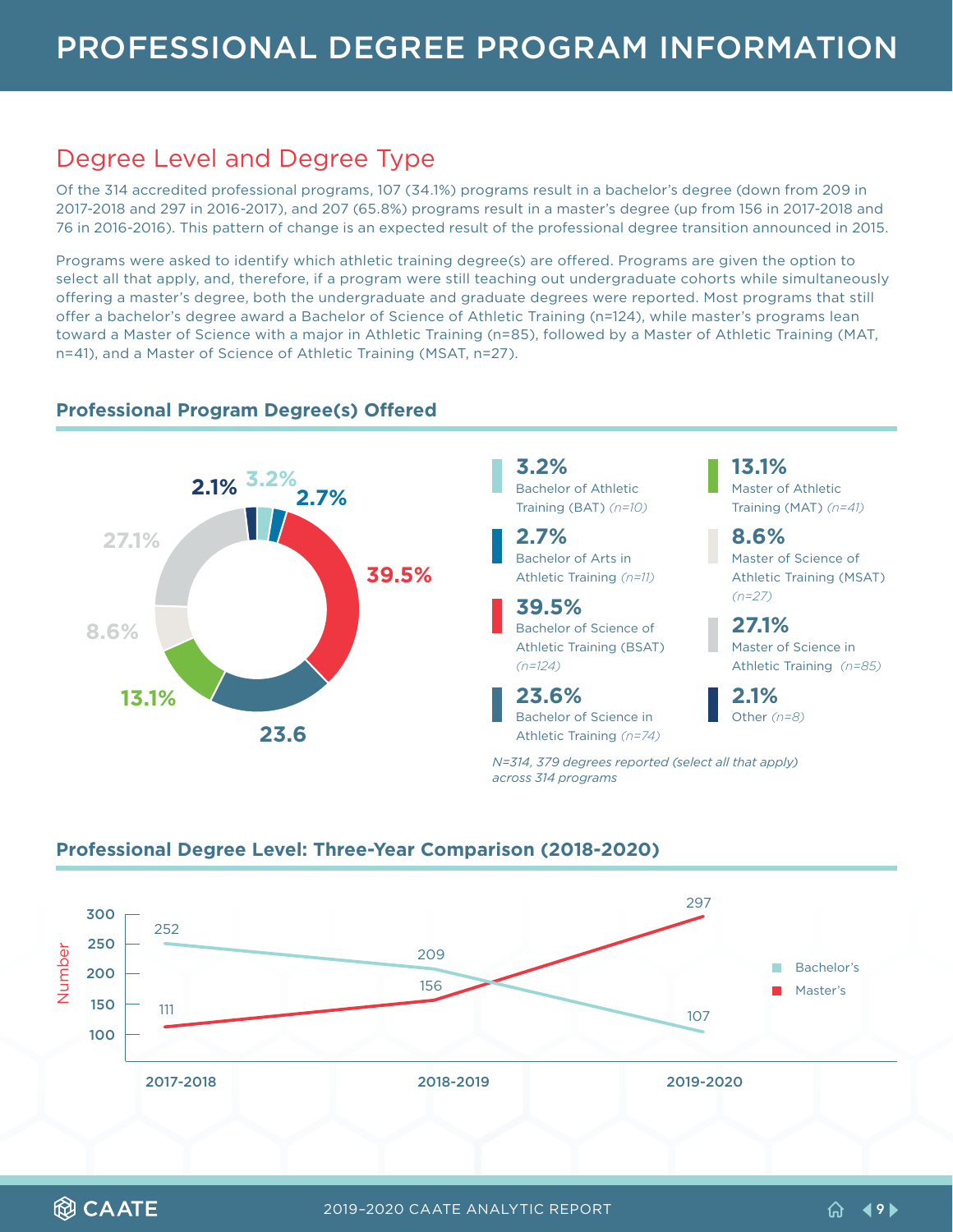### <span id="page-9-0"></span>Program Administrative Structure

Of the 314 accredited professional programs that completed the annual report, 239 (76.1%) indicated existing in an administrative structure with other health care programs. Of the 107 undergraduate programs, 74 (69.2%) are administratively housed with other health care programs, and of the 207 graduate programs, 165 (79.7%) are administratively housed with other health care programs.

**Health Care Programs Administratively Housed with Athletic Training**



*n=239, programs selected all answers that applied*

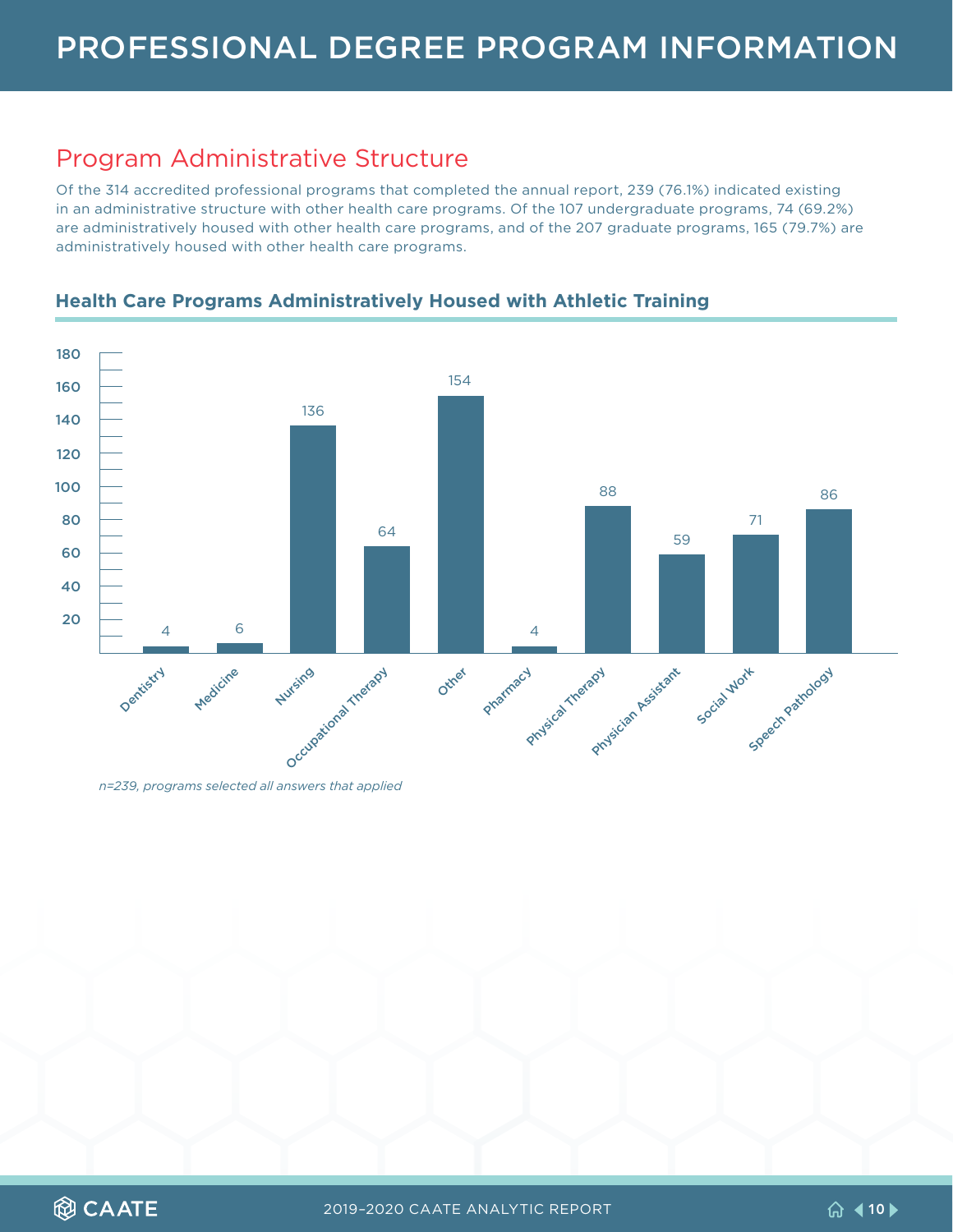

#### **Health Care Programs Administratively Housed with Athletic Training: Three-Year Comparison (2018-2020)**

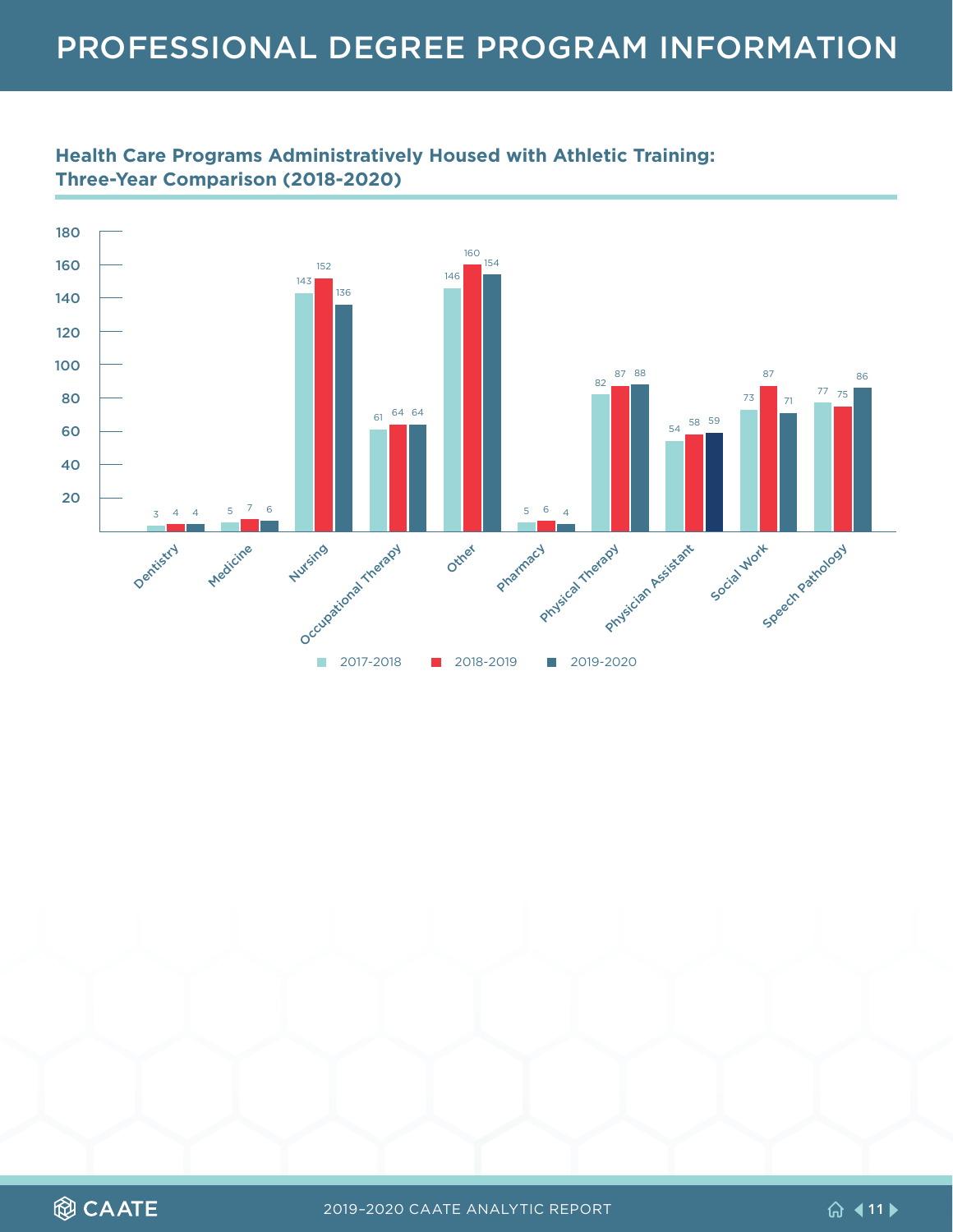### <span id="page-11-0"></span>Student Expenses

Program directors reported the associated costs to attend the institution and complete the athletic training program. Laboratory fees are contained in the "Annual Fee" section. "Program Specific Costs" included liability insurance and other publicized associated costs for their programs. This year's report is the first year that data were split by degree offered and public versus private institutions, so no percent change is reported to compare to last year's report.

#### **Bachelor's Degree Programs**

|                                         | <b>Overall</b>         |                        |                    | <b>Public Institutions</b> | <b>Private Institutions</b> |                        |  |
|-----------------------------------------|------------------------|------------------------|--------------------|----------------------------|-----------------------------|------------------------|--|
|                                         | <i>In State</i>        | Out of State           | <i>In State</i>    | <b>Out of State</b>        | <i>In State</i>             | <b>Out of State</b>    |  |
| <b>Annual Tuition</b>                   | $20,245 \pm$<br>13.937 | $26,162 \pm 11,330$    | $10,042 \pm 6,815$ | $21,076 \pm 9,557$         | $33,320 \pm$<br>8.972       | $32.690 \pm$<br>10.199 |  |
| <b>Annual Fees</b>                      | $1.517 \pm 1.704$      | 1.790 ± 2.626          | $1.923 \pm 1.982$  | $2.451 \pm 3.236$          | $999 \pm 1.092$             | $944 \pm 1.093$        |  |
| <b>Program</b><br><b>Specific Costs</b> | $673 \pm 1.734$        | $675 \pm 1.735$        | $814 \pm 2.062$    | $819 \pm 2.064$            | $497 \pm 1.204$             | $496 \pm 1.204$        |  |
| <b>Total Annual Cost</b>                | $22.509 \pm$<br>13.401 | $28,700 \pm$<br>10.574 | $12,778 \pm 6,777$ | $24,345 \pm$<br>8.923      | $34.988 \pm$<br>8.674       | $34.303 \pm$<br>10.065 |  |

*n=107, mean dollars ± SD*

#### **Master's Degree Programs**

|                                         | <b>Overall</b>         |                        | <b>Public Institutions</b> |                       | <b>Private Institutions</b> |                        |
|-----------------------------------------|------------------------|------------------------|----------------------------|-----------------------|-----------------------------|------------------------|
|                                         | <i>In State</i>        | <b>Out of State</b>    | <i>In State</i>            | <b>Out of State</b>   | <i>In State</i>             | <b>Out of State</b>    |
| <b>Annual Tuition</b>                   | 18,881 ± 12,733        | $25,664 \pm 11,119$    | $11,339 \pm 6,309$         | $23,203 \pm 9,761$    | $28.712 \pm$<br>12.282      | $29,021 \pm$<br>11,860 |
| <b>Annual Fees</b>                      | $1,655 \pm 1,900$      | $1.989 \pm 3.224$      | $1.947 \pm 1.554$          | $2,540 \pm 3,750$     | 1,298 ± 2,229               | $1,300 \pm 2,229$      |
| <b>Program</b><br><b>Specific Costs</b> | 728 ± 1.570            | $736 \pm 1,621$        | $828 \pm 2.005$            | $840 \pm 2,076$       | $575 \pm 642$               | $577 \pm 640$          |
| <b>Total Annual Cost</b>                | $21,250 \pm$<br>12.868 | $28,380 \pm$<br>11.285 | $14,101 \pm 6,015$         | $26,583 \pm$<br>9.276 | $30.566 \pm$<br>13.459      | $30,879 \pm$<br>13.041 |

*n=207, mean dollars ± SD*

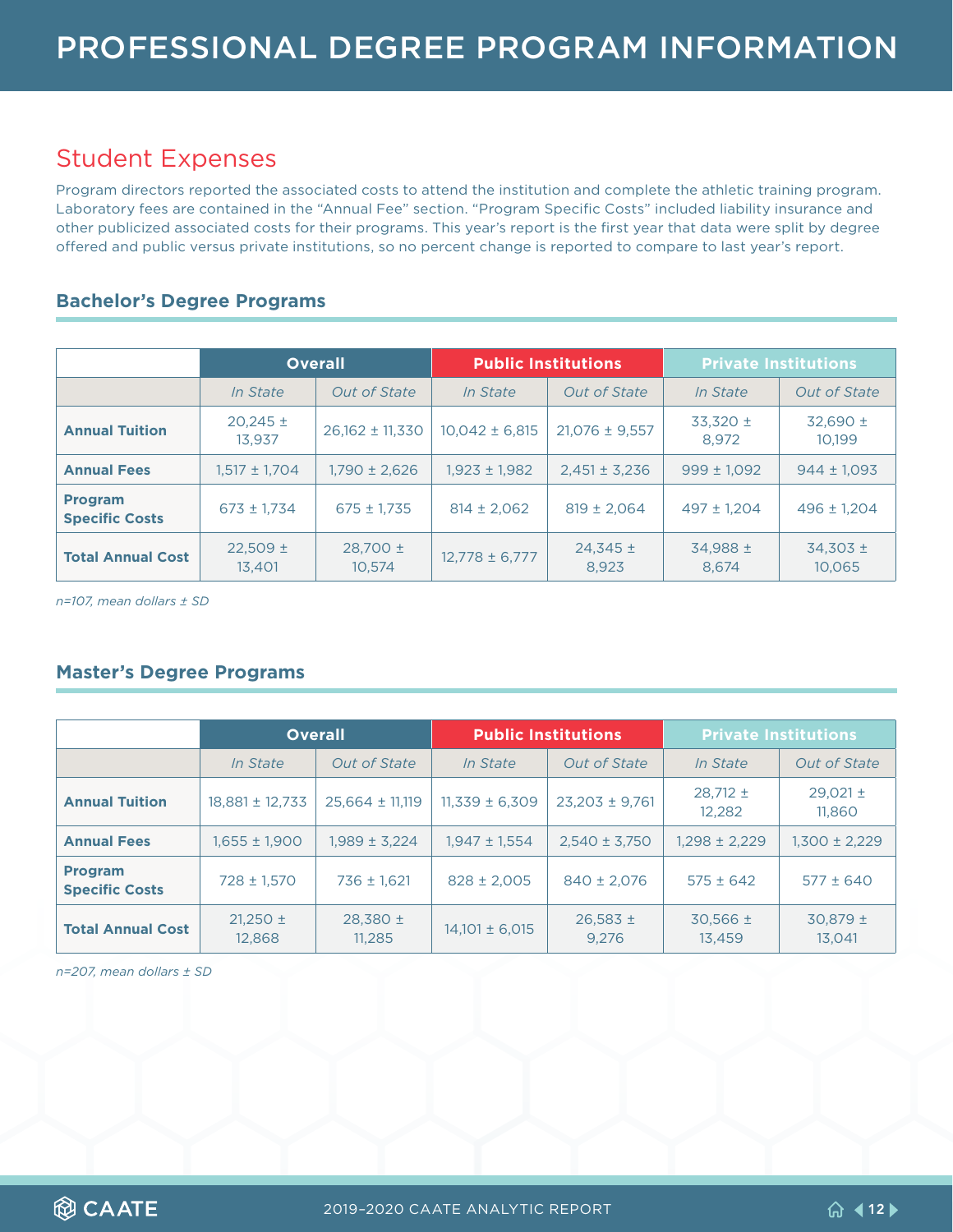### <span id="page-12-0"></span>Program Operating Expenditures

Programs reported the program expenditures associated with administrative support, expendable supplies, professional development, capital equipment, and faculty salaries and benefits. There continues to be a large amount of variability in the reporting of the expenditures for all categories. We have provided a summary of each in addition to the aggregate data provided in the tables below.

#### **Administrative Support**

Twenty-three bachelor's degree programs report \$0 in administrative support expenditures. Bachelor's programs range from \$0-\$300,537 in administrative support expenditures. Thirty-two master's programs indicated \$0 in administrative support, and administrative support expenditures ranged from \$0-\$599,443.

#### **Expendable Supplies**

One bachelor's degree program reported \$0 in expendable supply expenditures. At the undergraduate level, these expenditures ranged from \$0-\$44,979, and at the graduate level they ranged from \$200-\$109,006.

#### **Professional Development**

Twelve bachelor's programs reported \$0 in professional development expenditures. Professional development costs for undergraduate programs ranged from \$0- \$20,000. Nine graduate programs indicated \$0 in professional development expenditures, and these costs ranged from \$0-\$25,000.

#### **Capital Equipment**

Sixty bachelor's programs reported \$0 in capital equipment expenditures for the academic year. Capital equipment costs in undergraduate programs ranged from \$0-\$46,578. For master's degree programs, 105 programs reported \$0 in capital equipment purchases for the year, and capital equipment expenditures ranged from \$0-\$115,000. It should be noted that many programs at both degree levels left comments within the annual report indicating the capital equipment budgets were frozen due to the COVID-19 pandemic.

#### **Faculty Salaries and Benefits**

Bachelor's programs are required to maintain two core faculty per the accreditation standards. One bachelor's program reported \$0 in faculty costs, and faculty costs for undergraduate programs ranged from \$0-\$913,646. Graduate professional programs will be required to have three core faculty by 2023 but must maintain a minimum of two core faculty until that time. Three graduate programs reported \$0 in faculty costs, and this category of expenditures ranged from \$0-\$1,008,183.

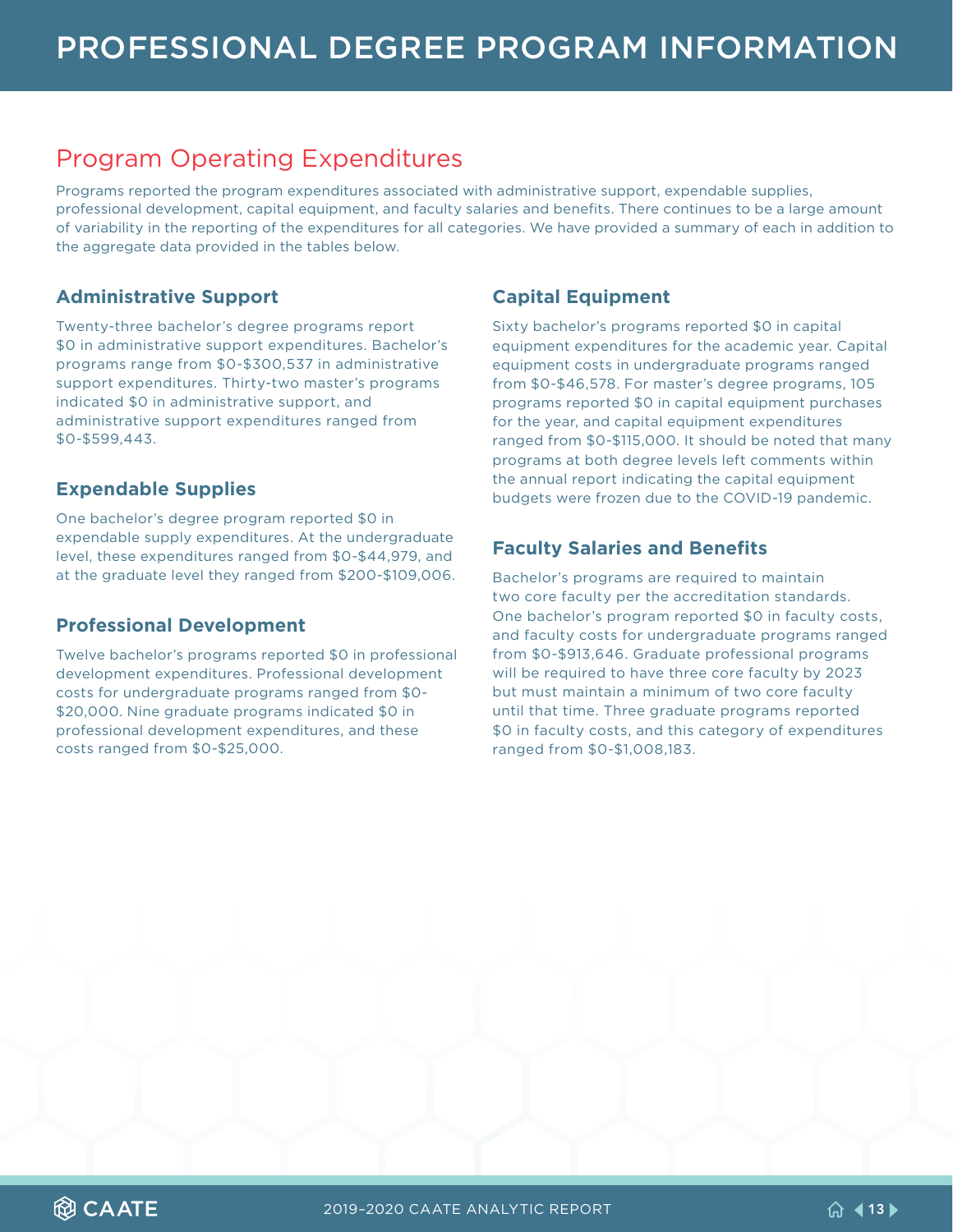#### **Bachelor's Degree Programs**

|                                                                 | <b>Overall</b>      | <b>Public Institutions</b> | <b>Private Institutions</b> |
|-----------------------------------------------------------------|---------------------|----------------------------|-----------------------------|
| <b>Expenditures for</b><br><b>Administrative Support</b>        | $25,097 \pm 46,307$ | $27,505 \pm 45,142$        | $22,069 \pm 48,598$         |
| <b>Expenditures for</b><br><b>Expendable Supplies</b>           | $6.306 \pm 7.597$   | $5,716 \pm 5,712$          | $7.146 \pm 9.579$           |
| <b>Expenditures for</b><br><b>Professional Development</b>      | $2.935 \pm 2.845$   | $3,209 \pm 2,482$          | $2,641 \pm 3,257$           |
| <b>Expenditures for</b><br><b>Capital Equipment</b>             | $3,550 \pm 8,234$   | $4.249 \pm 8.988$          | $2,653 \pm 7,178$           |
| <b>Expenditures for Faculty</b><br><b>Salaries and Benefits</b> | 209,286 ± 129,080   | $216,182 \pm 115,079$      | $203,104 \pm 146,323$       |

*n=107, mean dollars ± SD* 

#### **Master's Degree Programs**

|                                                                 | <b>Overall</b>      | <b>Public Institutions</b> | <b>Private Institutions</b> |
|-----------------------------------------------------------------|---------------------|----------------------------|-----------------------------|
| <b>Expenditures for</b><br><b>Administrative Support</b>        | $29.261 \pm 54.141$ | $27,505 \pm 45,142$        | $20.743 \pm 28.956$         |
| <b>Expenditures for</b><br><b>Expendable Supplies</b>           | $9,848 \pm 12,684$  | $5,716 \pm 5,712$          | $10,979 \pm 12,094$         |
| <b>Expenditures for</b><br><b>Professional Development</b>      | $4,672 \pm 3,721$   | $3,209 \pm 2,482$          | $4,648 \pm 3,595$           |
| <b>Expenditures for</b><br><b>Capital Equipment</b>             | $5,787 \pm 15,556$  | $4.249 \pm 8.988$          | $5,403 \pm 14,595$          |
| <b>Expenditures for Faculty</b><br><b>Salaries and Benefits</b> | 292,017 ± 169,081   | $216,182 \pm 115,079$      | 280,212 ± 160,833           |

*n=207, mean dollars ± SD*

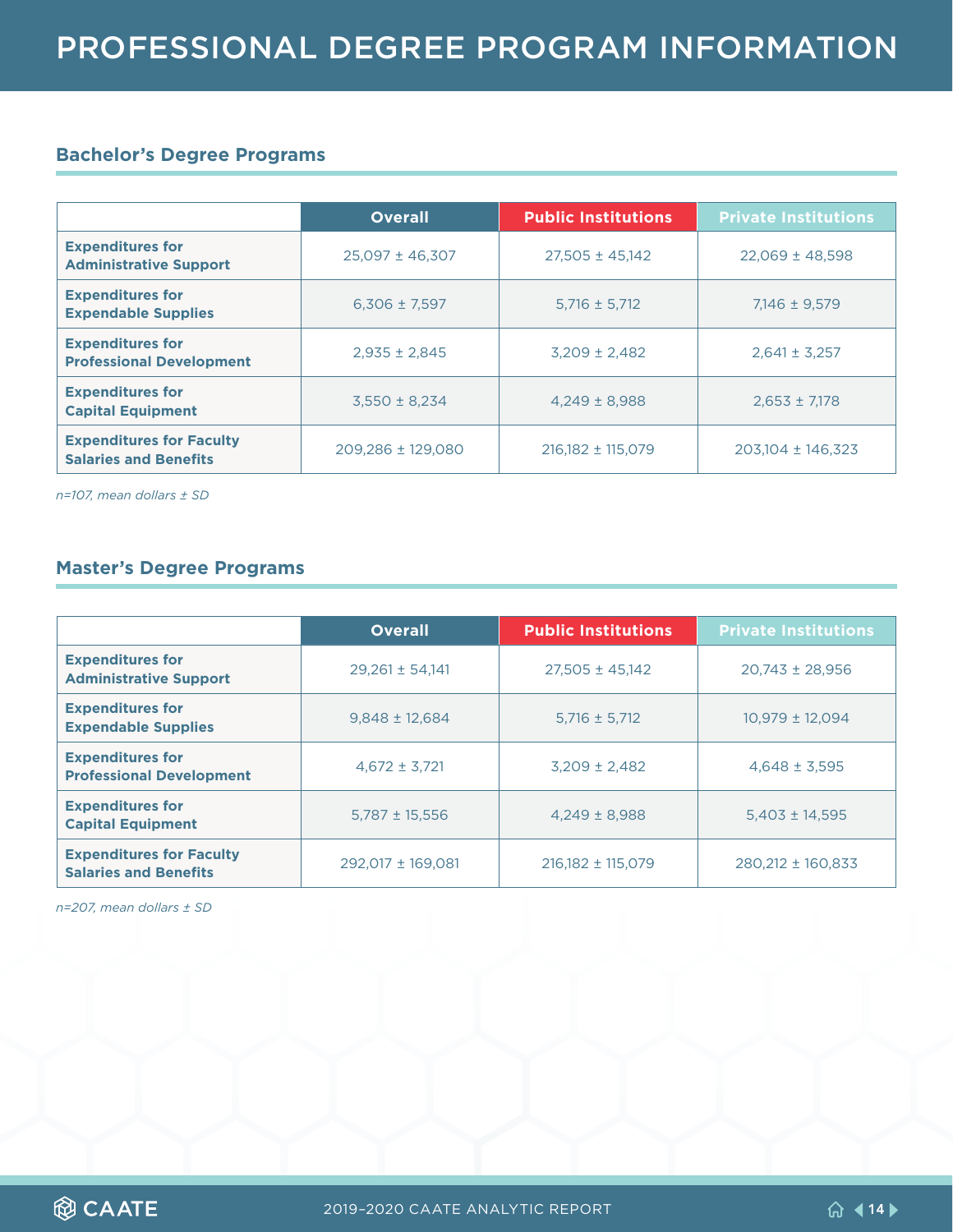#### <span id="page-14-0"></span>**Admissions Process**

Program directors were asked to identify the admission process used by their program. A process in which the student is admitted to the program upon admittance to the institution is a direct admissions process, whereas a secondary admission process is one in which the student applies to the program separately from the institution. The majority of responding professional programs (78.3%) use a secondary admissions process.

|                             | <b>All Professional</b><br><b>Programs</b> | <b>Baccalaureate Programs</b> | <b>Master's Degree</b><br><b>Programs</b> |
|-----------------------------|--------------------------------------------|-------------------------------|-------------------------------------------|
|                             | Number (%)                                 | Number (%)                    | Number (%)                                |
| <b>Direct Admissions</b>    | 68 (21.7)                                  |                               | 62 (30.0)                                 |
| <b>Secondary Admissions</b> | 246 (78.3)                                 | 101(94.4)                     | 145 (70.0)                                |

*N=314*

#### **Admissions Capacity and Enrollment**

Professional programs saw an 8% decrease in submitted applications, after a 19% decrease in the previous year. There was a 14.6% decrease in the total number of admitted students during the 2019-2020 academic year. Undergraduate programs reported a 42.1% decrease in applications completed, while graduate professional programs reported a 32.2% increase in applications completed. Undergraduate student admissions decreased by 46.6%, and the number of graduate students admitted increased by 23.9%, but the relative percent change in students admitted is likely in part due to a decreased number of undergraduate programs and an increased number of graduate programs compared with the previous year. The average number of students admitted per program by graduate programs decreased from 9.2 to 8.6 (-6.5%). During the 2019-2020 reporting period, baccalaureate programs admitted students to fill 63.1% (up from 56.3% last year) of their available student spots, while master's degree programs admitted 50.3% of their reported capacity (down from 54.4% last year).

|                                   | <b>All Professional</b><br><b>Programs</b> |       | <b>Baccalaureate</b><br><b>Programs</b> |       | Master's Degree<br><b>Programs</b> |       |
|-----------------------------------|--------------------------------------------|-------|-----------------------------------------|-------|------------------------------------|-------|
|                                   | Mean                                       | Total | Mean                                    | Total | Mean                               | Total |
| <b>Admission Slots Available</b>  | 15.8                                       | 4937  | 13.3                                    | 1445  | 17.1                               | 3492  |
| <b>Completed Applications</b>     | 17.8                                       | 5579  | 17.4                                    | 1899  | 18.0                               | 3680  |
| <b>Students Offered Admission</b> | 12.4                                       | 3892  | 10.5                                    | 1150  | 13.4                               | 2742  |
| <b>Students Accepting Offer</b>   | 8.5                                        | 2670  | 8.3                                     | 912   | 8.6                                | 1758  |

*N=314*

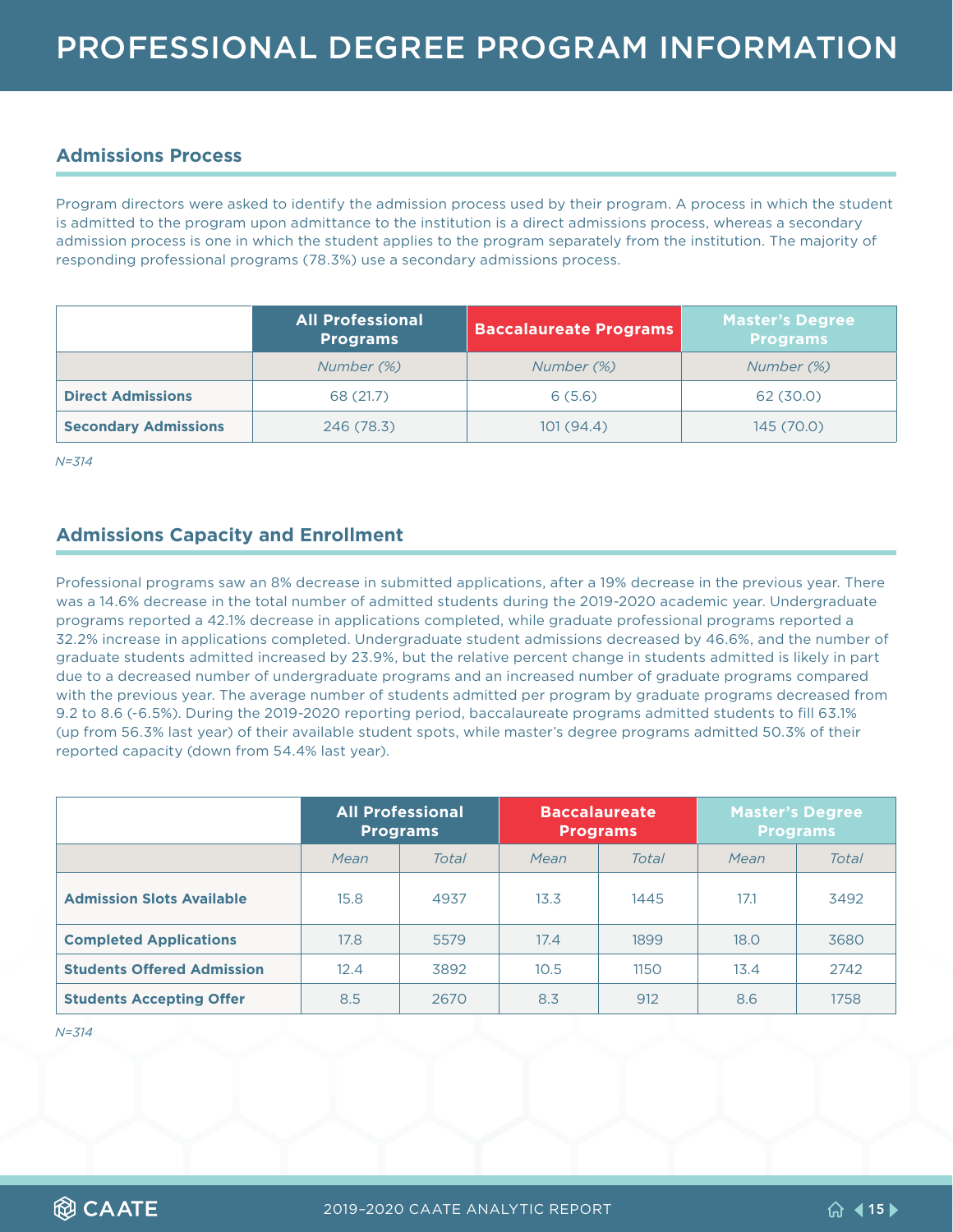

#### <span id="page-15-0"></span>**Admissions Capacity & Enrollment: Three-Year Comparion (2018-2022)**

### Student Demographics

#### **Enrollment by Gender**

For the 2019-2020 Annual Report, programs were asked to report on the number of students enrolled in undergraduate classes and graduate classes by gender. This method allowed programs that are teaching out an undergraduate program while commencing a graduate program to report students for each level. Professional program total enrollment (all cohorts) across all program types decreased from the 2018-2019 academic year by 21.5%. Enrollment of female students decreased by 21.3%, and male student enrollment decreased by 22.2%. Transgender student enrollment has remained constant since the 2017-2018 year.

|                                          | <b>Undergraduate</b><br><b>Students</b> |       |      | <b>Graduate</b><br><b>Students</b> |
|------------------------------------------|-----------------------------------------|-------|------|------------------------------------|
|                                          | Mean                                    | Sum   | Mean | Sum                                |
| <b>Total Student Enrollment</b>          | 17.1                                    | 5,353 | 7.5  | 2,356                              |
| <b>Female Student Enrollment</b>         | 10.9                                    | 3.430 | 4.7  | 1,475                              |
| <b>Male Student Enrollment</b>           | 6.0                                     | 1.881 | 2.8  | 879                                |
| <b>Transgender Student Enrollment</b>    | 0.01                                    | 3     | 0.00 |                                    |
| <b>Gender Unknown Student Enrollment</b> | O.1                                     | 39    | 0.00 |                                    |

*N=314*

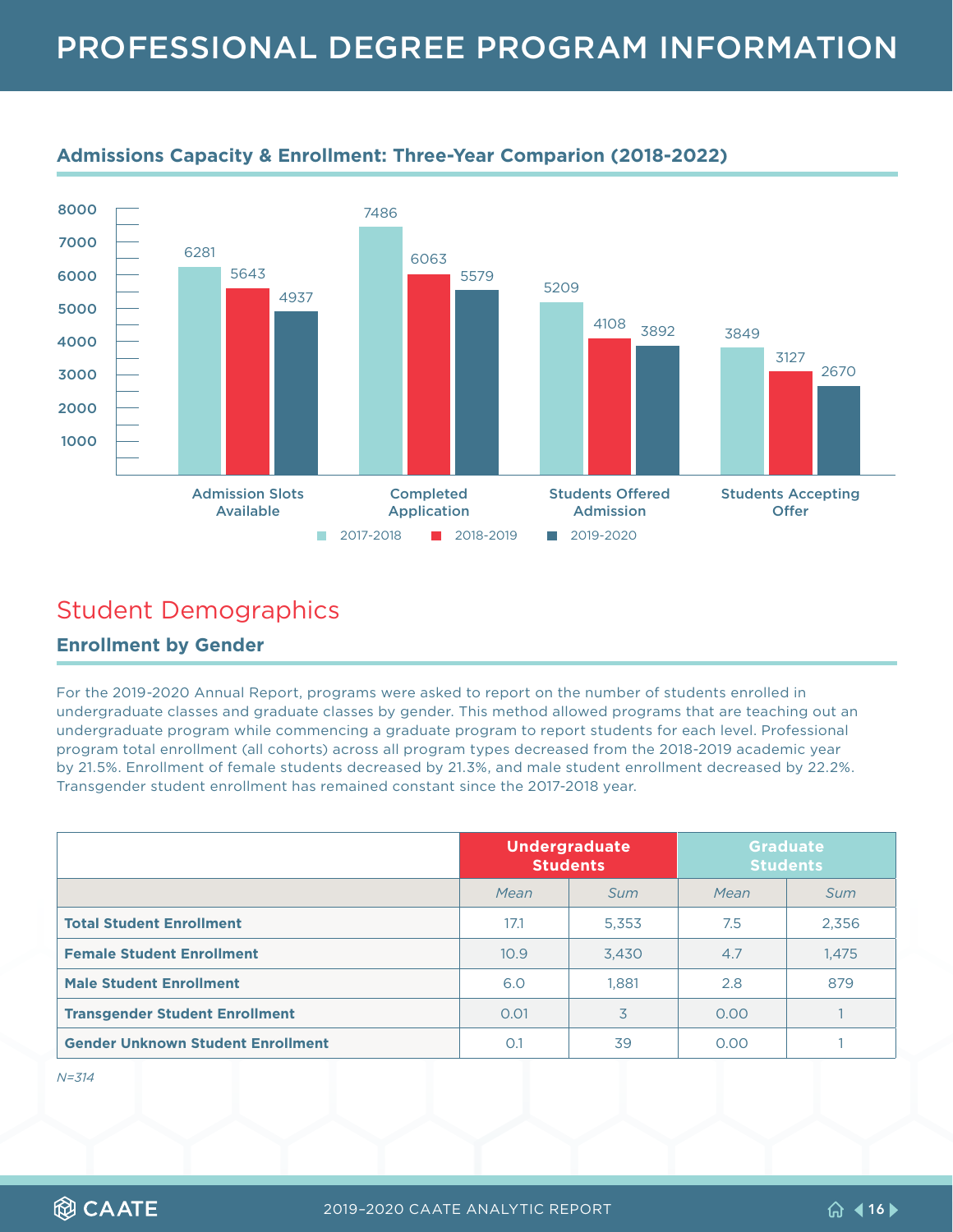#### <span id="page-16-0"></span>**Enrollment by Ethnicity**

For the 2019-2020 Annual Report, programs were asked to report on the number of students enrolled in undergraduate classes and graduate classes by ethnicity. This method allowed programs that are teaching out an undergraduate program while commencing a graduate program to report students for each level.

|                                | <b>Undergraduate Students</b> |            |      |      | <b>Graduate Students</b> |       |
|--------------------------------|-------------------------------|------------|------|------|--------------------------|-------|
|                                | Mean                          | <i>Sum</i> | %    | Mean | Sum                      | %     |
| <b>Hispanic</b>                | 1.6                           | 504        | 9.4% | O.9  | 269                      | 11.4% |
| <b>Non-Hispanic/Non-Latino</b> | 14.8                          | 4.655      | 87%  | 6.6  | 2,060                    | 87%   |
| <b>Unknown</b>                 | O.6                           | 194        | 3.6% | 0.1  | 27                       | 1.1%  |

*N=314*

#### **Total Enrollment by Ethnicity: Three-Year Comparision (2018-2020)**

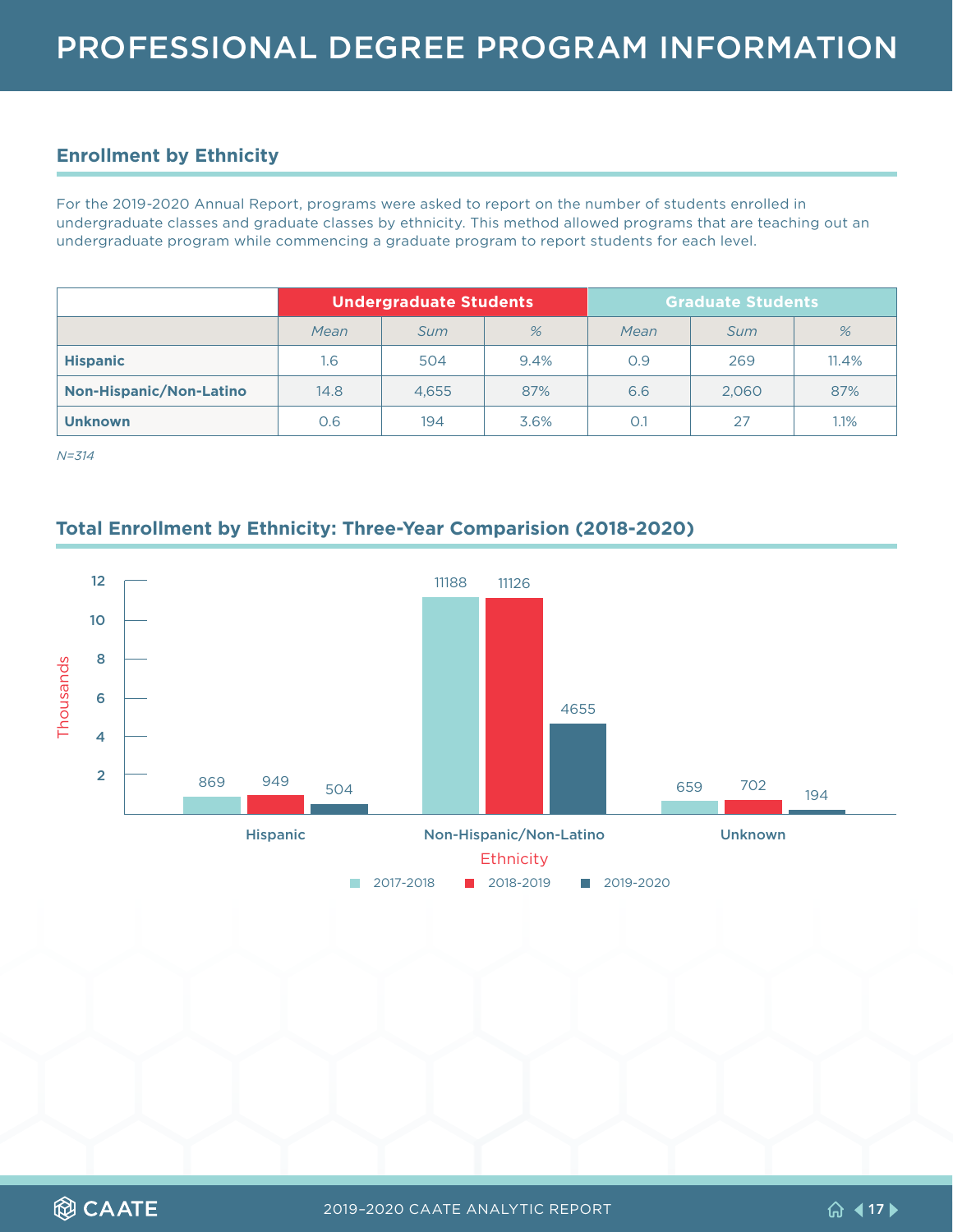#### <span id="page-17-0"></span>**Enrollment by Race**

For the 2019-2020 Annual Report, programs were asked to report on the number of students enrolled in undergraduate classes and graduate classes by race. This method allowed programs that are teaching out an undergraduate program while commencing a graduate program to report students for each level.

|                                  |      | <b>Undergraduate Students</b> |      |      | <b>Graduate Students</b> |       |
|----------------------------------|------|-------------------------------|------|------|--------------------------|-------|
|                                  | Mean | Sum                           | %    | Mean | <b>Sum</b>               | %     |
| <b>American Indian</b>           | O.1  | 40                            | 0.7% | 0.01 | 13                       | 0.6%  |
| <b>Asian</b>                     | 0.5  | 162                           | 3%   | 0.4  | 124                      | 5.2%  |
| <b>Black</b>                     | 1.5  | 468                           | 8.7% | 0.8  | 253                      | 10.7% |
| <b>Hawaiian/Pacific Islander</b> | O.1  | 18                            | 0.3% | O.1  | $15\,$                   | 0.6%  |
| <b>White</b>                     | 13.0 | 4,091                         | 76%  | 5.4  | 1.707                    | 72.4% |
| <b>Two or More Races</b>         | 0.7  | 216                           | 4%   | 0.3  | 95                       | 4%    |
| <b>Unknown Race</b>              | 101  | 358                           | 6.7% | 0.5  | 149                      | 6.3%  |

*N=314*

#### **Enrollment by Race: Three-Year Trend (2018-2020)**



*\*The category "Other" was not utilized in the 2019-2020 Annual Report.*

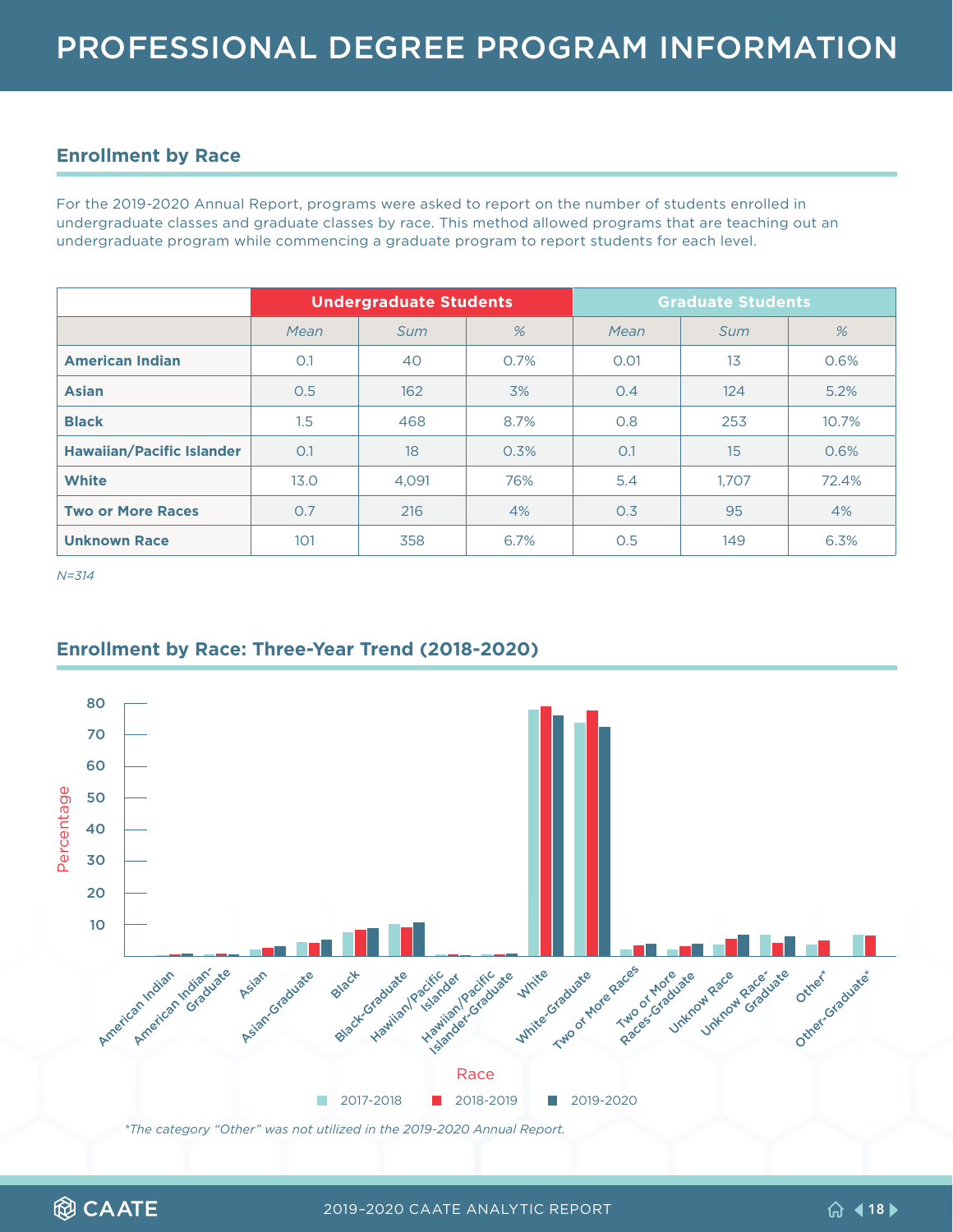### <span id="page-18-0"></span>Clinical Education

#### **Preceptor: Student Ratio**

Program directors were asked to report the average preceptor to student ratio using the total number active preceptors for the program with the total number of students who are active in clinical education. The most common ratio (n=157) was 1:2, followed by a ratio of 1:1 (n= 60). A total of 93.6% of all programs reported a clinical education ratio of 1:4 or smaller. Seventeen (down from 26 last year, 35 two years ago and 80 three years ago) programs reported ratios between 1:5 and 1:8, and only three programs reported preceptor to student ratios between 1:9 and 1:12. This demonstrated a continuing trend toward lower preceptor-to-student ratios as compared to the last three years, all of which saw higher maximum ratios, and more reported ratios above 1:10.

|                                   |      | <b>All Professional</b><br><b>Programs</b> |      | <b>Baccalaureate</b><br><b>Programs</b> | <b>Master's Degree</b><br><b>Programs</b> |         |
|-----------------------------------|------|--------------------------------------------|------|-----------------------------------------|-------------------------------------------|---------|
|                                   | Mode | Maximum                                    | Mode | Maximum                                 | Mode                                      | Maximum |
| <b>Preceptor-to-Student Ratio</b> | 1:2  | 1:12                                       | 1:2  | 1:8                                     | 1:2                                       | 1:12    |

*N=314*

### Immersive Clinical Experiences

For the 2019-2020 Annual Report program, administrators were asked to provide details about immersive clinical experiences. In the 2020 Standard, programs at the master's degree level are required to minimally include one, fourweek long immersive athletic training clinical experience. The immersive clinical experience is defined as "a practiceintensive experience that allows the student to experience the totality of care provided by athletic trainers." These standards became effective July 1, 2020, and, therefore, the data represented below reflect the last academic year that graduate professional programs did not have to include an immersive experience.

A total of 49.4% (n=155) of all professional program currently report that they incorporate an immersive clinical experience. This number has increased by 9.7% since last year. For baccalaureate programs, 21.5% (n=23) report including an immersive clinical experience, and for master's programs, 63.8% (n=132) report including an immersive clinical experience.

Any programs that reported an immersive clinical experience of three or fewer weeks were eliminated from the analysis presented below, as their described experience did not meet the minimum criteria outlined by the standards. Programs were asked to report both the number of weeks spent in immersive clinical experiences as well as the number of hours per week spent at their clinical site during their immersive experience. Interestingly, baccalaureate programs report more weeks in immersive clinical experiences than master's programs but also report fewer hours worked per week of immersive clinical experiences as compared to master's programs.

|                                                                          | <b>All Professional</b><br><b>Programs</b> |            | <b>Baccalaureate</b><br><b>Programs</b> |            | <b>Master's Degree</b><br><b>Programs</b> |            |
|--------------------------------------------------------------------------|--------------------------------------------|------------|-----------------------------------------|------------|-------------------------------------------|------------|
|                                                                          | Mean $\pm$ SD                              | Mode       | Mean $\pm$ SD                           | Mode       | Mean $\pm$ SD                             | Mode       |
| <b>Number of Weeks Spent in</b><br><b>Immersive Clinical Experiences</b> | $14.4 \pm$<br>16.1 weeks                   | 4 weeks    | $26.1 \pm 33.8$<br>weeks                | 4 weeks    | $12.4 \pm 9.2$<br>weeks                   | 4 weeks    |
| <b>Number of Hours per Week</b><br><b>When in Immersive Clinical</b>     | $34.5 \pm 10.0$<br>hours                   | 40.0 hours | $29.3 \pm 13.1$<br>hours                | 40.0 hours | $35.4 \pm 9.1$<br>hours                   | 40.0 hours |

*n=150 (only immersive clinicals with four or more weeks included in the analysis)*

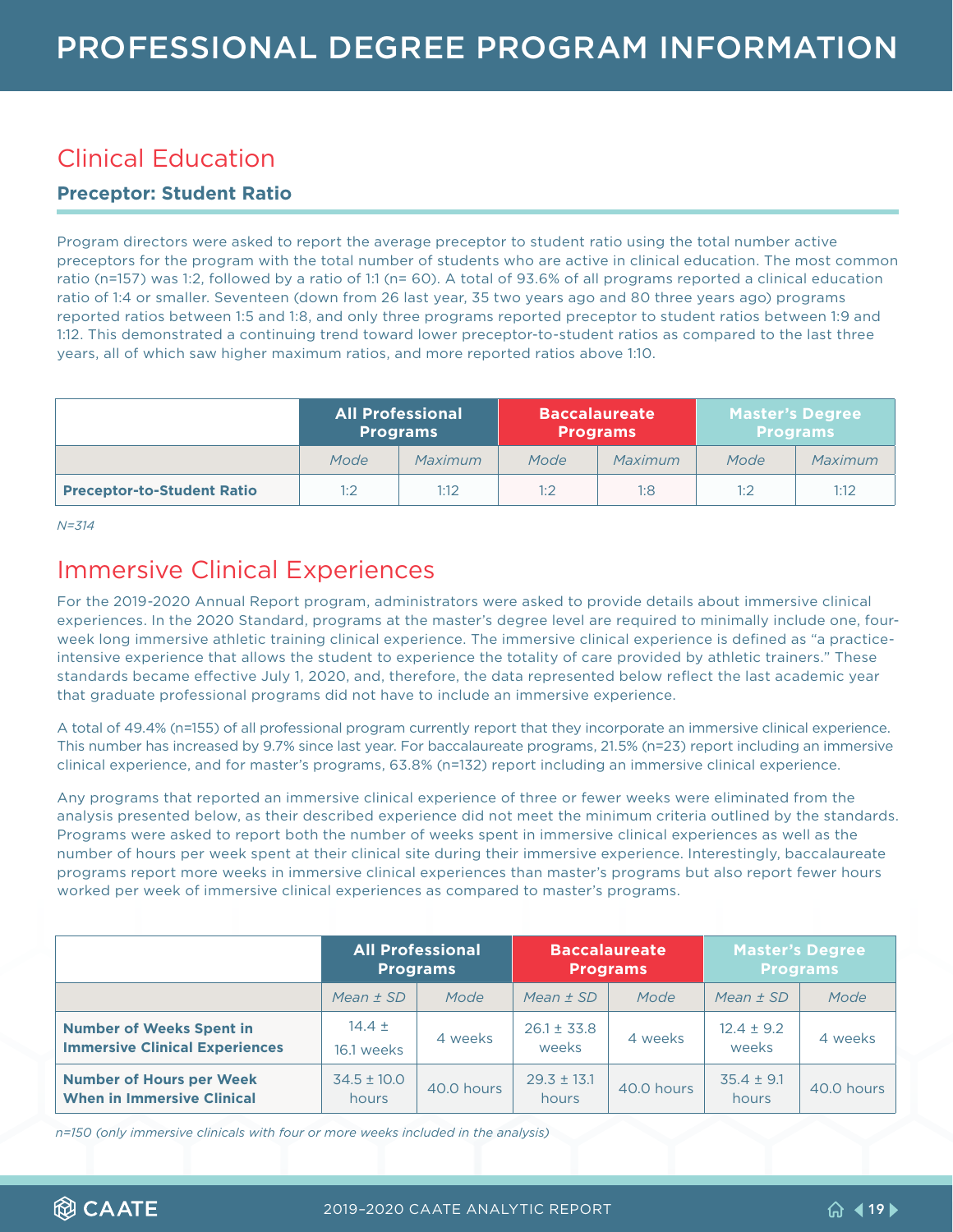### <span id="page-19-0"></span>Faculty and Staff

For both the program director and the director of clinical education, credit hours refer to the amount of credits earned per course, which is published in the institution's course catalog and reflected on the student's transcript. Contact hours refer to the amount of time spent in class over the course of a semester. Program directors of professional programs have a range of years of experience from 1-45 years and a mode of 24 years, and a range of years of clinical experience from 0-35 years and a mode of zero years.

Approximately 42.7% of program directors are on a nine-month contract (down from 47.9% last year), 25.8% on a 10-month contract (up from 23.3% last year), and 26.4% have a 12-month contract (up from 23.4% last year).

|                                            | <b>All Professional</b><br><b>Programs</b> | <b>Baccalaureate</b><br><b>Programs</b> | <b>Master's Degree</b><br><b>Programs</b> |
|--------------------------------------------|--------------------------------------------|-----------------------------------------|-------------------------------------------|
|                                            | Number (%)                                 | Number (%)                              | Number (%)                                |
| <b>PD is Tenure Track Faculty</b>          | 181 (57.6)                                 | 56 (52.3)                               | 125(60.4)                                 |
| <b>PD is Tenured</b>                       | 147 (46.8)                                 | 44 (44.1)                               | 103 (49.8)                                |
|                                            | Mean $\pm$ SD                              | Mean $\pm$ SD                           | Mean $±$ SD                               |
| <b>PD Years of Experience</b>              | $22.5 \pm 8.2$                             | $23.5 \pm 8.8$                          | $22.0 \pm 7.8$                            |
| <b>PD Years of Clinical Experience</b>     | $6.7 \pm 6.4$                              | $8.1 \pm 7.2$                           | $6.1 \pm 5.8$                             |
| <b>PD Appointment (months)</b>             | $10.1 \pm 1.2$                             | $10.0 \pm 1.2$                          | $10.2 \pm 1.3$                            |
| <b>PD Contact Hours</b>                    | $246.6 \pm 141.0$                          | $266.1 \pm 137.2$                       | $236.5 \pm 142.2$                         |
| <b>PD Credit Hours</b>                     | $16.1 \pm 6.8$                             | $17.1 \pm 7.5$                          | $15.5 \pm 6.3$                            |
| <b>PD Release Time (% of Overall Load)</b> | $29.4 \pm 13.0$                            | $26.5 \pm 9.2$                          | $30.9 \pm 14.5$                           |

#### **Program Director**

*N=314, percentages are a percent of the total number of the program type*



#### **Program Director Tenure Status: Three-Year Trend (2018-2020)**

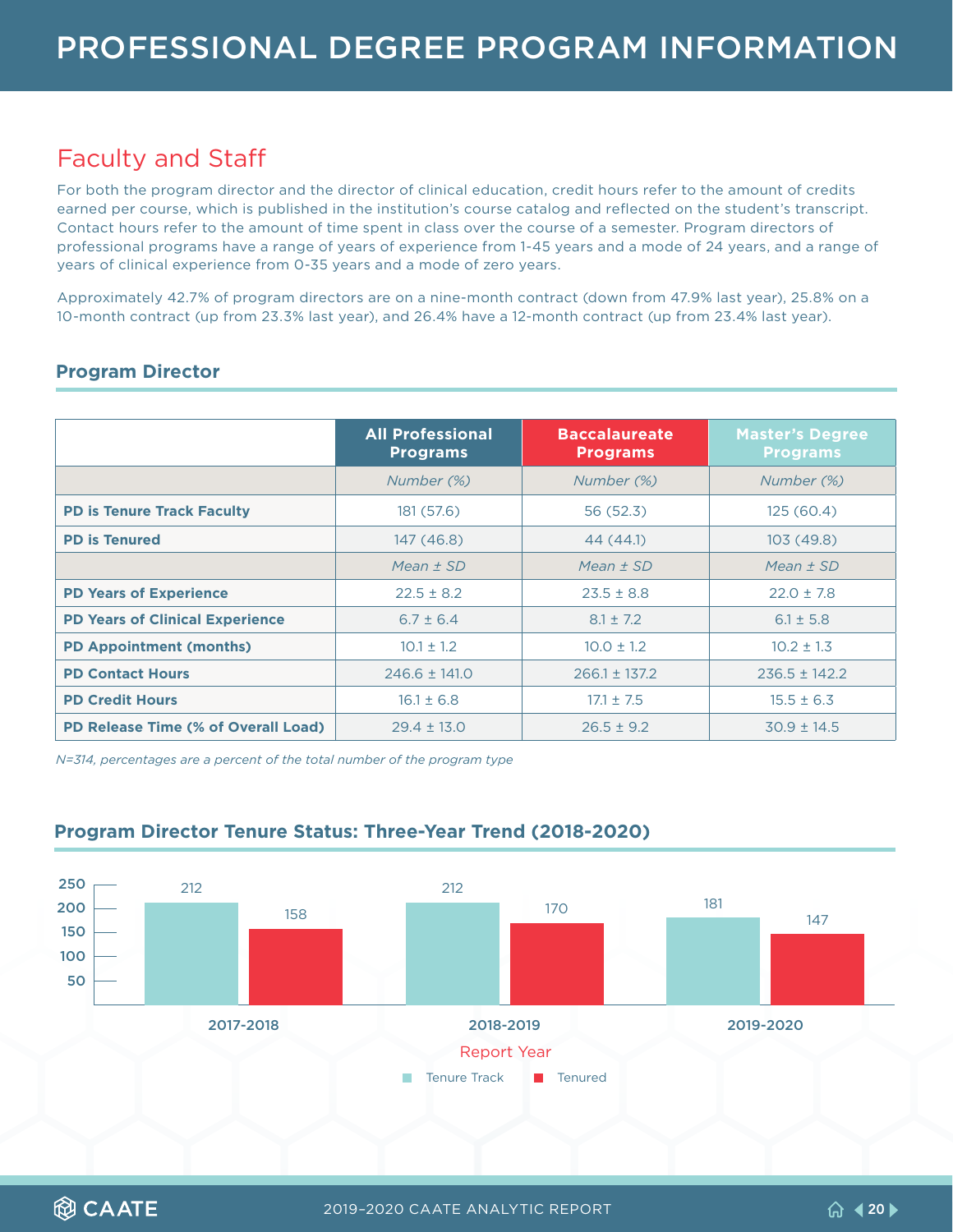#### <span id="page-20-0"></span>**Program Director Degree**

When completing the Annual Report, programs are instructed to select the highest degree earned by the program's administrators from an available dropdown menu. The majority (69.4%, n=218) of program directors hold an academic doctorate degree. Twenty program directors have an earned clinical doctorate (up from 10 last year), and zero respondents selected the option for bachelor's degree.

When split by degree type, in undergraduate programs 56.1% of program directors hold an academic doctorate (up from 49.8% last year), and 38.3% report a master's degree as the highest degree earned. In master's degree programs, 76.3% of program directors have an academic doctorate degree (up from 69.7% last year), and 13.5% hold a master's degree (down from 25.8% last year).



#### **Program Director-Highest Degree: Three-Year Trend (2018-2020)**

#### **Professional Program Director Highest Degree Earned**

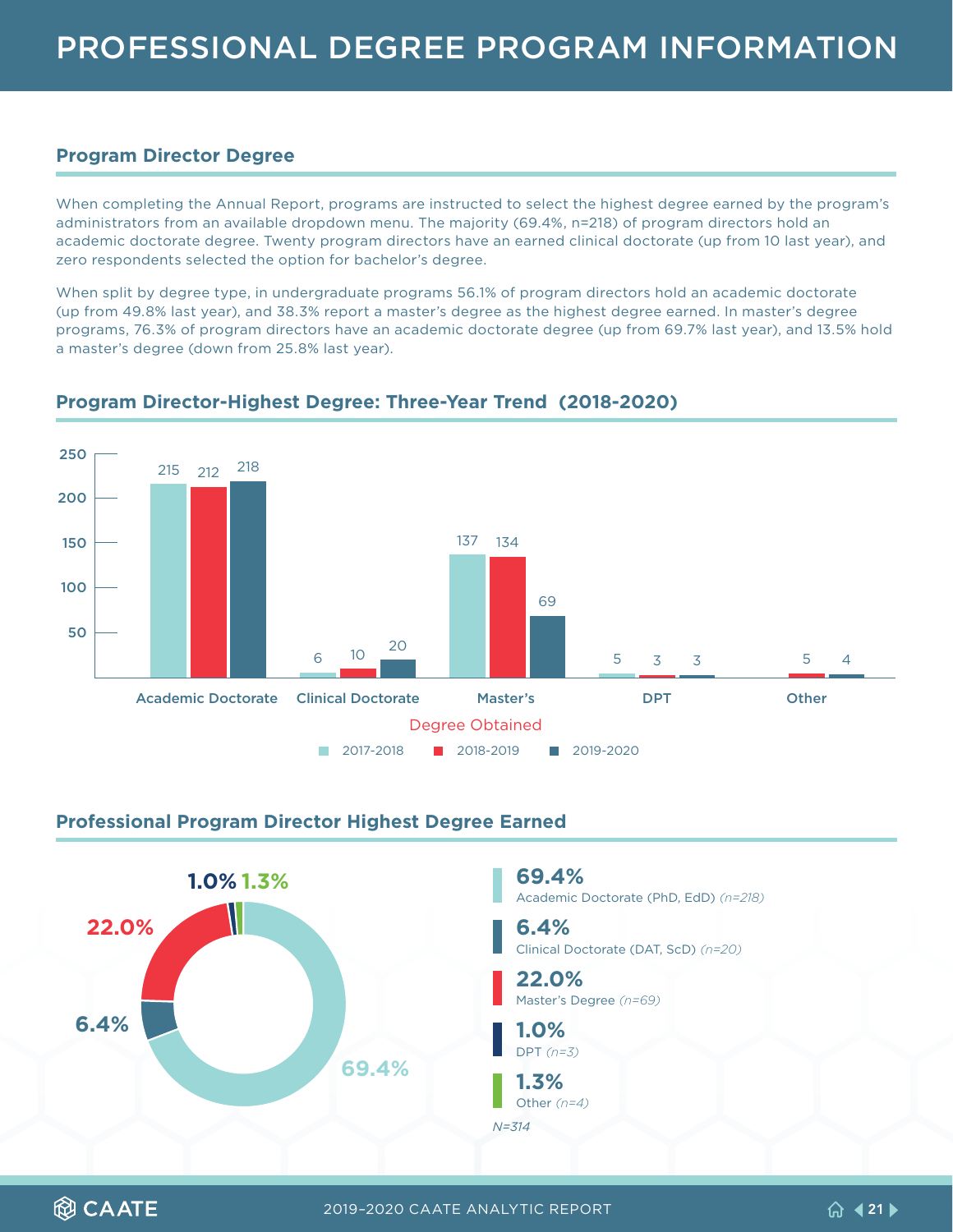### <span id="page-21-0"></span>Coordinator of Clinical Education

|                                                   | <b>All Professional</b><br><b>Programs</b> | <b>Baccalaureate</b><br><b>Programs</b> | <b>Master's Degree</b><br><b>Programs</b> |
|---------------------------------------------------|--------------------------------------------|-----------------------------------------|-------------------------------------------|
|                                                   | Number (%)                                 | Number (%)                              | Number (%)                                |
| <b>CCE is Tenure Track Faculty</b>                | 113(36.0)                                  | 34 (31.8)                               | 79(38.2)                                  |
| <b>CCE is Tenured</b>                             | 49 (15.6)                                  | 13(12.1)                                | 36 (17.4)                                 |
|                                                   | Mean $\pm$ SD                              | Mean $\pm$ SD                           | Mean $\pm$ SD                             |
| <b>CCE Years of Experience</b>                    | $16.0 \pm 8.0$                             | $16.4 \pm 8.1$                          | $15.8 \pm 7.9$                            |
| <b>CCE Years of Clinical</b><br><b>Experience</b> | $6.5 \pm 6.6$                              | $6.2 \pm 5.9$                           | $6.7 \pm 6.9$                             |
| <b>CCE Appointment (months)</b>                   | $9.9 \pm 1.3$                              | $9.6 \pm 0.9$                           | $10.0 \pm 1.4$                            |
| <b>CCE Contact Hours</b>                          | $264.1 \pm 155.8$                          | $275.2 \pm 161.6$                       | $258.2 \pm 152.7$                         |
| <b>CCE Credit Hours</b>                           | $17.3 \pm 6.5$                             | $17.3 \pm 7.2$                          | $17.4 \pm 6.1$                            |
| <b>CCE Release Time</b><br>(% of overall load)    | $25.6 \pm 13.6$                            | $23.8 \pm 12.3$                         | $26.5 \pm 14.1$                           |

*N=314*



#### **Coordinator of Clinical Education Tenure Status: Three-Year Trend (2018-2020)**

*Information about Tenure Track status for Coordinators of Clinical Education was not reported in the 2017-2018 Annual Report.*

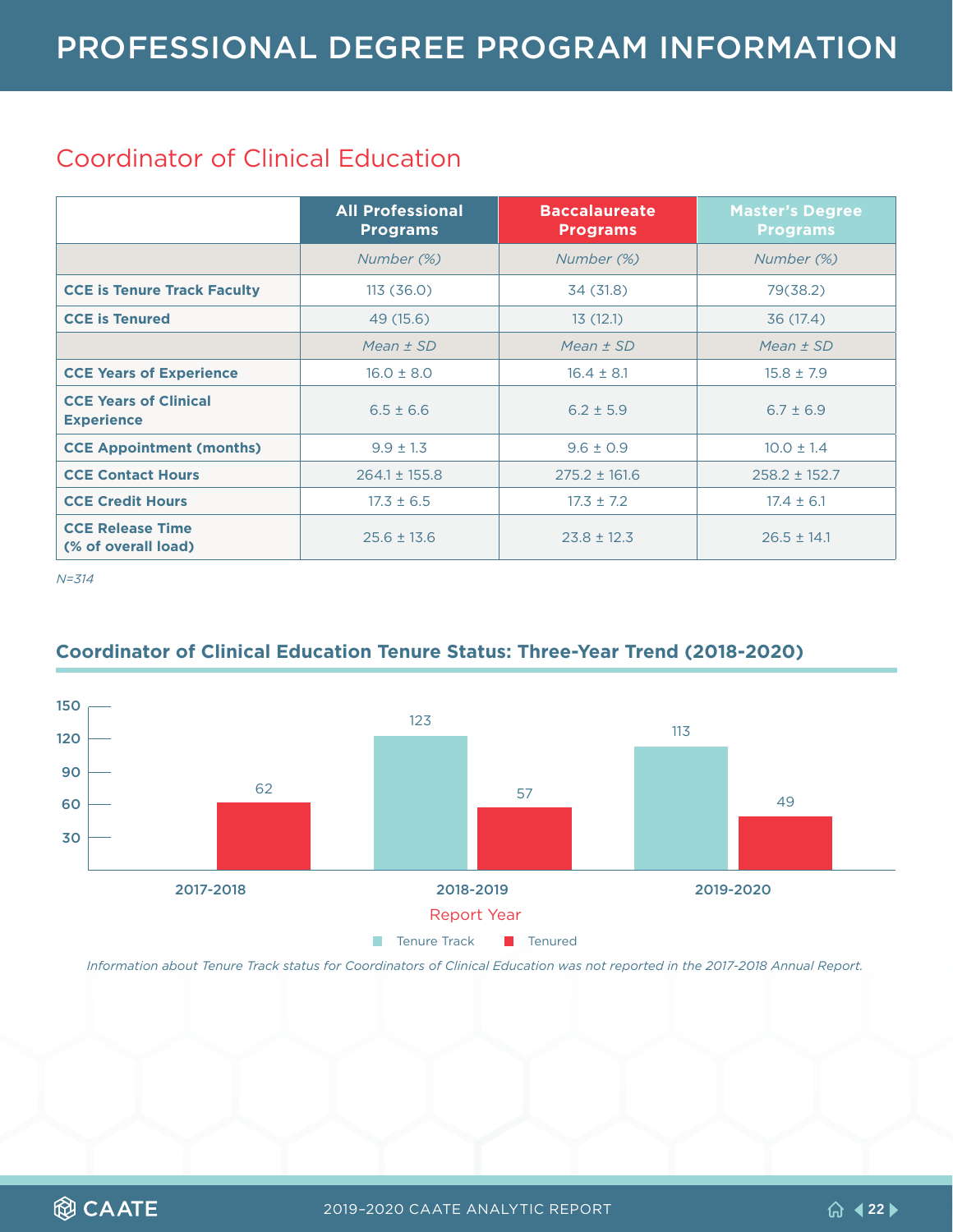#### <span id="page-22-0"></span>**Coordinator of Clinical Education Degree**

When completing the annual report, programs are instructed to select the highest degree earned by the program's administrators from an available dropdown menu. Less than half (41.7%, n=131) of directors of clinical education hold a master's degree, down from 47.5% last year. Academic doctorate was the most common degree selection at 47.5% (n=149), up from 41.5% last year.

When split by degree level of the program, 59.8% of CCEs at baccalaureate programs have a master's degree (down from 57.9% last year), compared to 32.4% of CCEs at master's degree programs (down from 34.2% last year). The majority (57.5%) of CCEs at master's degree programs have an academic doctorate degree, as compared with just 28.0% of CCEs at baccalaureate programs.



#### **Coordinator of Clinical Education Tenure Status: Three-Year Trend (2018-2020)**

#### **Coordinator of Clinical Education-Highest Degree: Three-Year Trend (2018-2020)**



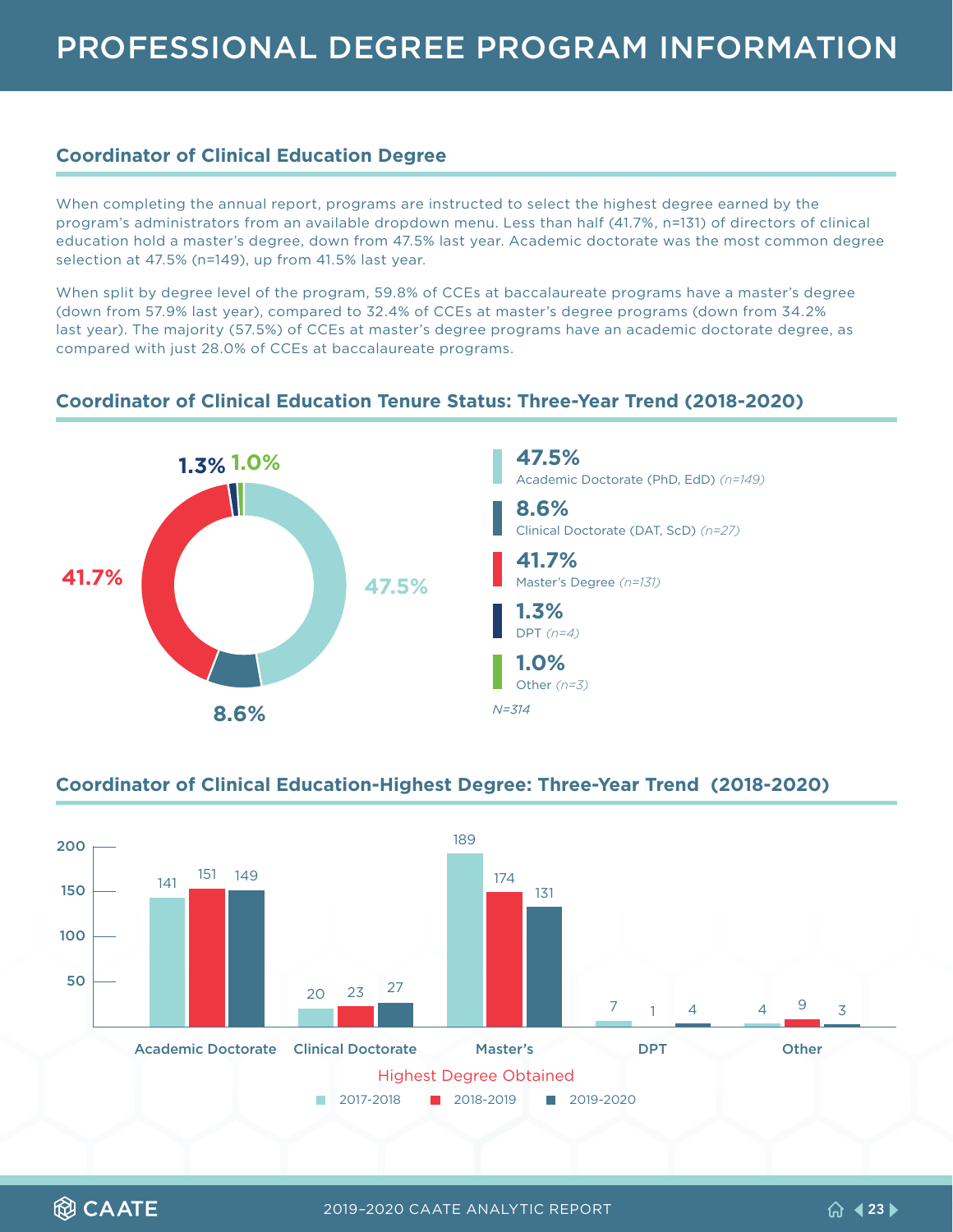### <span id="page-23-0"></span>Program Faculty

The number of core faculty in each program ranged from 0 (n=2) to 16 (n=1). The mode (n=121) was two core faculty, and 94.9% of programs indicated have five or fewer core faculty. Numbers of associated faculty ranged from zero to 27, and adjunct faculty ranged from zero to 15.

|                           | <b>All Professional</b><br><b>Programs</b> | <b>Baccalaureate</b><br><b>Programs</b> | Master's<br><b>Programs</b> |
|---------------------------|--------------------------------------------|-----------------------------------------|-----------------------------|
|                           | Mean $\pm$ SD                              | Mean $\pm$ SD                           | Mean $\pm$ SD               |
| <b>Core Faculty</b>       | $4.3 \pm 1.6$                              | $2.6 \pm 1.3$                           | $3.3 \pm 1.6$               |
| <b>Associated Faculty</b> | $1.5 \pm 1.1$                              | $3.0 \pm 4.0$                           | $1.8 \pm 2.3$               |
| <b>Adjunct Faculty</b>    | $0.4 \pm 0.6$                              | $2.3 \pm 2.5$                           | $2.3 \pm 2.6$               |

*N=314*

### **Outcomes**

#### **Aggregate Board of Certification Exam Pass Rates**

The three-year aggregate first-time BOC exam pass rate is required to be 70% or higher for all professional programs. The data included in the analysis contains all BOC pass rates through the October 2020 BOC exam window. New programs are not evaluated on this requirement until the time at which they have accumulated three years of BOC examination data. The number of programs below 70% was 112, which was a 47% increase from last year's 76 programs, a number that was likely influenced by the COVID-19 pandemic.

#### **Professional Program Three-Year Aggregate First Time BOC Pass Rate (2018-2020)**



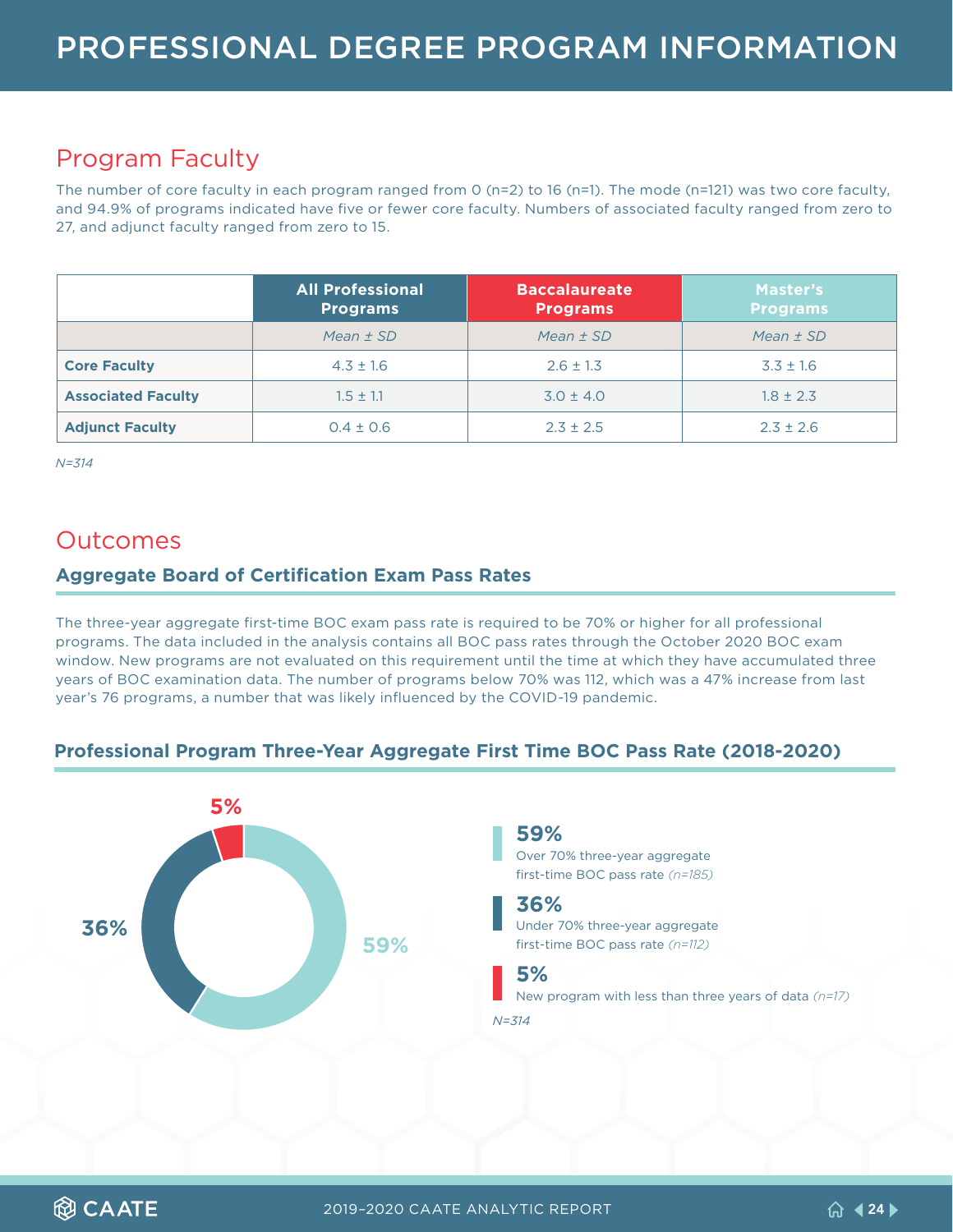

#### **Total Program First-Time Pass-Rate Standard Compliance: Three-Year Trend (2018-2020)**

#### **Baccalaureate Degree Program Three-Year Aggregate First Time BOC Pass Rate (2018-2020)**



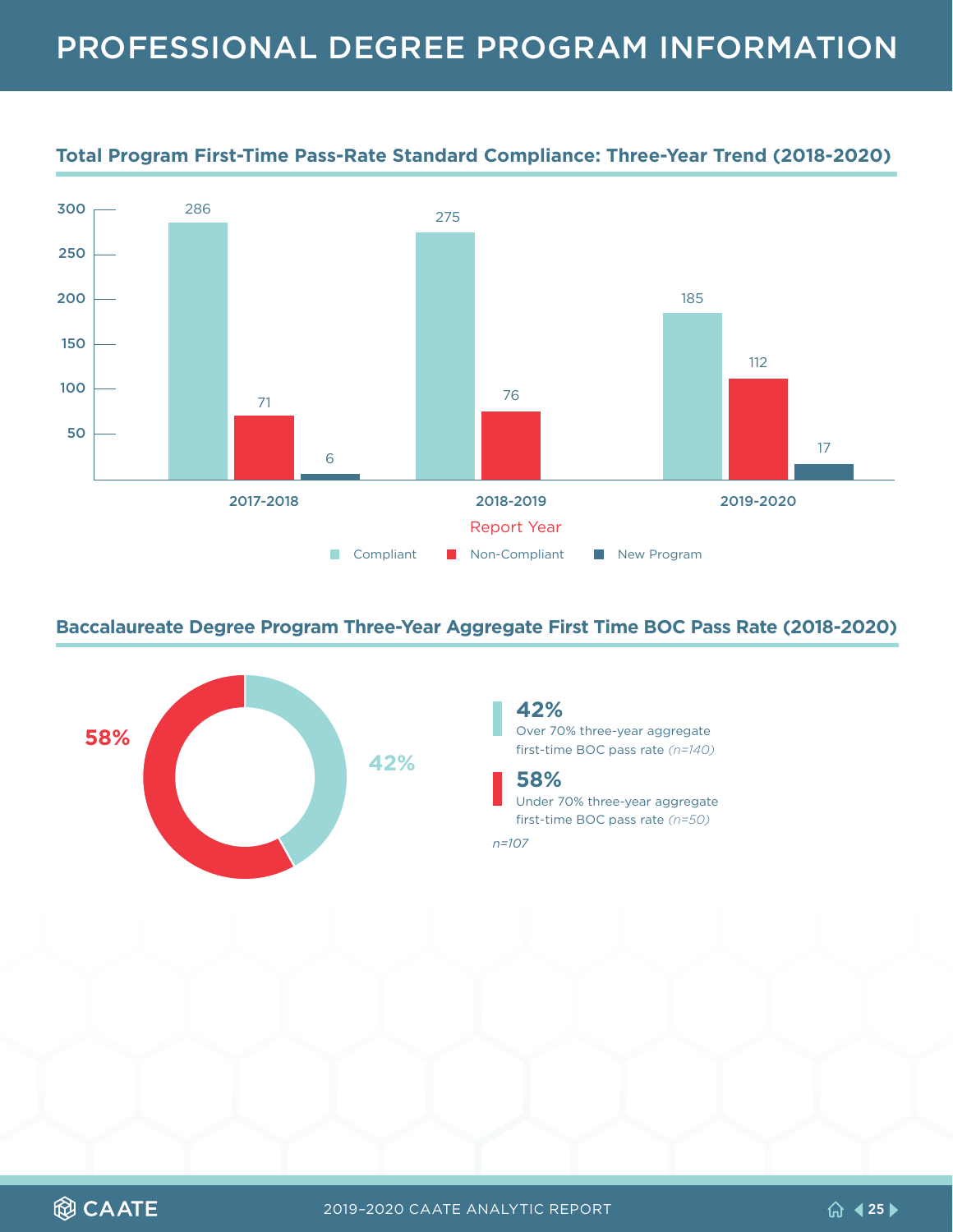



#### **Master's Degree Program Three-Year Aggregate First Time BOC Pass Rate (2018-2020)**



#### **68%**

Over 70% three-year aggregate first-time BOC pass rate *(n=140)*

#### **24%**

Under 70% three-year aggregate first-time BOC pass rate *(n=50)*

#### **8%**

New program with less than three years of data *(n=17)* **68%** *n=207*

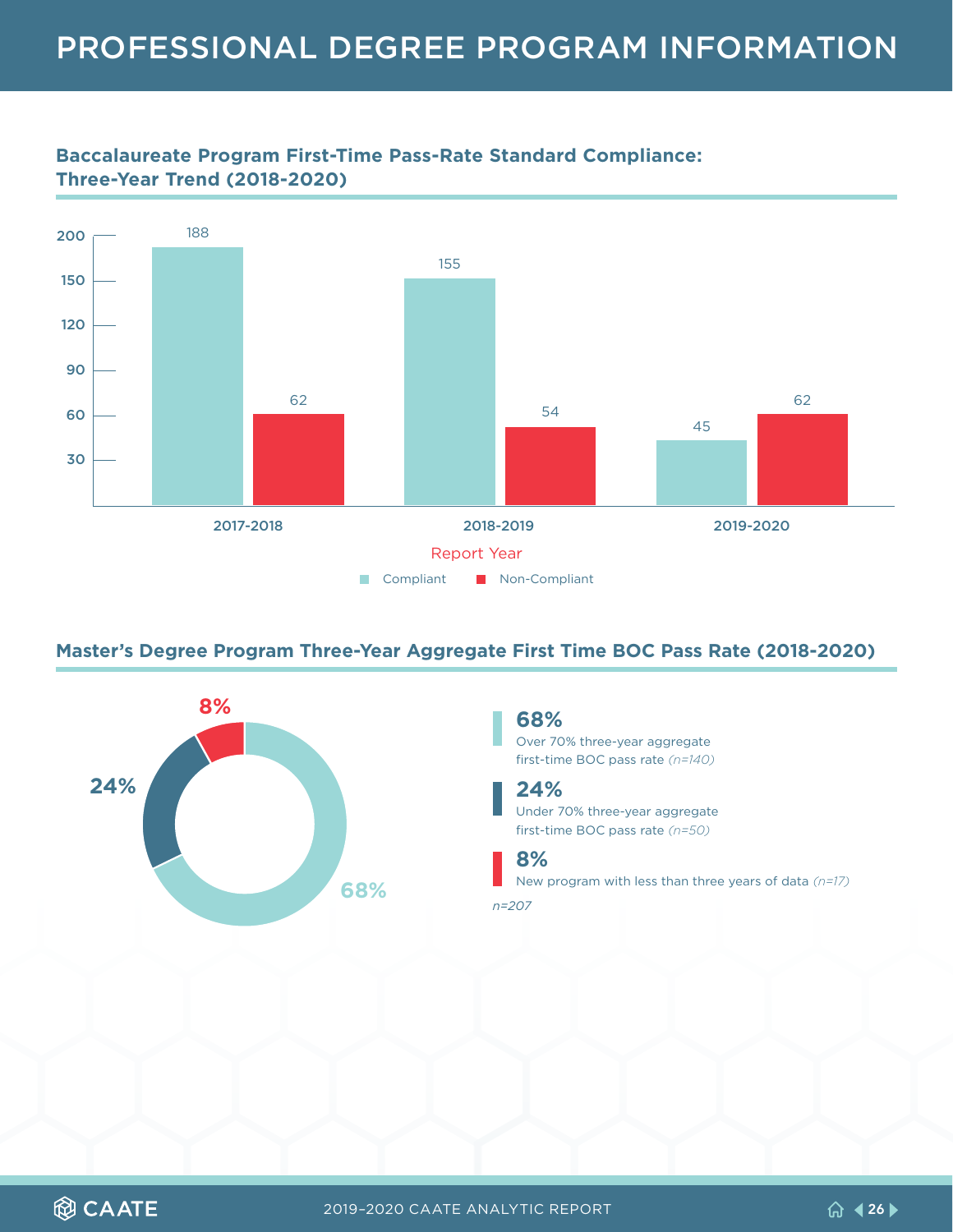

#### <span id="page-26-0"></span>**Master's Program First-Time Pass-Rate Standard Compliance: Three-Year Trend (2018-2020)**

#### **Graduates' Employment in Athletic Training**

Program directors were asked to identify the percentage of students from their graduating cohort that are employed in athletic training, including graduate assistantships and/or internships.

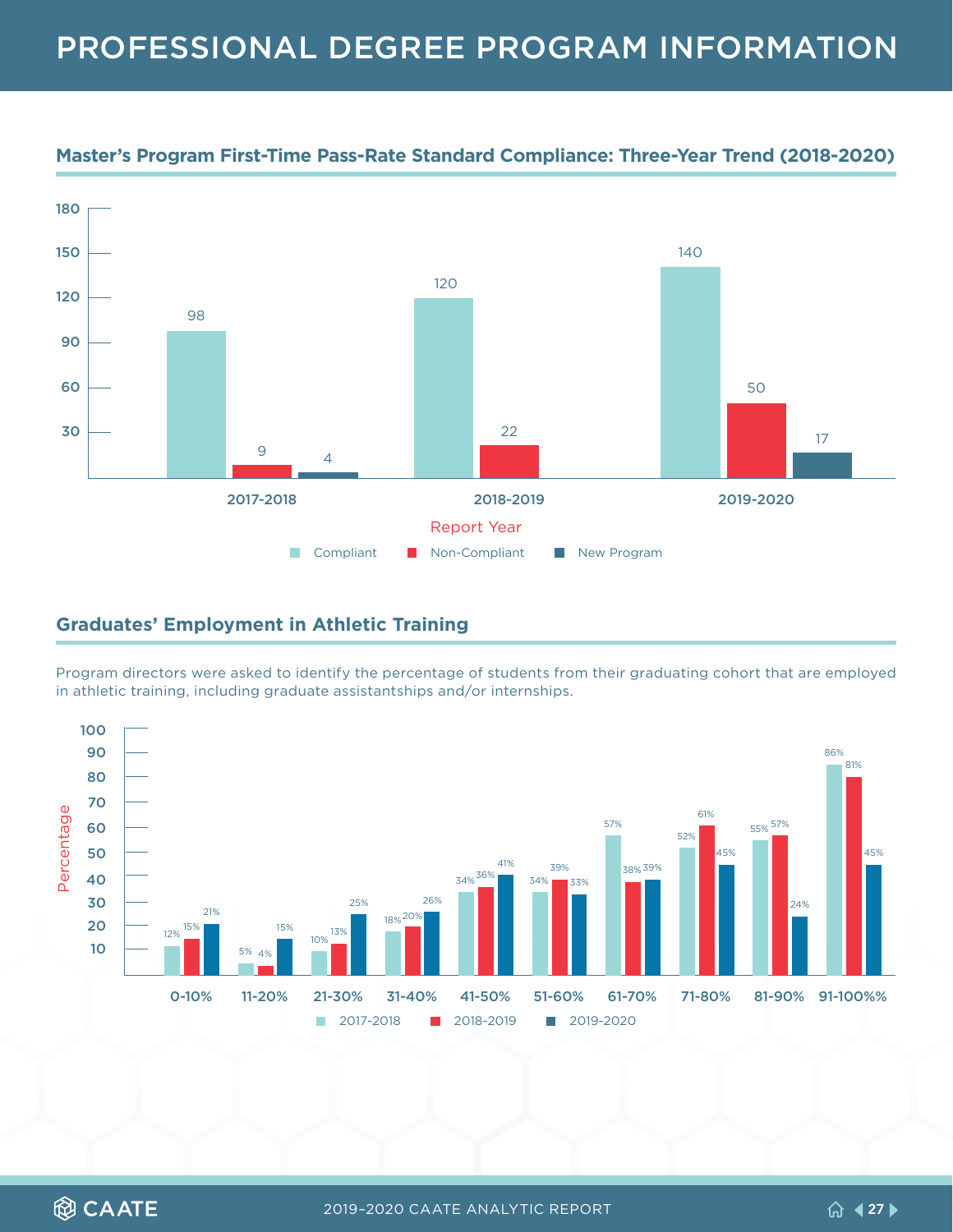#### <span id="page-27-0"></span>**Graduates' Placement**

This section of information is provided from data entered by the program director within student profiles. From the 2019- 2020 graduating cohort, 3,051 student profiles had been updated with placement information. Forty-four student profiles did not contain information about placement, which have been added to the "Do not know" category within the chart.



#### **2019-2020 Graduate Placement**

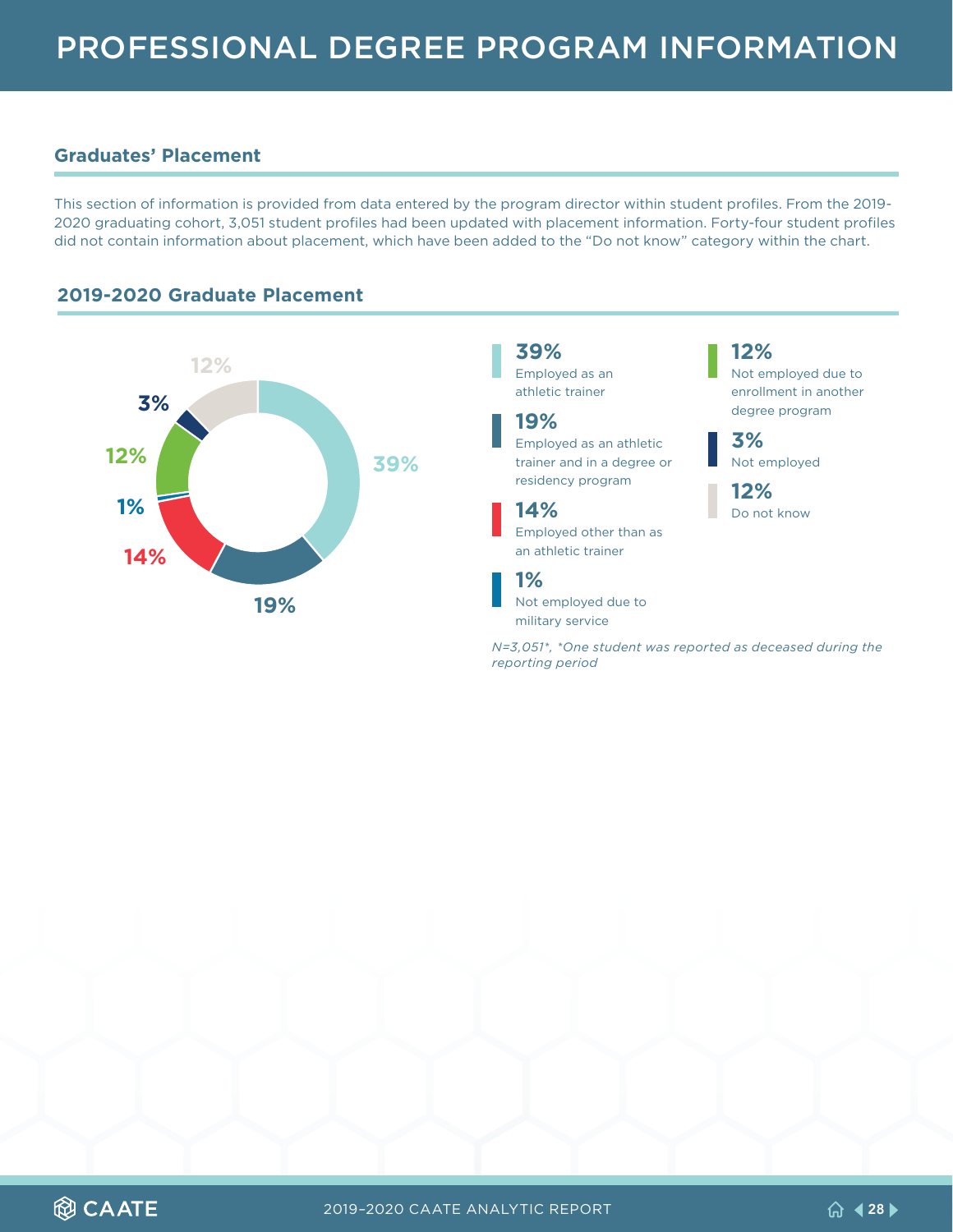<span id="page-28-0"></span>Athletic training Post-Professional degree programs lead to a degree at the master's or doctoral level for students who are already credentialed as athletic trainers. These programs are intended to expand the depth and breadth of the applied, experiential, and propositional knowledge and skills of an athletic trainer through didactic, clinical and research experiences.

### Post-Professional Degree Program Overview

| The Typical Post-Professional AT Program at a Glance: |                                                                     |  |  |
|-------------------------------------------------------|---------------------------------------------------------------------|--|--|
| <b>Institution Type</b>                               | <b>Public</b>                                                       |  |  |
| <b>Degree Awarded</b>                                 | Master of Science in Kinesiology                                    |  |  |
| <b>Admissions Process</b>                             | <b>Direct</b>                                                       |  |  |
| <b>New Students Admitted</b>                          | 12                                                                  |  |  |
| <b>Program Enrollment</b>                             | 28                                                                  |  |  |
| <b>Student Enrollment by Gender Ratio</b>             | 2:1, Female to Male*                                                |  |  |
| <b>Student Enrollment by Race Ratio</b>               | 10:1, White to All Other Races*                                     |  |  |
| <b>Faculty to Student Ratio (Lecture)</b>             | $1:12*$                                                             |  |  |
| <b>Faculty to Student Ratio (Lab)</b>                 | $1:11*$                                                             |  |  |
| <b>Program Director</b>                               | Tenured Faculty, 10-month Appointment, Academic<br>Doctorate Degree |  |  |
| <b>Number of Core Faculty</b>                         | 3                                                                   |  |  |

*\*Denotes decrease from last year's 'At a Glance' data*

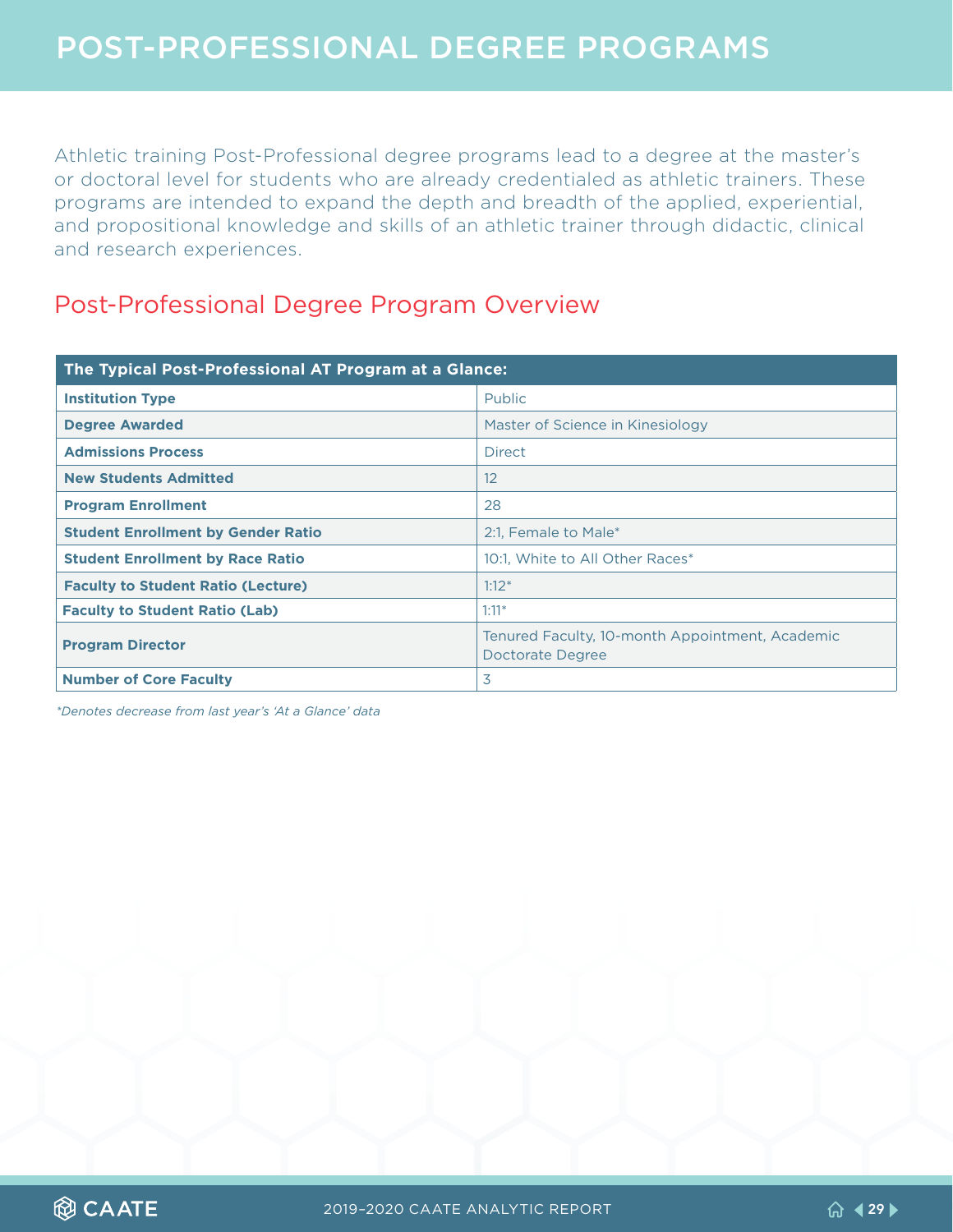### <span id="page-29-0"></span>Post-Professional Degree Program Accreditation, Institution Type and Degree

During the 2019-2020 academic year, there were nine accredited post-professional degree programs, which was consistent with the previous academic year. Eight (88.9%) of the programs were offered at public institutions, and one (11.1%) program was at a private not-for-profit institution. One program offered a Doctor of Athletic Training (DAT), and the remaining programs were offered at the master's degree level. During the 2019-2020 academic year, one post-professional degree program received continuing accreditation following the comprehensive review process.

As was true for professional programs, this year's annual report for post-professional programs also asked if programs were housed with other health care programs. Of the nine accredited post-professional programs, seven (77.8%) indicated being housed with other health care programs.



#### **Post-Professional Degree Programs: Degree Awarded**

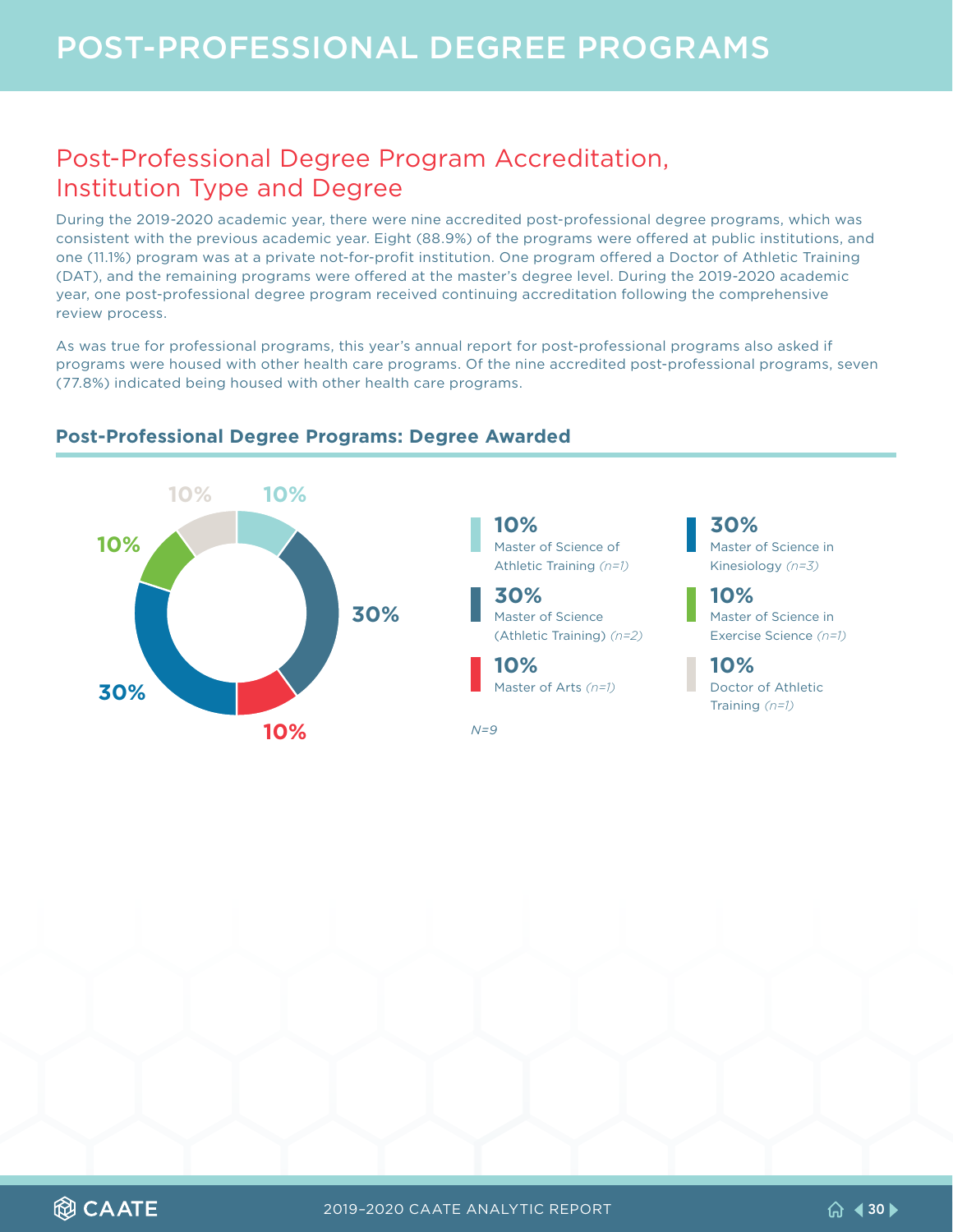# <span id="page-30-0"></span>POST-PROFESSIONAL DEGREE PROGRAMS

### Post-Professional Degree Programs by State



#### **Health Care Programs Administratively Housed with Post-Professional Athletic Training Degree Programs**



*N=9, Seven programs indicated being aligned with other health care programs, and indicated 'all that apply' when identifying these health care programs*

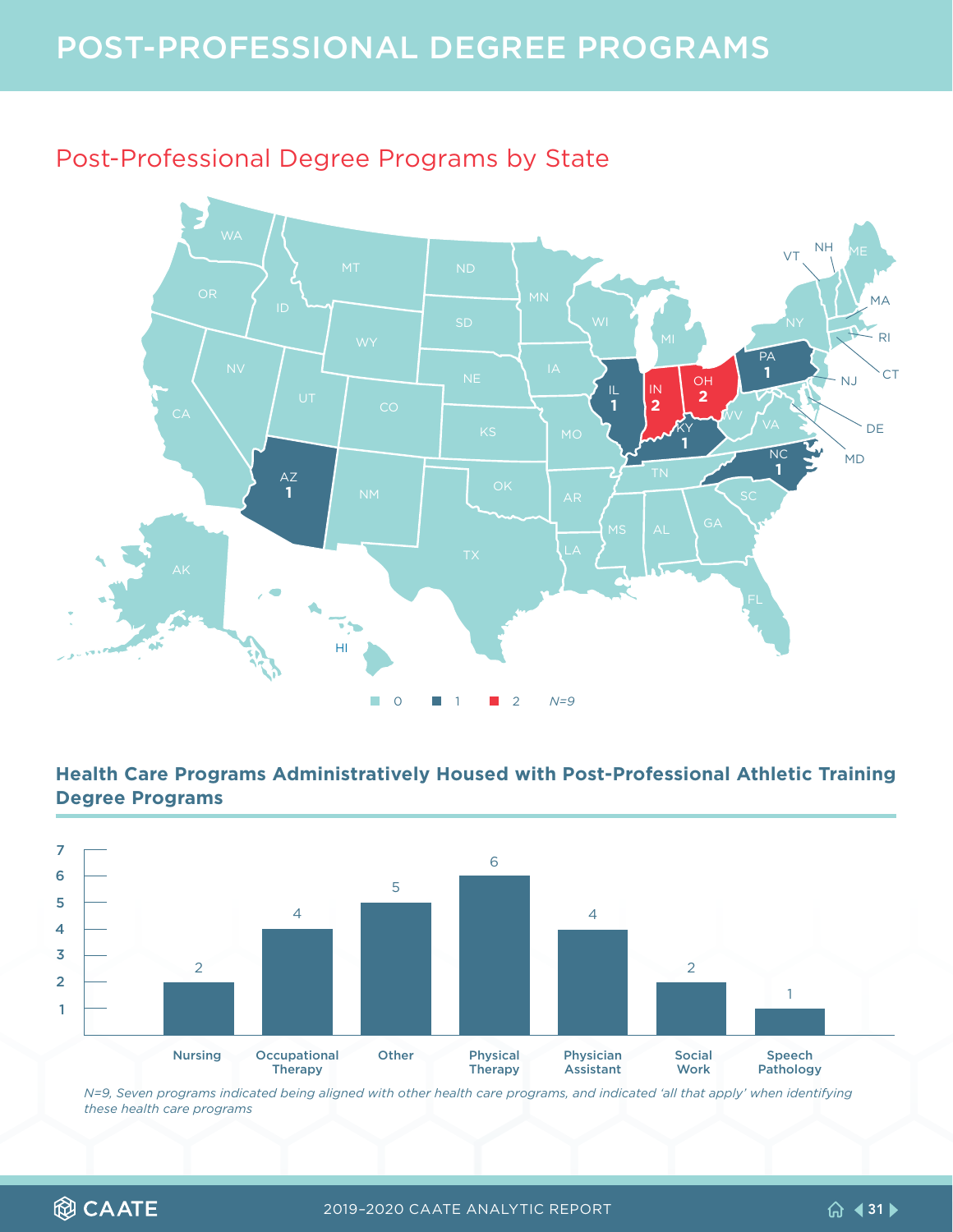### <span id="page-31-0"></span>Program Admissions

#### **Admissions Process**

Program directors were asked to identify the admission process used by their program. A process in which the student is admitted to the program upon admittance to the institution is a direct admissions process, whereas a secondary admissions process is one in which the student applies to the program separately from the institution.

|                             | Number (%) |
|-----------------------------|------------|
| <b>Direct Admissions</b>    | 8(88.9)    |
| <b>Secondary Admissions</b> | 1(1,1)     |

*N=9*

#### **Admissions Capacity and Enrollment**

Across all programs, there was a 7.9% decrease in available admissions capacity and a 36.9% decrease in completed applications. Post-professional degree programs operated at approximated 90% capacity for the 2019-2020 academic year.

|                                    | Mean ± SD per Program | <b>Total for All Programs</b> |
|------------------------------------|-----------------------|-------------------------------|
| <b>Admission Slots Available</b>   | $13.0 \pm 7.7$        | 117                           |
| <b>Completed Applications</b>      | $34.3 \pm 22.4$       | 309                           |
| <b>Students Offered Admissions</b> | $15.4 \pm 11.4$       | 139                           |
| <b>Students Accepting Offer</b>    | $11.7 \pm 8.5$        | 105                           |

*N=9*

### Program Enrollment

#### **Program Enrollment by Gender**

|                    | Mean ± SD per Program | Total for All Programs |
|--------------------|-----------------------|------------------------|
| <b>Female</b>      | $17.9 \pm 12.8$       | 161                    |
| <b>Male</b>        | $9.2 \pm 6.0$         | 83                     |
| <b>Transgender</b> |                       |                        |
| <b>Total</b>       | $27.2 \pm 18.4$       | 245                    |

*N=9*

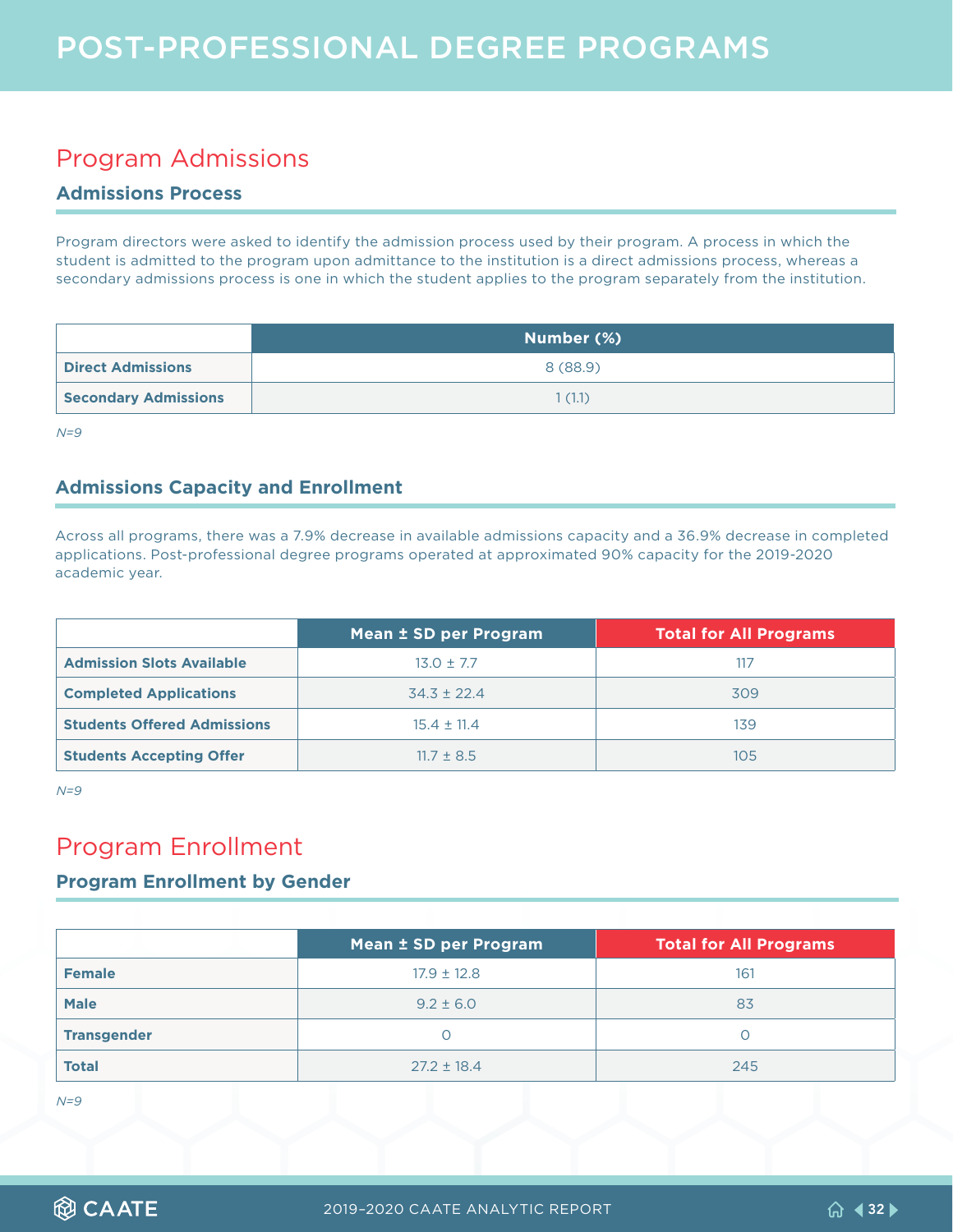# POST-PROFESSIONAL DEGREE PROGRAMS

**Post-Professional Degree Program Enrollment by Gender for 2019-2020 Academic Year**



#### **Post-Professional Degree Program Enrollment by Gender: Three-Year Comparison**

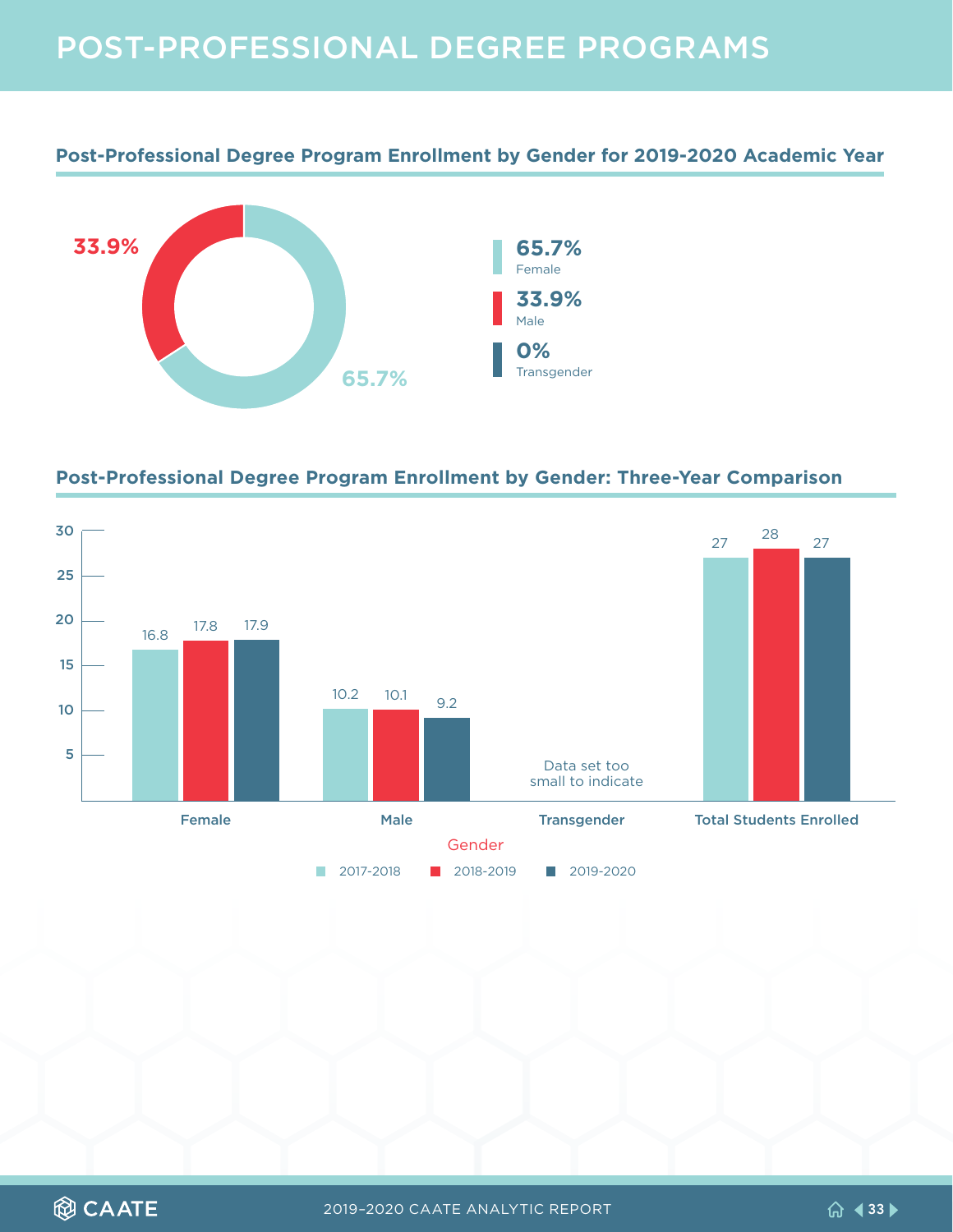#### <span id="page-33-0"></span>**Program Enrollment by Ethnicity**

|                     | Mean ± SD per Program | <b>Total for All Programs</b> |
|---------------------|-----------------------|-------------------------------|
| <b>Hispanic</b>     | $1.6 \pm 2.5$         | 14                            |
| <b>Non-Hispanic</b> | $25.3 \pm 16.6$       | 228                           |
| <b>Unknown</b>      | $0.3 \pm 1.0$         |                               |

*N=9*

#### **Post-Professional Degree Program Enrollment by Ethnicity: Three-Year Comparison**



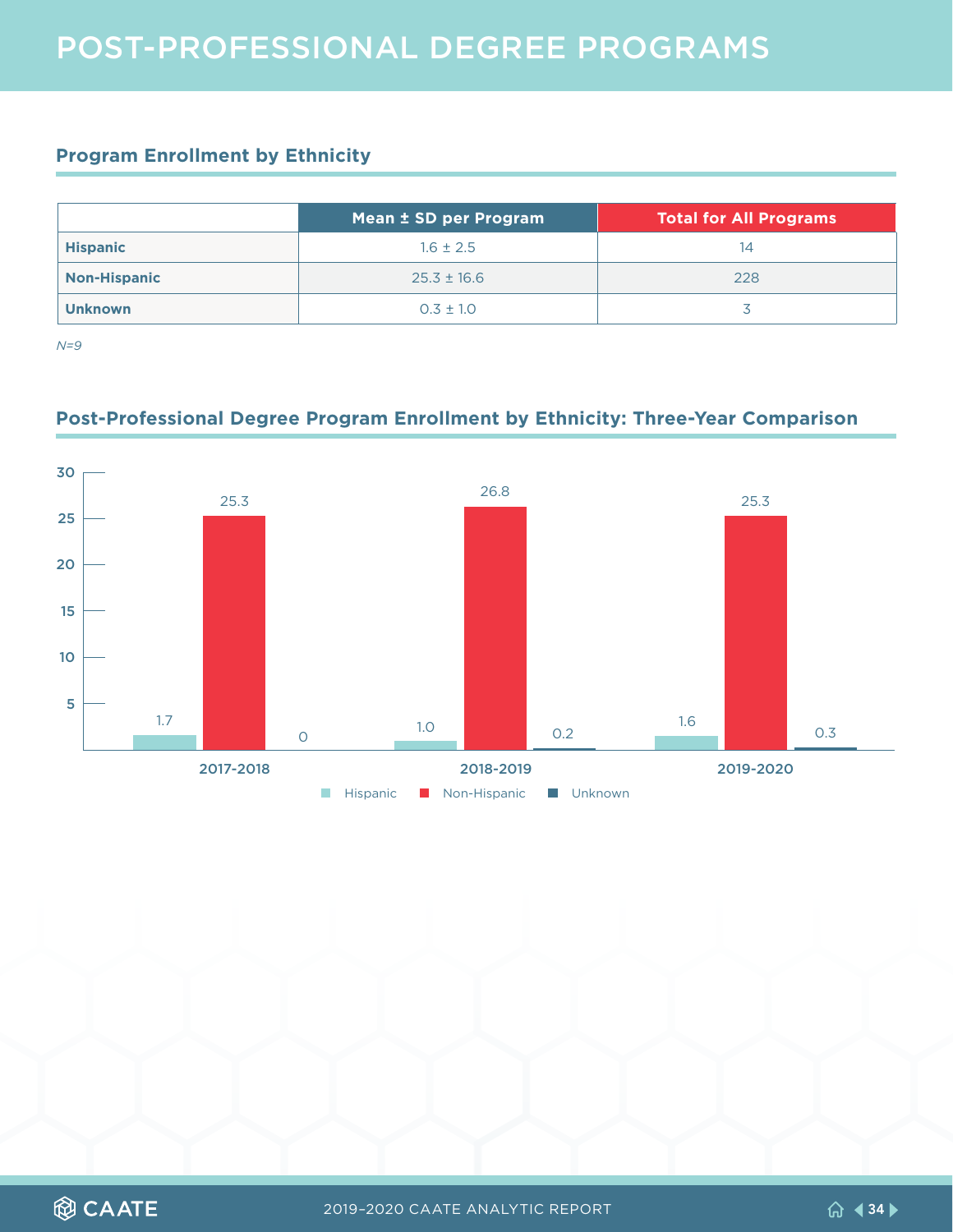#### <span id="page-34-0"></span>**Program Enrollment by Race**

|                                  | Mean ± SD per Program | <b>Total for All Programs</b> |
|----------------------------------|-----------------------|-------------------------------|
| <b>American Indian</b>           |                       | Ο                             |
| <b>Asian</b>                     | $1.1 \pm 1.2$         | 10 <sup>°</sup>               |
| <b>Black</b>                     | $0.8 \pm 0.7$         |                               |
| <b>Hawaiian/Pacific Islander</b> | O                     | 0                             |
| <b>Unknown</b>                   | $0.4 \pm 1.0$         | $\overline{4}$                |
| <b>White</b>                     | $24.7 \pm 18.0$       | 222                           |
| <b>Two or More Races</b>         | $0.2 \pm 0.7$         | っ                             |

*N=9* 

#### **Post-Professional Degree Program Enrollment by Race in 2020**







Hawaiian/ Pacific Islander

**0%**  American Indian

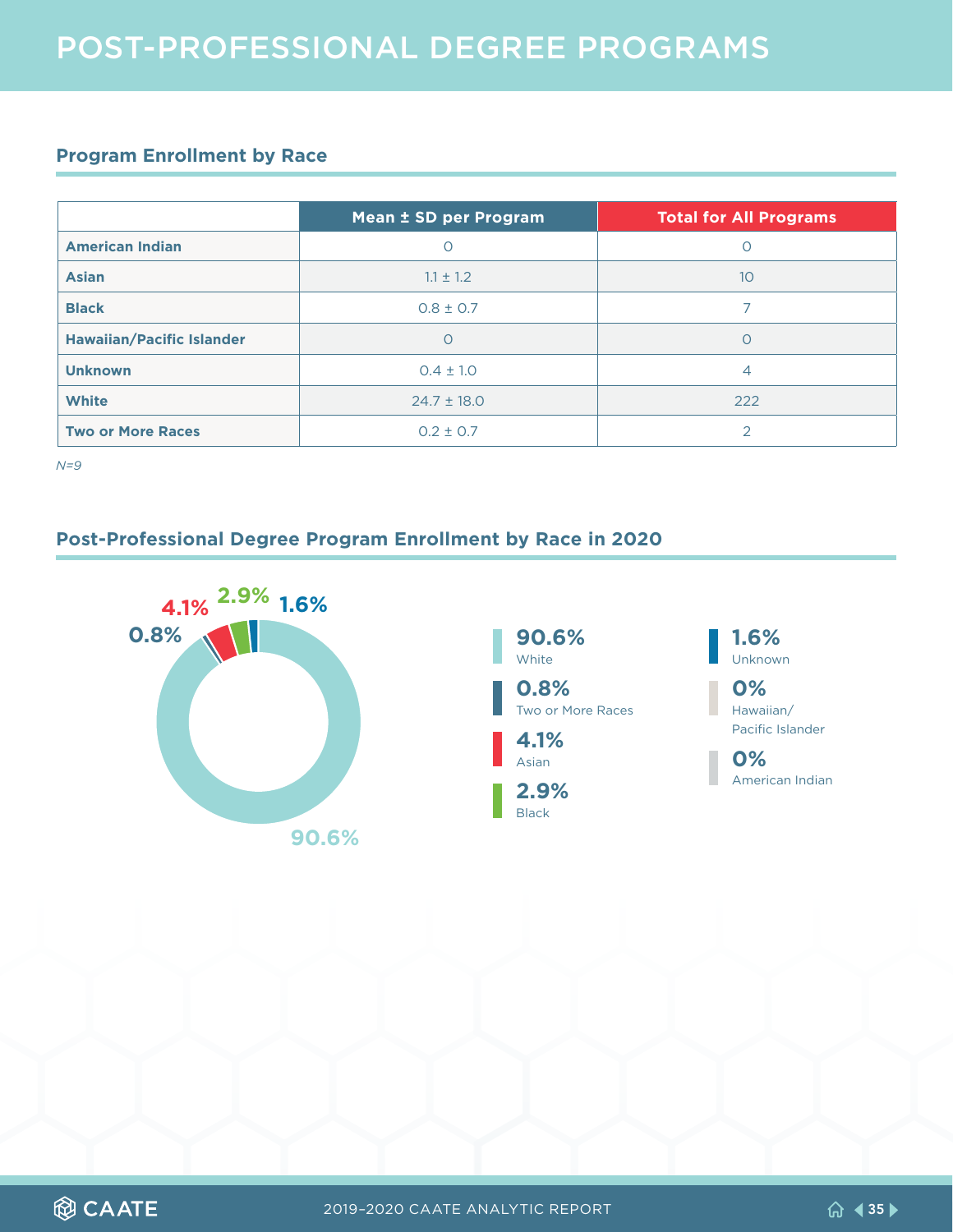## <span id="page-35-0"></span>POST-PROFESSIONAL DEGREE PROGRAMS



#### **Post-Professional Degree Program Enrollment by Race: Three-Year Comparison**

### Student Expenses

Program directors listed the associated costs to attend the institution and were instructed to include lab fees in the annual fee section. "Annual Other Costs" included program-specific costs such as liability insurance, background checks and/or other publicized associated costs for their program. The information provided by the single private institution fell within the range of data provided for all public institutions, so therefore were not differentiated in these analyses.

|                           | <b>In-State Costs</b> | % Change<br>from Previous<br><b>Year's Report</b> | <b>Out-of-State Costs</b> | % Change<br><b>from Previous</b><br><b>Year's Report</b> |
|---------------------------|-----------------------|---------------------------------------------------|---------------------------|----------------------------------------------------------|
| <b>Annual Tuition</b>     | $12,653 \pm 4,353$    | $+4.8%$                                           | $22,851 \pm 6,597$        | $+3.7%$                                                  |
| <b>Annual Fees</b>        | $1.453 \pm 948$       | $+24.8%$                                          | $1.453 \pm 948$           | $+19.0\%$                                                |
| <b>Annual Other Costs</b> | $117 + 196$           | $-92.3%$                                          | $117 \pm 196.9$           | $+92.9%$                                                 |
| <b>Total Annual Costs</b> | $14,224 \pm 4,145$    | $+3.7%$                                           | $24,420 \pm 5,751$        | $-7.9%$                                                  |

*N=9, mean \$ ± SD unless otherwise noted*

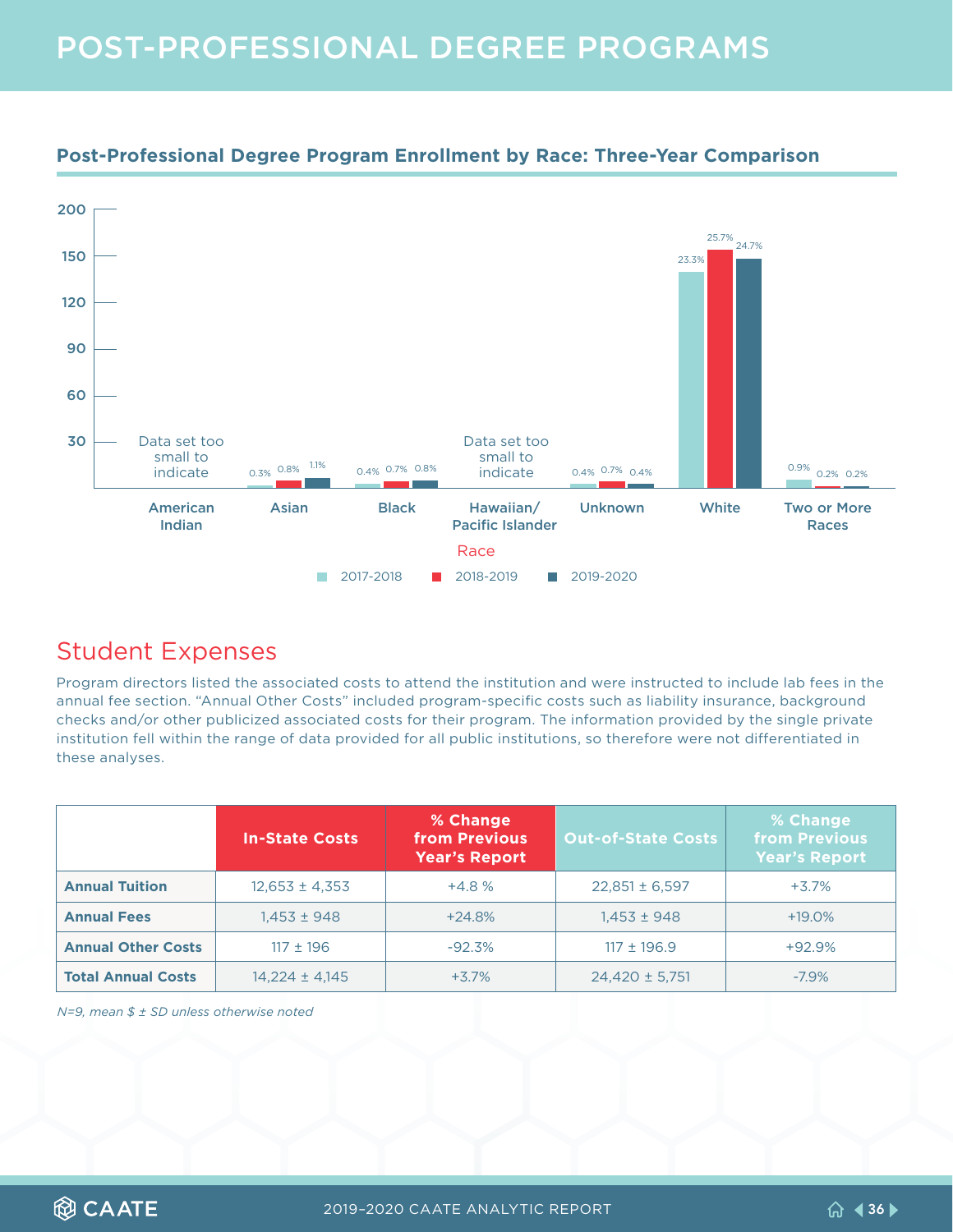### <span id="page-36-0"></span>Program Operating Expenditures

Programs indicated the program expenditures associated with administrative support, faculty and instructional staff, expendable supplies, professional development and operational expenditures. If positions were shared between programs, respondents were instructed to include only the amount of the position specifically charged to the program.

|                                     | <b>Range (Dollars)</b> | <b>Mean Dollars ± SD</b> |
|-------------------------------------|------------------------|--------------------------|
| <b>Administrative Support*</b>      | $5,919 - 80,016$       | $41,827 \pm 22,797$      |
| <b>Faculty/Instructional Staff*</b> | 170,523 - 860,000      | $475,512 \pm 240,964$    |
| <b>Expendable Supplies</b>          | $0 - 49,000$           | $8,886 \pm 15,702$       |
| <b>Professional Development</b>     | 1.821 - 20.500         | $9,258 \pm 7,593$        |
| <b>Capital Equipment</b>            | $0 - 20,000$           | $2,777 \pm 6,591$        |

*N=9, \*n=8; one outlier removed*

### Faculty and Staff

For the program director, the credit hours refer to the amount of credits earned per course, which is published in the institution's course catalog and reflected on the student's transcript. Contact hours refer to the amount of time spent in class over the academic year, and release time is reported as a percentage of the standard workload in the respective department within the institution.

#### **Program Director**

All nine (100%) of the post-professional degree programs' program directors reported holding an academic doctorate degree. Contract length ranged from nine to 12 months, with five program directors on a nine-month contract, one PD with a 10-month contract, and three PDs on 12-month contract. One-third of program directors carry a six credit/year course load, with only two programs (22.2%) of programs reporting credit load of higher than 12.

|                                            | Number (%)       |  |
|--------------------------------------------|------------------|--|
| <b>PD is Tenure Track Faculty</b>          | 8(88.9)          |  |
| <b>PD is Tenured</b>                       | 7(22.2)          |  |
|                                            | Mean ± SD        |  |
| <b>PD Years of Experience</b>              | $23.0 \pm 10.6$  |  |
| <b>PD Years of Clinical Experience</b>     | $4.1 \pm 9.8$    |  |
| <b>PD Appointment (Months)</b>             | $10.1 \pm 1.5$   |  |
| <b>PD Contact Hours</b>                    | $109.9 \pm 76.7$ |  |
| <b>PD Credit Hours</b>                     | $10.4 \pm 5.5$   |  |
| <b>PD Release Time (% of Overall Load)</b> | $21.0 \pm 15.0$  |  |

*N=9*

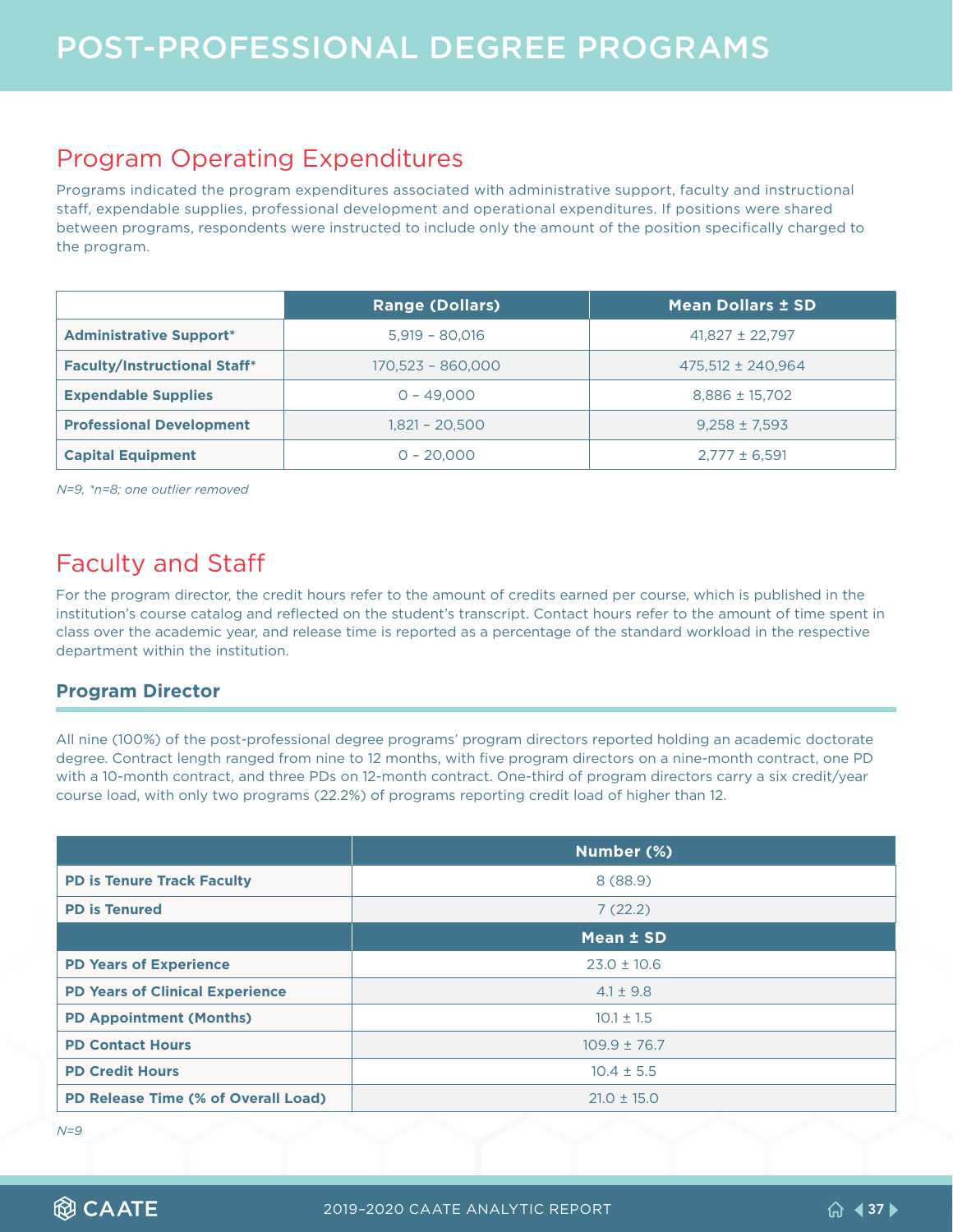#### <span id="page-37-0"></span>**Coordinator of Clinical Education**

Clinical education coordinators are not required by the Standards for post-professional degree programs; zero of the nine post-professional degree programs reported having a coordinator of clinical education.

### Faculty: Student Ratios

Program administrators were instructed to calculate their average faculty-to-student ratio for both laboratory courses and lecture courses, not including ratios for basic science courses or courses taught outside the degree for which the AT program does not have control. For faculty to student ratios in laboratory courses, 77.8% of programs reported a faculty to student ratio of 1:10 or higher, with a maximum reported ratio of 1:22. For faculty-to-student ratios in lecture courses, the majority of programs (66.7%) reported a ratio 1:10 or lower, with a maximum reported ratio of 1:22.

### Program Faculty

The number of core faculty in each program ranged from 3 (n=4) to 8 (n=1). The mode (n=4) was three core faculty, and 88.9% of programs indicated having five or fewer core faculty. Numbers of associated faculty ranged from zero to three, and adjunct faculty ranged from zero to one.

|                           | Mean ± SD     |  |
|---------------------------|---------------|--|
| <b>Core Faculty</b>       | $4.3 \pm 1.6$ |  |
| <b>Associated Faculty</b> | $1.5 \pm 1.1$ |  |
| <b>Adjunct Faculty</b>    | $0.4 \pm 0.6$ |  |

*N=9*

### Outcomes

#### **Graduates' Employment in Athletic Training**

Program directors were asked to identify the percentage of students from their graduating cohort that are employed in athletic training, including graduate assistantships and/or internships.

#### **Post-Professional Degree Program Percentage of Graduates Employed in Athletic Training: Three-Year Comparison**



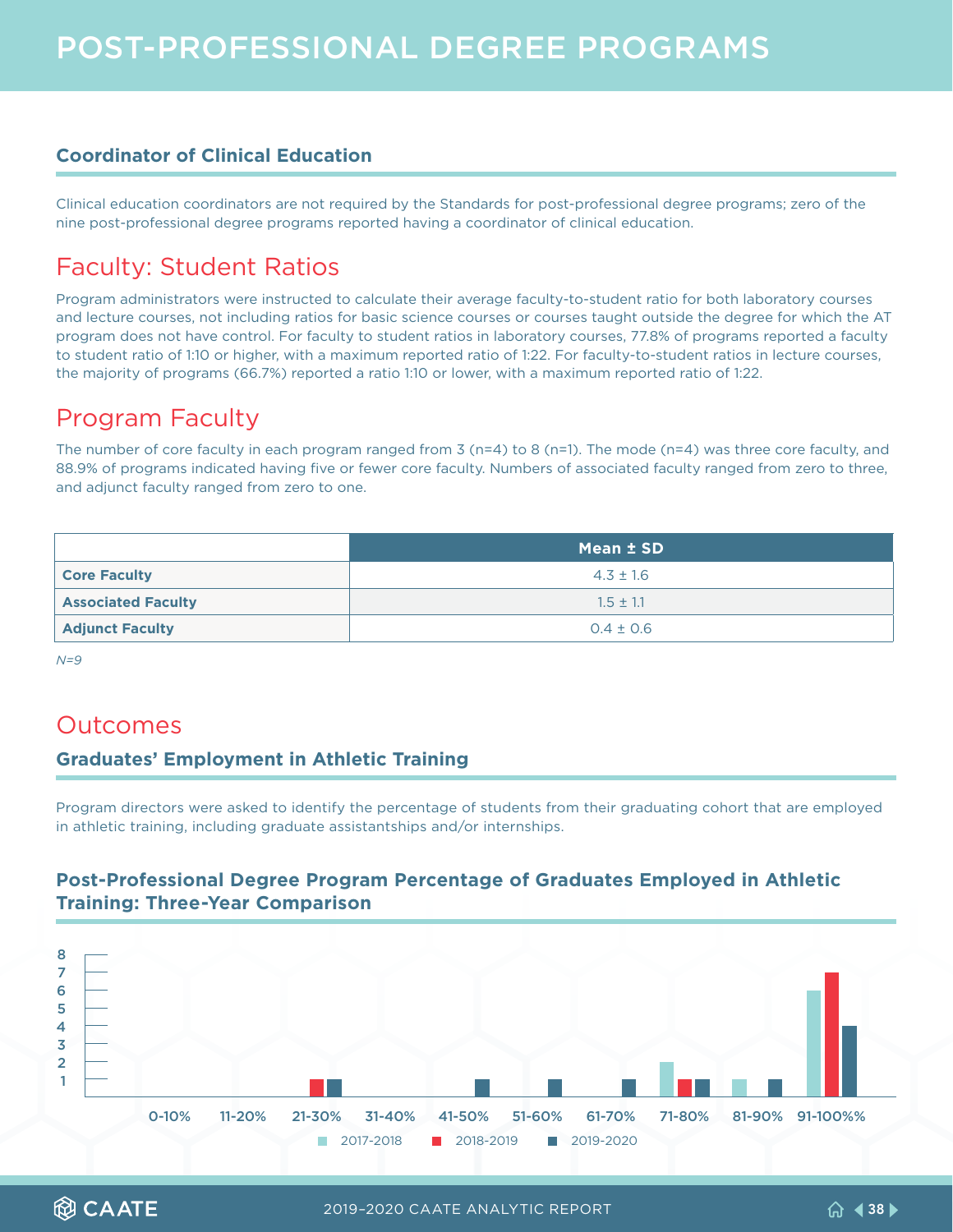<span id="page-38-0"></span>Athletic training residency programs are non-degree, post-professional programs that provide structured, practice-based curricula in an identified focused area of clinical practice to those who are already credentialed athletic trainers. These programs are designed to prepare clinical specialists by building upon and expanding an athletic trainer's knowledge and experience in a focused area of clinical practice.

### Residency Program Overview

| The Typical AT Residency Program at a Glance:   |                                  |  |  |
|-------------------------------------------------|----------------------------------|--|--|
| <b>Sponsoring Organization</b>                  | <b>Physician Practice/Clinic</b> |  |  |
| <b>Focused Area of Clinical Practice</b>        | Orthopedics                      |  |  |
| <b>Residency Length</b>                         | 12 Months                        |  |  |
| <b>New Residents Admitted</b>                   | $4.6*$                           |  |  |
| <b>Student Enrollment by Gender Ratio</b>       | 3:1. Female to Male              |  |  |
| <b>Student Enrollment by Race Ratio</b>         | 8:1. White to All Other Races*   |  |  |
| <b>Number of Preceptors</b>                     | $10*$                            |  |  |
| <b>Number of Faculty</b>                        | $11*$                            |  |  |
| <b>Resident Salary During Residency Program</b> | \$30,000-\$39,999                |  |  |

*\*Denotes increase from last year's 'At a Glance' data*

### Accreditation Status

During the 2019-2020 academic year, there were a total of nine CAATE accredited residency programs that remained constant from last year. One residency program received initial accreditation following the comprehensive review process during the reporting period, and another program voluntarily withdrew accreditation, thus the consistent number of programs from 2018-2019 to 2019-2020. Two additional residency programs received continuing accreditation during the reporting period. Lastly, two programs were actively seeking initial accreditation (i.e., submitted the self-study on July 1, 2020) for a total of 11 athletic training residency programs that were either accredited or actively seeking accreditation.

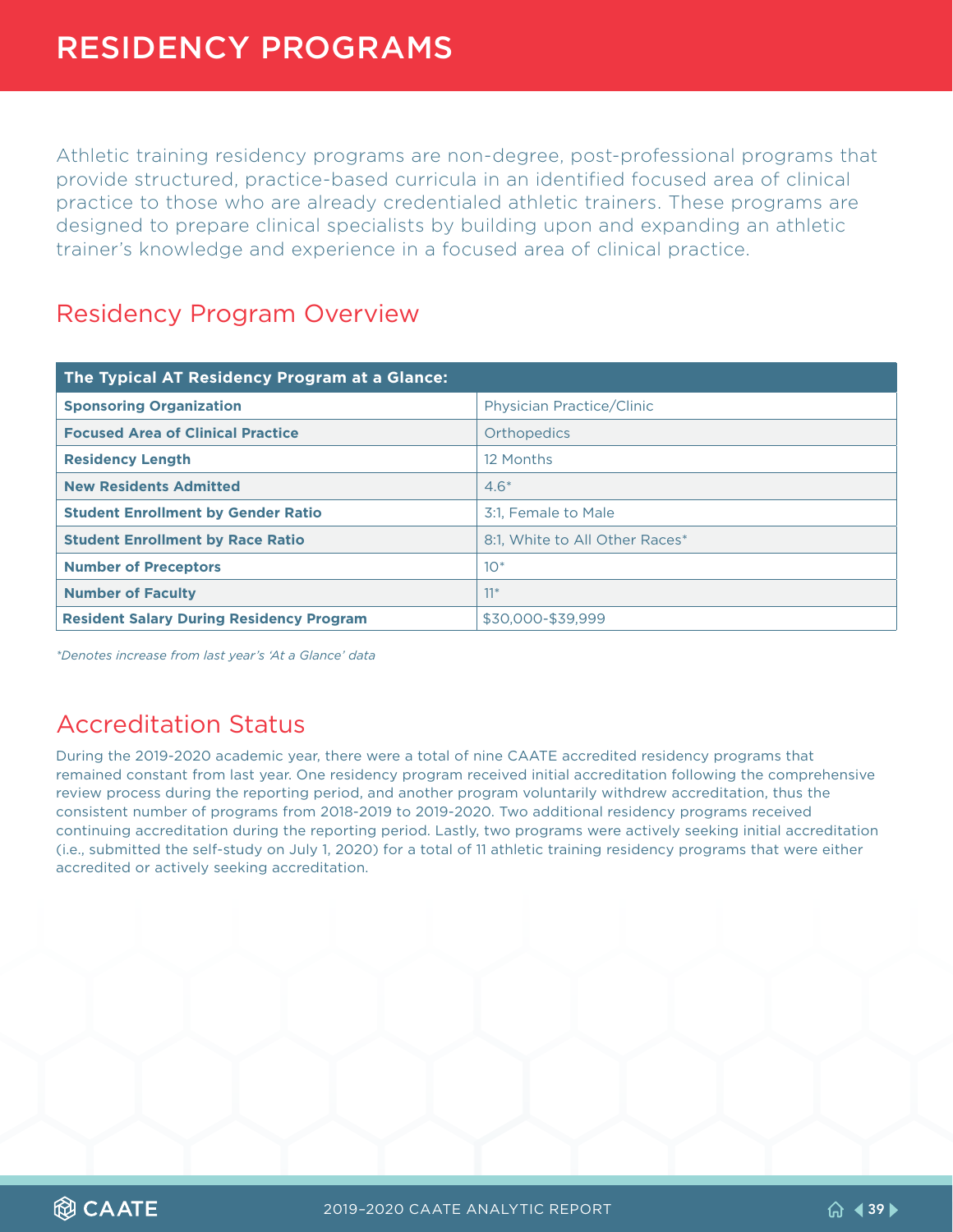### <span id="page-39-0"></span>Residency Locations by State



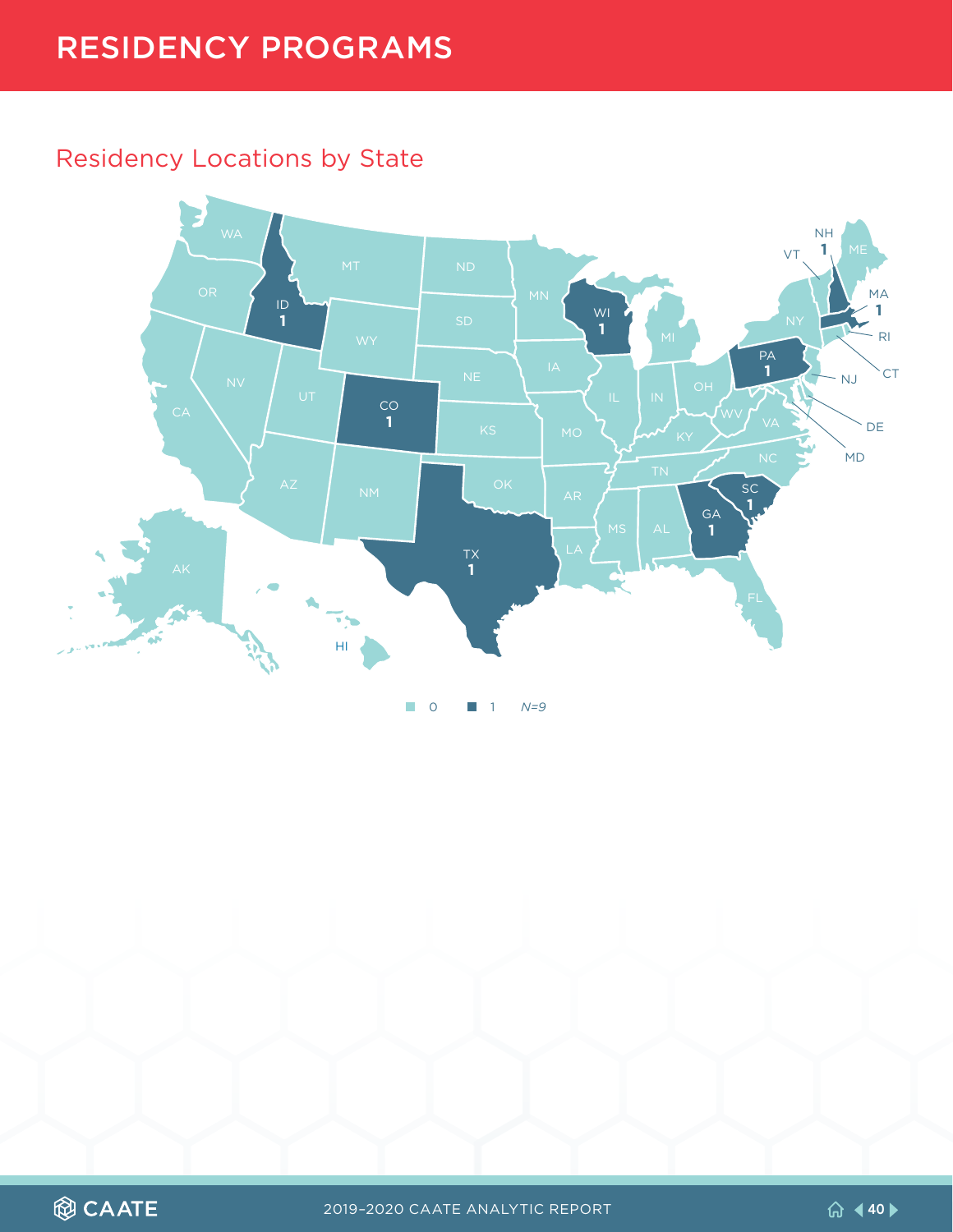# <span id="page-40-0"></span>RESIDENCY PROGRAMS

### Sponsoring Organization and Clinical Practice Focus Area

The majority (55.5%) of residency programs are sponsored by physician practice/clinics or medical centers/hospitals. Seven of the nine residency programs are offered in the focused area of clinical practice of orthopedics.



#### **Residency Program Focused Area of Clinical Practice**

### Residency Length and Additional Certifications

All nine (100%) accredited residencies report a residency length of 12 months. Only one of the nine residencies (22.2%) result in an additional certification as a component of their residency program, although it did not submit the name of the certification.

### Admissions Capacity and Enrollment

Accredited residency programs are seeing five times the number of applicants than available positions and are operating at 100% of their reported capacity. Available resident positions range from two to 15, with four residency programs (44.4%) offering two resident positions per year.

|                                               | Mean ± SD per Program | <b>Total for All Programs</b> |
|-----------------------------------------------|-----------------------|-------------------------------|
| <b>Resident Spots Available</b>               | $4.6 \pm 4.3$         | 41                            |
| <b>Completed Applications</b>                 | $25.0 \pm 12.1$       | 225                           |
| <b>Residents Offered Admissions/Positions</b> | $4.9 + 4.6$           | 44                            |
| <b>Residents Accepting Offer</b>              | $4.6 + 4.3$           | 41                            |

*N=9*

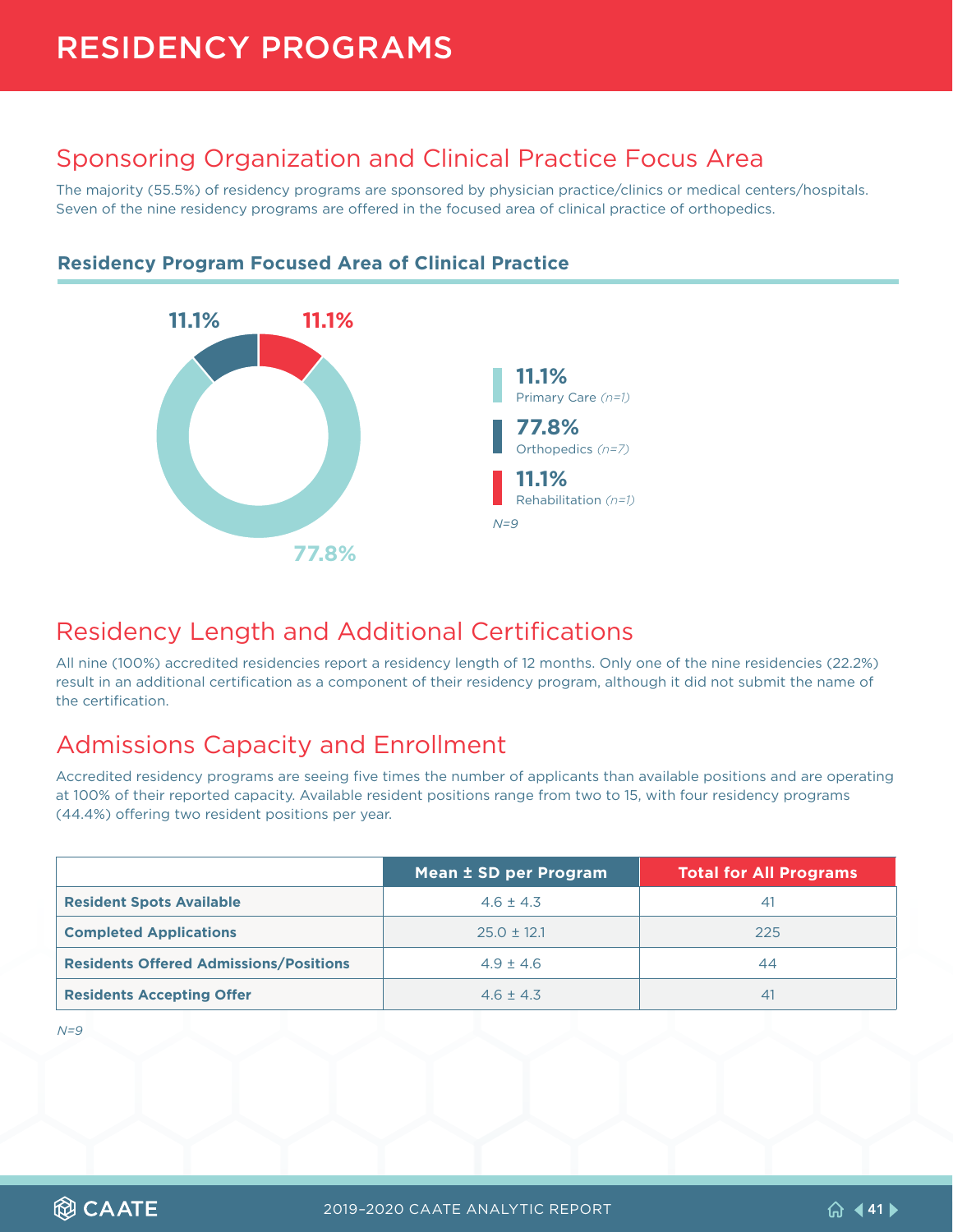### <span id="page-41-0"></span>Program Enrollment

#### **Program Enrollment by Gender**

|                    | Mean ± SD per Program | Total for All Programs |
|--------------------|-----------------------|------------------------|
| <b>Female</b>      | $3.4 \pm 2.2$         | 31                     |
| <b>Male</b>        | $1.1 \pm 2.3$         | 10                     |
| <b>Transgender</b> | $0.0 \pm 0.0$         | O.O                    |
| <b>Total</b>       | $4.6 \pm 4.3$         | 41                     |

*N=9*

#### **Residency Program Enrollment by Gender: Three-Year Comparison**



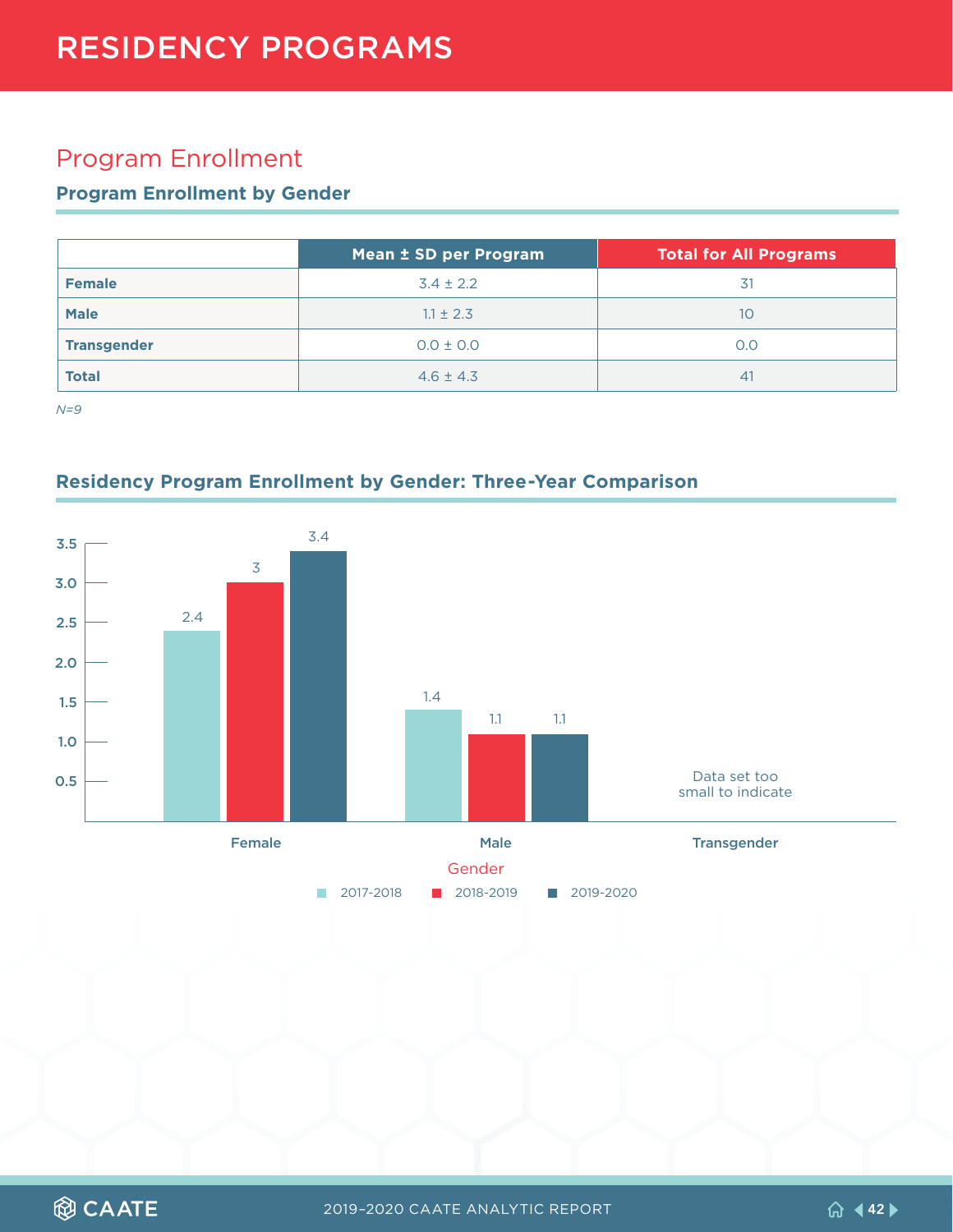#### <span id="page-42-0"></span>**Program Enrollment by Ethnicity**

|                     | Mean ± SD per Program | Total for All Programs* |
|---------------------|-----------------------|-------------------------|
| <b>Hispanic</b>     | $0.9 \pm 2.3$         |                         |
| <b>Non-Hispanic</b> | $1.9 + 2.1$           |                         |
| <b>Unknown</b>      | $0.1 \pm 0.33$        |                         |

*\*Number of reported residents by ethnicity does not equal total reported number of residents*



#### **Residency Program Enrollment by Ethnicity: Three-Year Comparison**

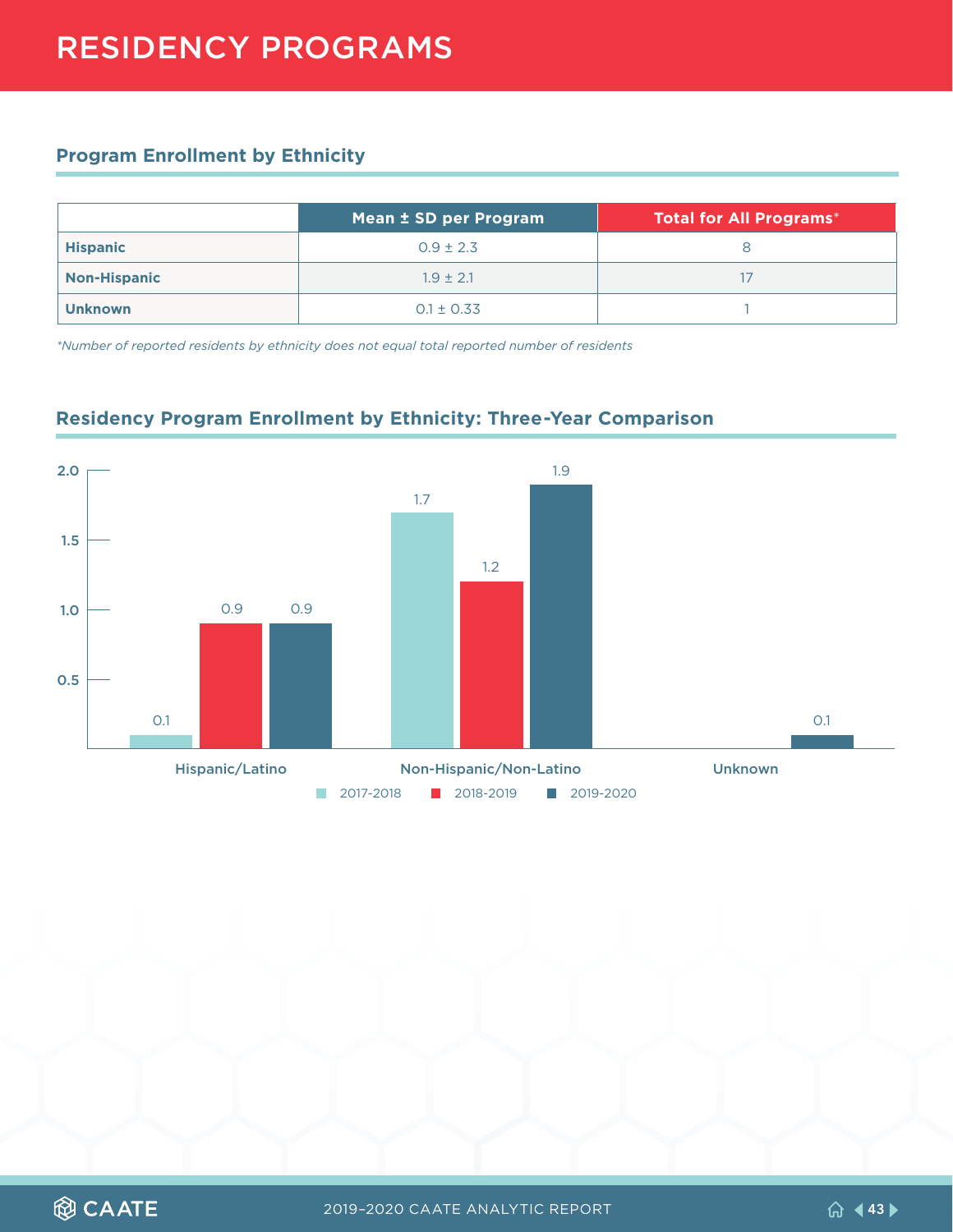#### <span id="page-43-0"></span>**Program Enrollment by Race**

|                                  | Mean ± SD per Program | <b>Total for All Programs</b> |
|----------------------------------|-----------------------|-------------------------------|
| <b>American Indian</b>           | $0.0 \pm 0.0$         |                               |
| <b>Asian</b>                     | $0.2 \pm 0.4$         |                               |
| <b>Black</b>                     | $0.1 \pm 0.3$         |                               |
| <b>Hawaiian/Pacific Islander</b> | $0.0 \pm 0.0$         |                               |
| <b>Unknown</b>                   | $0.1 \pm 0.3$         |                               |
| <b>White</b>                     | $3.3 \pm 2.2$         | 30                            |

*Sum of residents of race categories was less than the total number of residents reported*

#### **Residency Program Enrollment By Race: Three-Year Comparison**

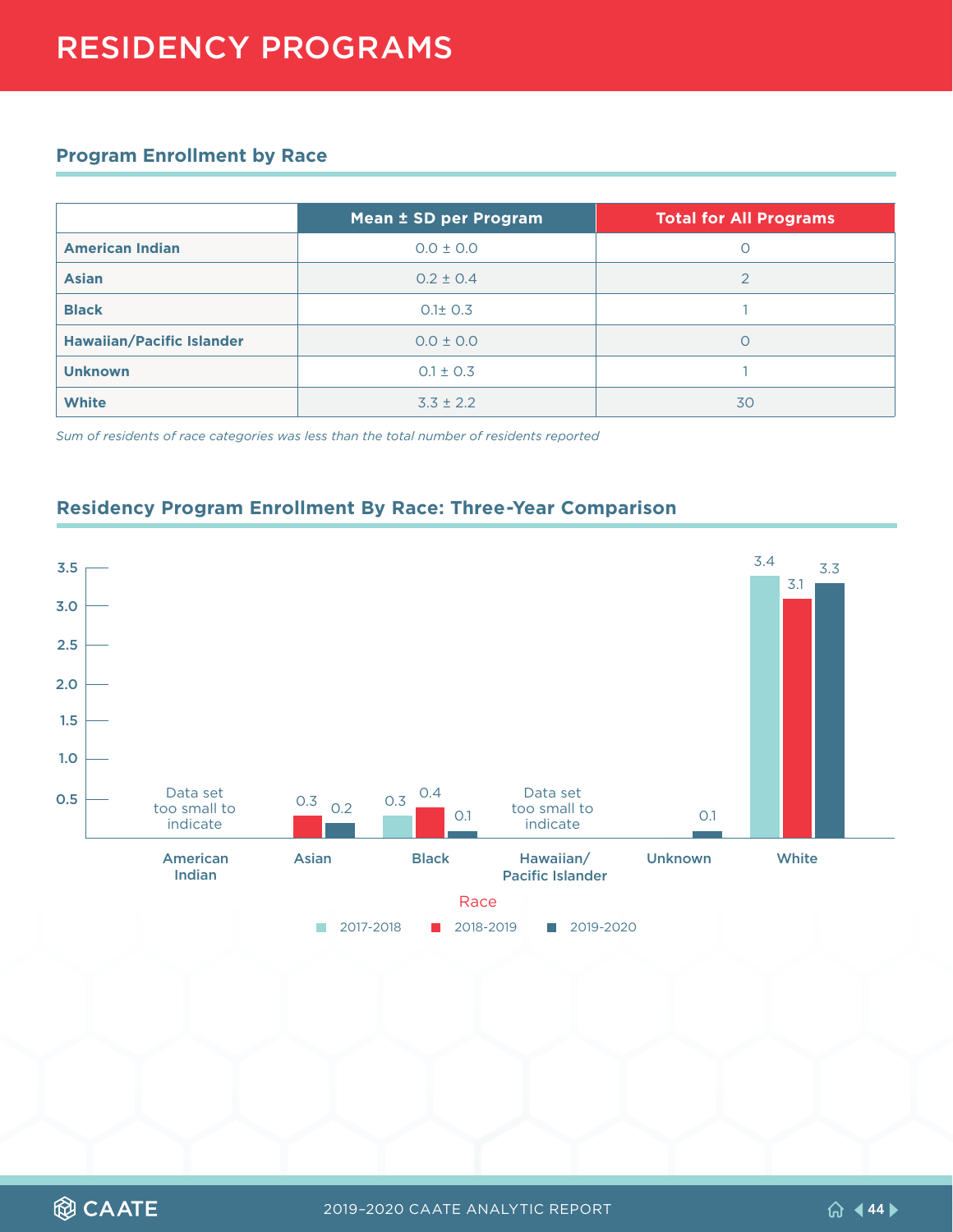# <span id="page-44-0"></span>RESIDENCY PROGRAMS

### Resident Status

|                               | Mean ± SD per Program | <b>Total for All Programs</b> |
|-------------------------------|-----------------------|-------------------------------|
| <b>International Resident</b> | $0.1 \pm 0.3$         |                               |
| <b>In-State Resident</b>      | $1.8 + 3.9$           | 16                            |
| <b>Out-of-State Resident</b>  | $2.7 + 1.5$           | 24                            |

#### **Residency Program Reported Resident Status: Three-Year Comparison**



### Personnel

#### **Preceptors**

The number of preceptors at each program ranged from two to 18. The majority of programs (55.6%) report having eight or fewer preceptors affiliated with their program. There was a 17.5% increase in the total number of preceptors affiliated with residency programs from last year.

|                            | Mean ± SD Per Program | <b>Total for All Programs</b> |
|----------------------------|-----------------------|-------------------------------|
| Total Number of Preceptors | $10.4 \pm 6.2$        | 94                            |

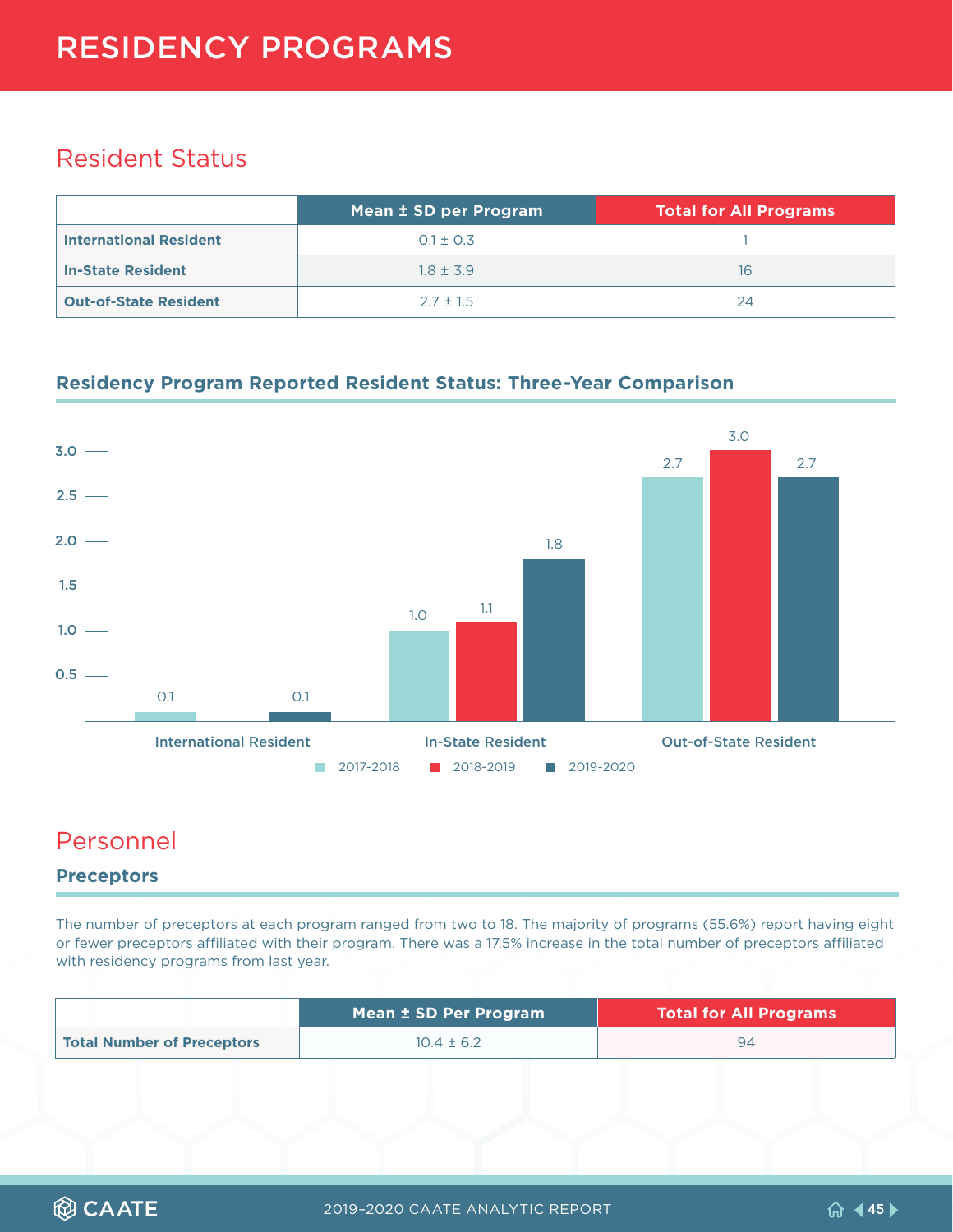#### <span id="page-45-0"></span>**Faculty**

The number of faculty at each program ranged from zero to 45. The majority of programs (55.6%) report having eight or fewer faculty members affiliated with their program. There was an 83.3% increase in the total number of faculty affiliated with residency programs from last year.

|                         | Mean ± SD Per Program | <b>Total for All Programs</b> |
|-------------------------|-----------------------|-------------------------------|
| Total Number of Faculty | $11.0 \pm 13.7$       | 99                            |

### Costs and Benefits

#### **Costs**

Programs were asked to provide the annual program-specific costs that residents will incur by participating in the residency program. Four residency programs reported costs associated with the program. The average cost was \$636 (a marked 87.1% decrease in costs compared with last year's reported costs) with five programs reporting \$0 in costs, and the other programs reporting a range of costs from \$175-\$1,670. Programs are required to make program-specific costs publicly available on their website.

#### **Salary**

Programs were asked to report in which salary range their residents are paid. Four of the nine accredited programs reported paying their residents between \$30,000 and \$39,000, and three of the nine programs pay \$40,000-\$49,999.

#### **Resident Salary by Program**



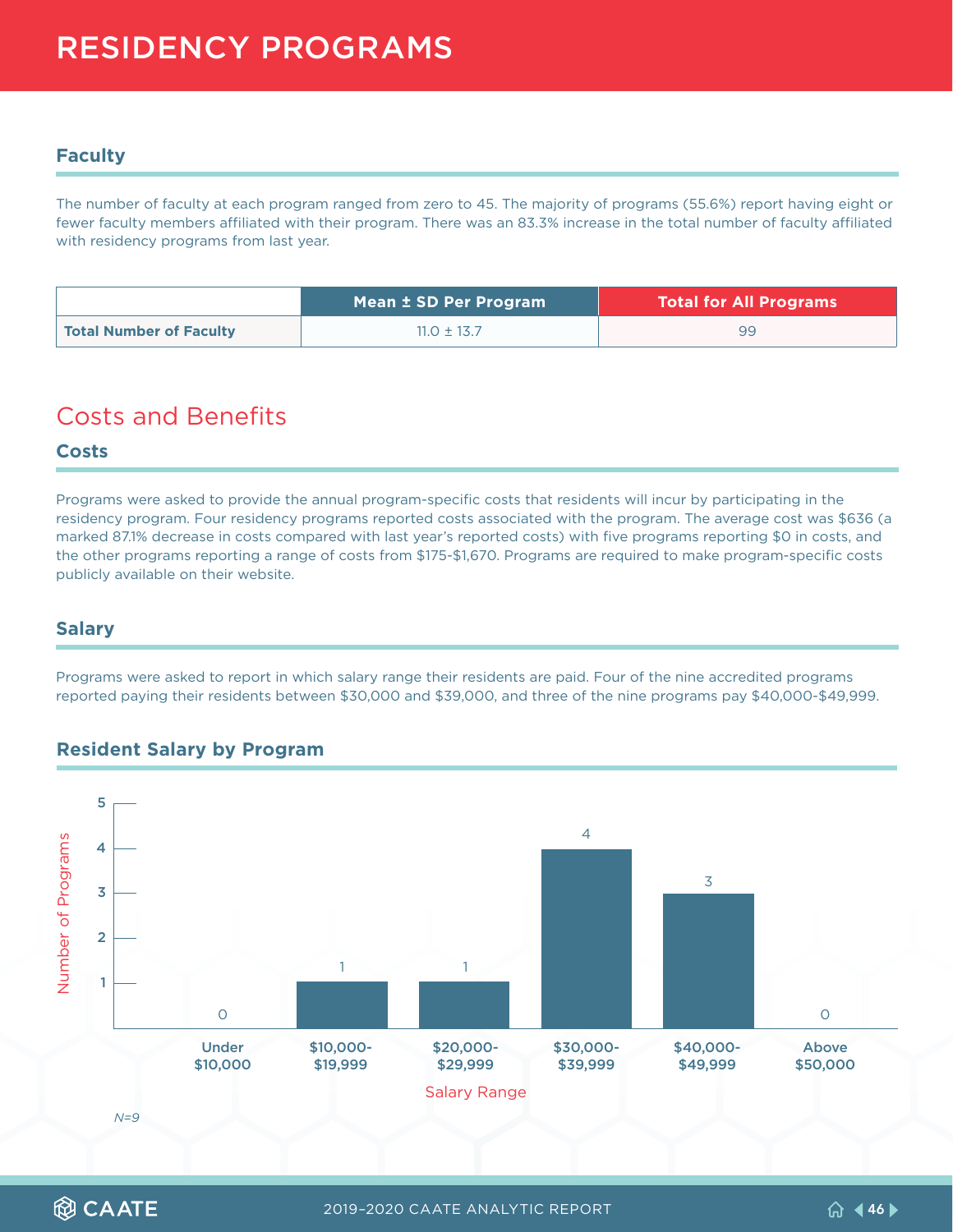# <span id="page-46-0"></span>RESIDENCY PROGRAMS

#### **Benefits**

Programs were asked what, if any, additional benefits are residents eligible to receive while completing the Residency Program. Two program selected the "other" option and identified the additional benefit as a continuing education budget, which has been identified in the graph below.



#### **Residency Program Employment Benefit Eligibility**

### Outcomes

#### **Completion**

Residency program directors were asked to provide the number of residents who had completed their program during the reporting period. One program reported having one resident completing their program, four programs reported two residents completing their program, and one program each reported three, five, seven and 13 residents completing their program.

#### **Employment**

Residency program directors were asked to provide the percentage of residents who completed the residency program during the reporting period that ultimately gained employment within the field of athletic training. All nine accredited programs reported that 100% of residents completing the program had gained employment in the field of athletic training.

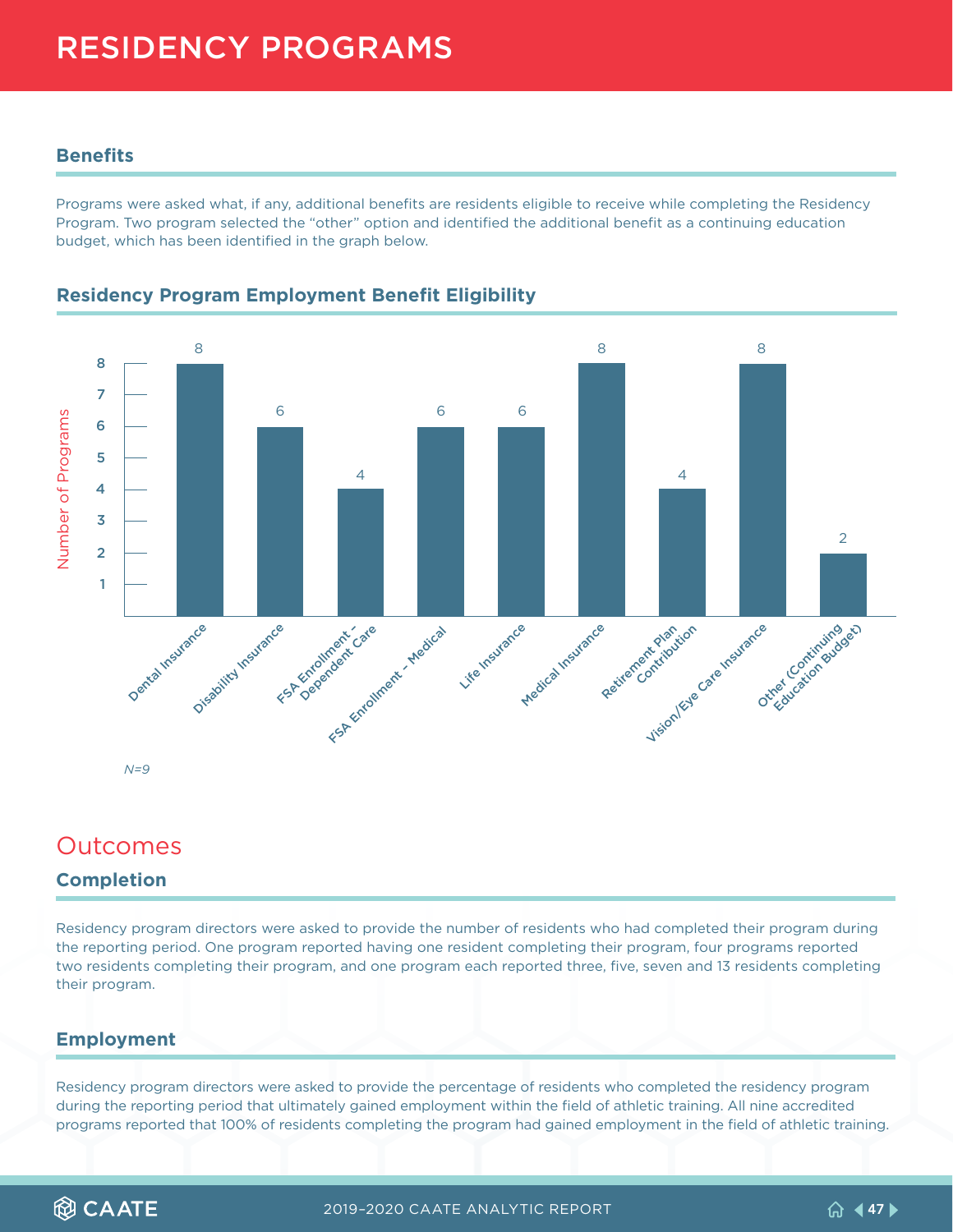# <span id="page-47-0"></span>RESIDENCY PROGRAMS

#### **Salary**

Residency program directors were asked to provide the average salary range made by residents upon employment following completion of the residency program. Four programs reported an average salary range of \$50,000-\$59,999 for residents following completion of the residency program.



#### **Resident Salary Range Following Program Completion**

*N=9*